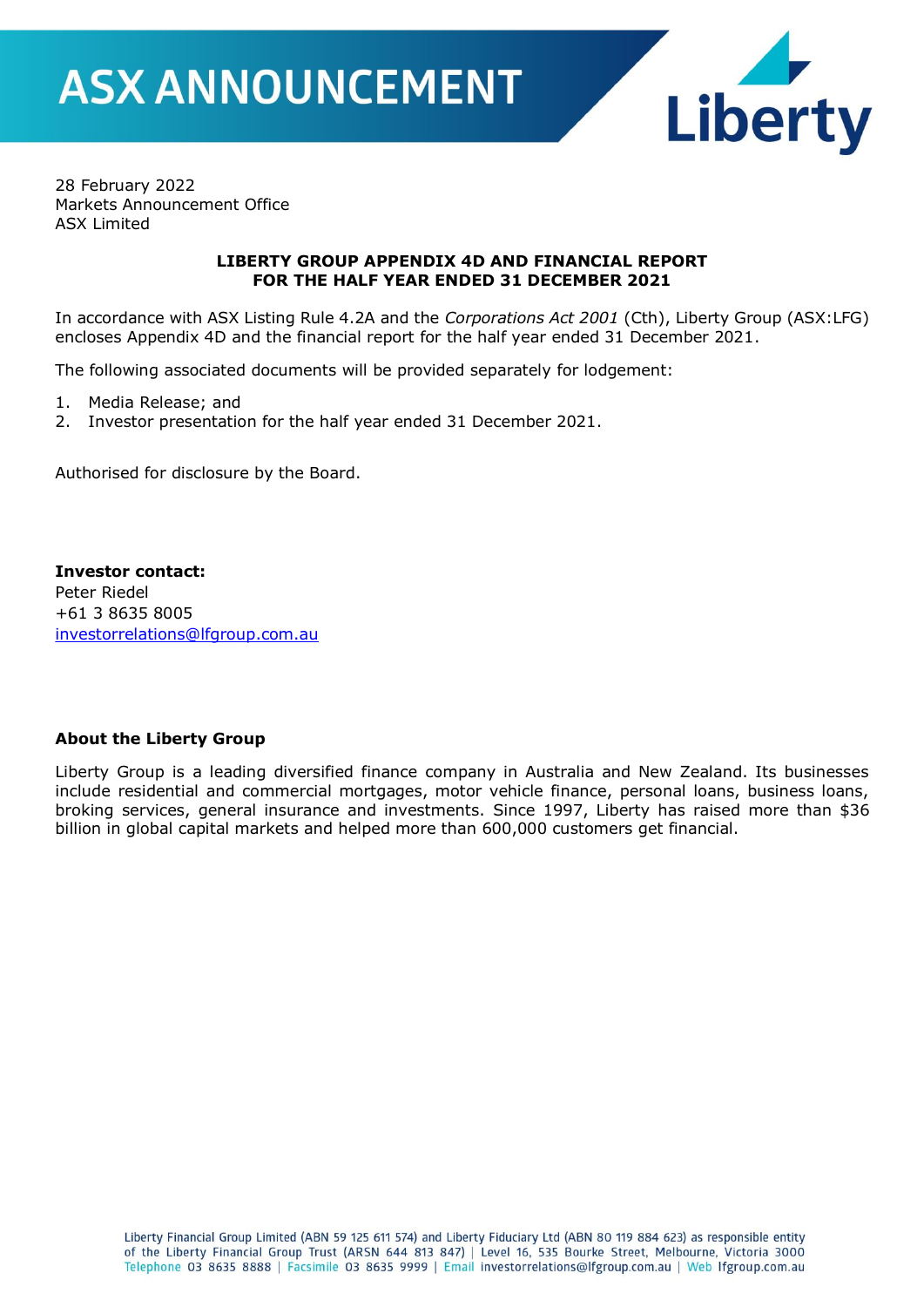#### **LIBERTY GROUP<sup>1</sup>**

#### **APPENDIX 4D For the half-year ended 31 December 2021**

#### **Results for announcement to the market**

| (All comparisons to half-year ended 31 December 2020)             | \$m   | Up/down                  | Movement %                               |
|-------------------------------------------------------------------|-------|--------------------------|------------------------------------------|
| Revenue from ordinary activities                                  | 440.6 | up                       | 1.7%                                     |
| Profit after tax from ordinary activities attributable to members | 116.4 | up                       | 40.3%                                    |
| Net profit after tax attributable to members                      | 116.4 | <b>up</b>                | 40.3%                                    |
| Reconciliation of statutory net profit after tax to underlying    |       | 31 December<br>2021      | 31 December<br>2020                      |
| net profit after tax and amortisation                             |       | \$m                      | \$m                                      |
| Statutory net profit after tax                                    |       | 116.4                    | 83.0                                     |
| Amortisation of IP                                                |       | 5.9                      | 5.9                                      |
| Statutory net profit after tax and amortisation                   |       | 122.3                    | 88.9                                     |
| IPO-related adjustments                                           |       |                          |                                          |
| Personnel expenses                                                |       |                          | 20.1                                     |
| Costs of the offer                                                |       |                          | 12.4                                     |
| Total adjustments                                                 |       | $\overline{\phantom{0}}$ | 32.5                                     |
| Tax effect of adjustments                                         |       |                          | (3.7)                                    |
| Underlying net profit after tax and amortisation                  |       | 122.3                    | 117.7                                    |
|                                                                   |       |                          | <b>Amount per</b><br>stapled<br>security |
| <b>Distribution information</b>                                   |       |                          | (cents)                                  |

Interim 2022 distribution per stapled security 21.0 Record date for determining entitlement to interim distribution Payment date of interim distribution 30 November 2021 15 December 2021

The Liberty Group Distribution Reinvestment Plan does not apply to the FY22 interim distribution.

#### **Dividend information**

No interim 2022 dividend was declared or paid during the half-year ended 31 December 2021.

| Net tangible assets per stapled security | 31 December 31 December<br>2021 | 2020 |
|------------------------------------------|---------------------------------|------|
| Net tangible assets per stapled security | 2.69                            | 2.36 |

#### **Additional information**

Additional information supporting the Appendix 4D disclosure requirements can be found in the Directors' Report and the consolidated financial statements for the half-year ended 31 December 2021.

This report is based on the consolidated financial statements for the half-year ended 31 December 2021 which has been reviewed by KPMG.

<sup>1</sup> Liberty Group is a stapled entity comprising Liberty Financial Group Limited ABN 59 125 611 574 and Liberty Financial Group Trust ARSN 644 813 847 (Trust) and their respective controlled entities.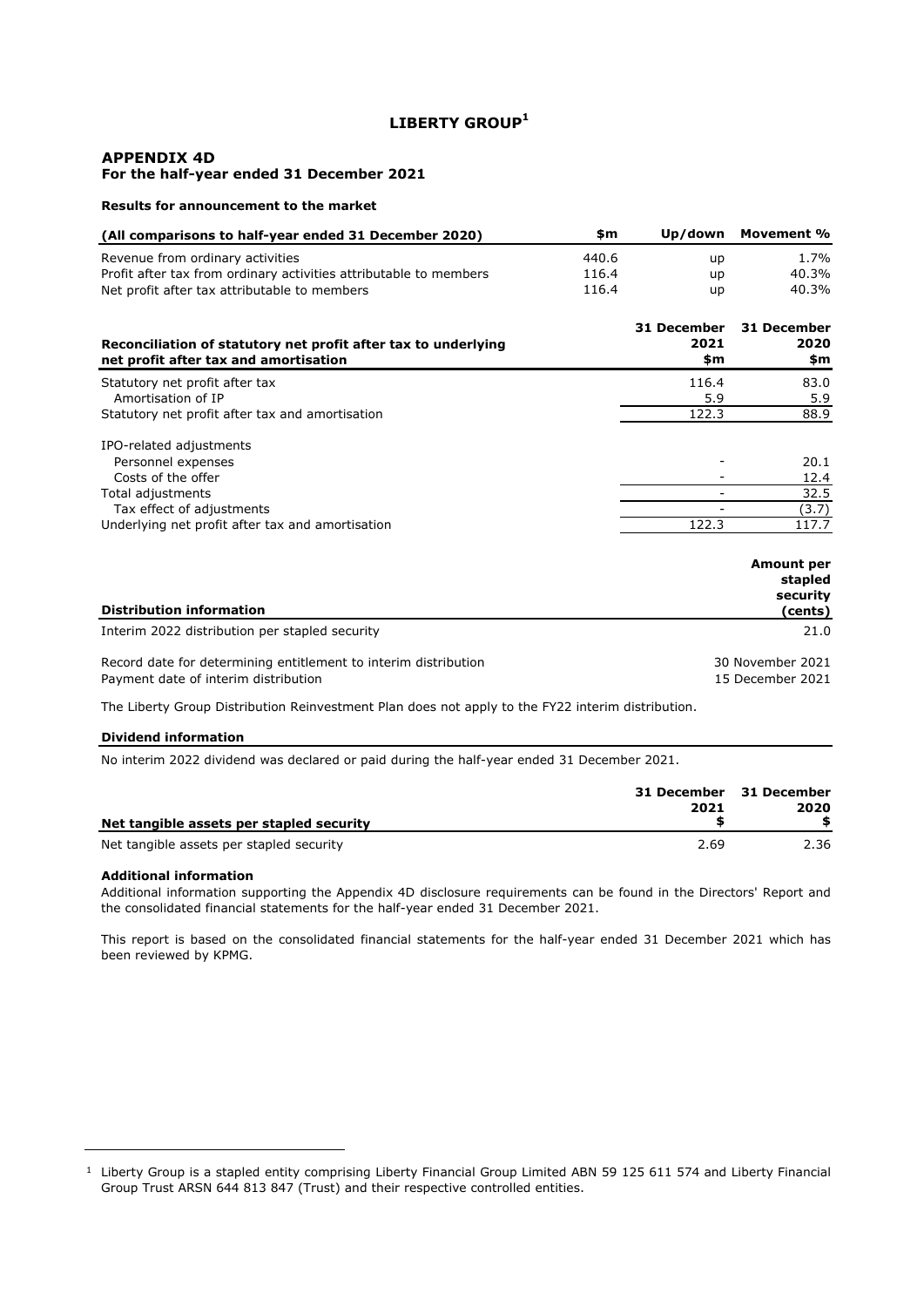#### **LIBERTY GROUP**

#### **INTERIM REPORT**

#### **FOR THE HALF-YEAR ENDED 31 DECEMBER 2021**

The information contained in the interim report for the half-year ended 31 December should be read in conjunction with the Liberty Group's 2021 Annual Report.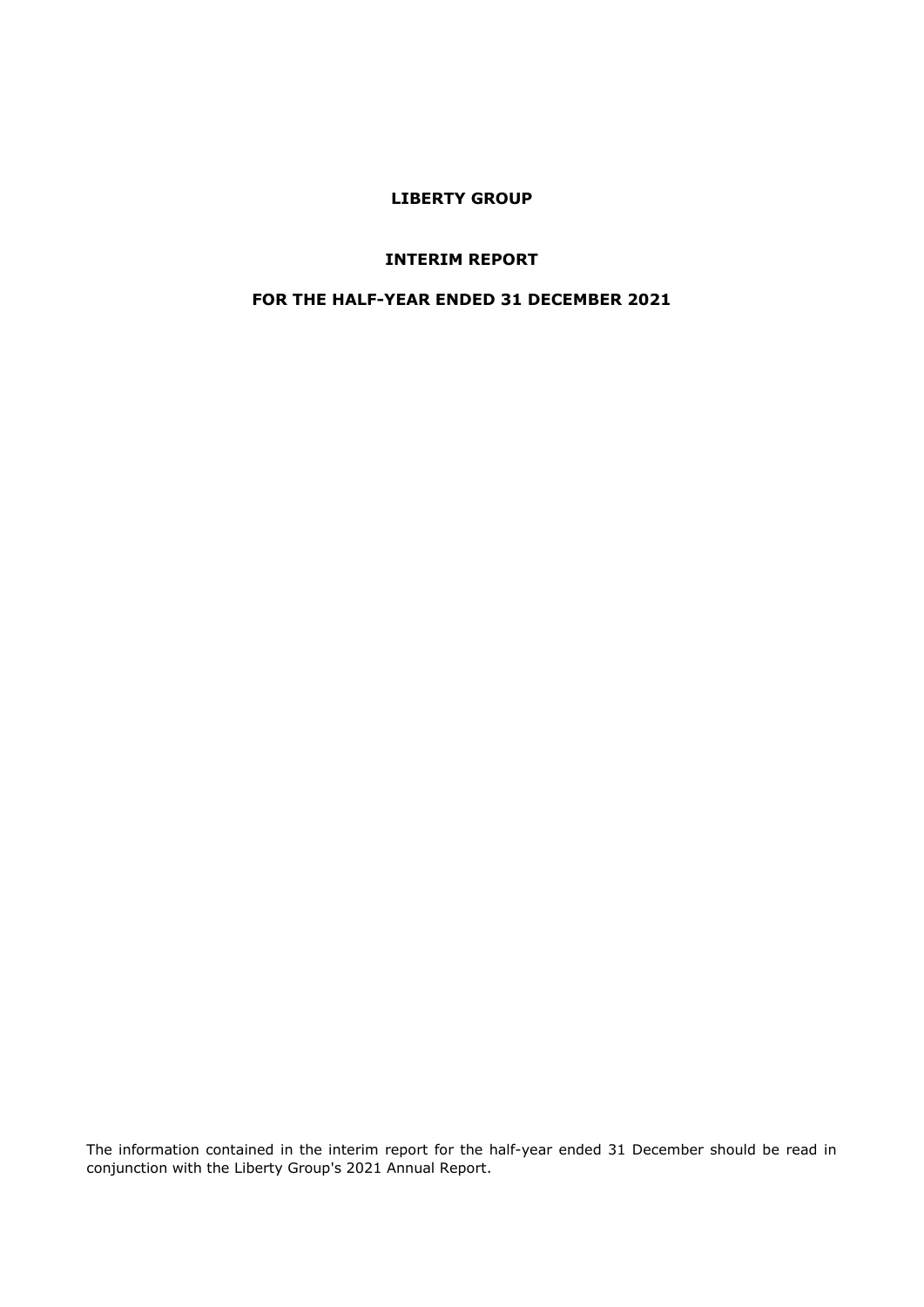#### **LIBERTY GROUP CONTENTS FOR THE HALF-YEAR ENDED 31 DECEMBER 2021**

#### **CONTENTS**

| Directors' Report                                                       | 2  |
|-------------------------------------------------------------------------|----|
| Auditor's independence declaration                                      | 5  |
| Consolidated statement of profit or loss and other comprehensive income | 6  |
| Consolidated statement of changes in equity                             | 7  |
| Consolidated statement of financial position                            | 8  |
| Consolidated statement of cash flows                                    | 9  |
| Notes to the consolidated financial statements:                         |    |
| 1. Reporting entity                                                     | 10 |
| 2. Basis of preparation                                                 | 10 |
| 3. Changes in significant accounting policies                           | 11 |
| 4. Determination of fair values                                         | 13 |
| 5. Financial risk management                                            | 15 |
| 6. Segment information                                                  | 26 |
| 7. Other finance income                                                 | 28 |
| 8. Finance expense                                                      | 28 |
| 9. Personnel expense                                                    | 28 |
| 10. Other expenses                                                      | 28 |
| 11. Income tax expense                                                  | 28 |
| 12. Share-based payment arrangements                                    | 29 |
| 13. Trade receivables and other assets                                  | 32 |
| 14. Financial assets                                                    | 32 |
| 15. Other investments                                                   | 32 |
| 16. Cash and cash equivalents                                           | 33 |
| 17. Intangible assets                                                   | 33 |
| 18. Payables                                                            | 33 |
| 19. Financing                                                           | 34 |
| 20. Capital and reserves                                                | 34 |
| 21. Related parties                                                     | 36 |
| 22. Capital commitments and contingencies                               | 38 |
| 23. Events subsequent to balance date                                   | 38 |
| Directors' Declaration                                                  | 39 |
| Corporate Directory                                                     | 40 |
| Independent Auditor's Review Report                                     | 41 |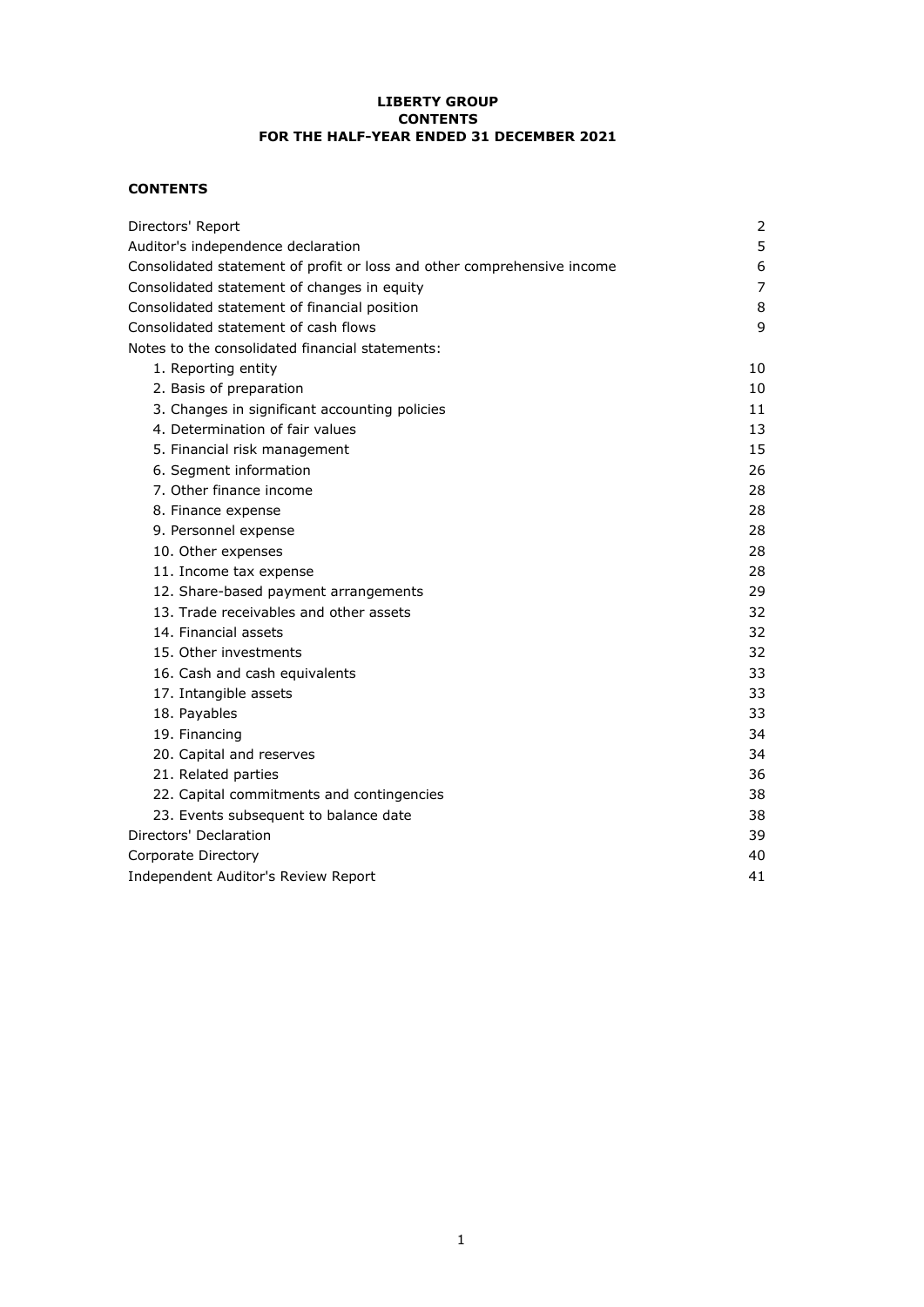#### **LIBERTY GROUP DIRECTORS' REPORT FOR THE HALF-YEAR ENDED 31 DECEMBER 2021**

The directors present their report together with the consolidated financial report of Liberty Financial Group Limited (the "Company") and the Liberty Financial Group Trust ("LFGT") and their respective controlled entities (together the "Liberty Group"), for the period ended 31 December 2021 and the auditor's report thereon. Liberty Fiduciary Ltd is the responsible entity of LFGT ("RE").

Liberty Group is formed as a stapled entity, a combination of a share in the Company and a unit in LFGT. The ASX ticker code is LFG.

#### **Directors**

The directors of the Liberty Group at any time during or since the end of the financial period were:

#### **Independent**

Richard Longes (Chair) Peter Hawkins Leona Murphy

#### **Executive**

James Boyle Sherman Ma

All directors held office throughout the six months ended 31 December 2021 unless stated otherwise.

#### **Company secretary**

Peter Riedel

#### **Principal activities**

The Liberty Group conducts activities and makes investments in the financial services industry including but not limited to specialty lending, finance and insurance brokering, receivables servicing, consumer insurance underwriting, real estate and funds management across Australia and New Zealand. There have been no significant changes in the nature of the Liberty Group's activities during the financial period ended 31 December 2021.

#### **Results and review of operations**

The consolidated profit after income tax for the six months to 31 December 2021 was \$116,450,000 (six months to 31 December 2020: \$83,003,000). The Liberty Group had financial assets under management as at 31 December 2021 of \$12.5 billion (30 June 2021: \$12.2 billion).

Total income increased from \$433.1 million in 1H21 to \$440.6 million in 1H22 as a result of the following:

- **·** Interest income decreased by \$2.3 million (0.7%) from \$314.0 million to \$311.7 million due to:
	- an increase in average financial assets of 4.4%, from \$11.9 billion to \$12.4 billion; which was more than offset by
	- a reduction in average interest income yield from 5.25% to 4.99% due to a reduction in average interest rates across the portfolio.
- **·** Fee, commission and other income increased by \$9.8 million (8.2%) from \$119.2 million to \$129.0 million mainly due to:
	- an increase in commission income of \$12.1 million due to higher loan originations; partly offset by
	- a reduction in other income due non-recurring profit on business combinations of \$1.0 million in 1H21.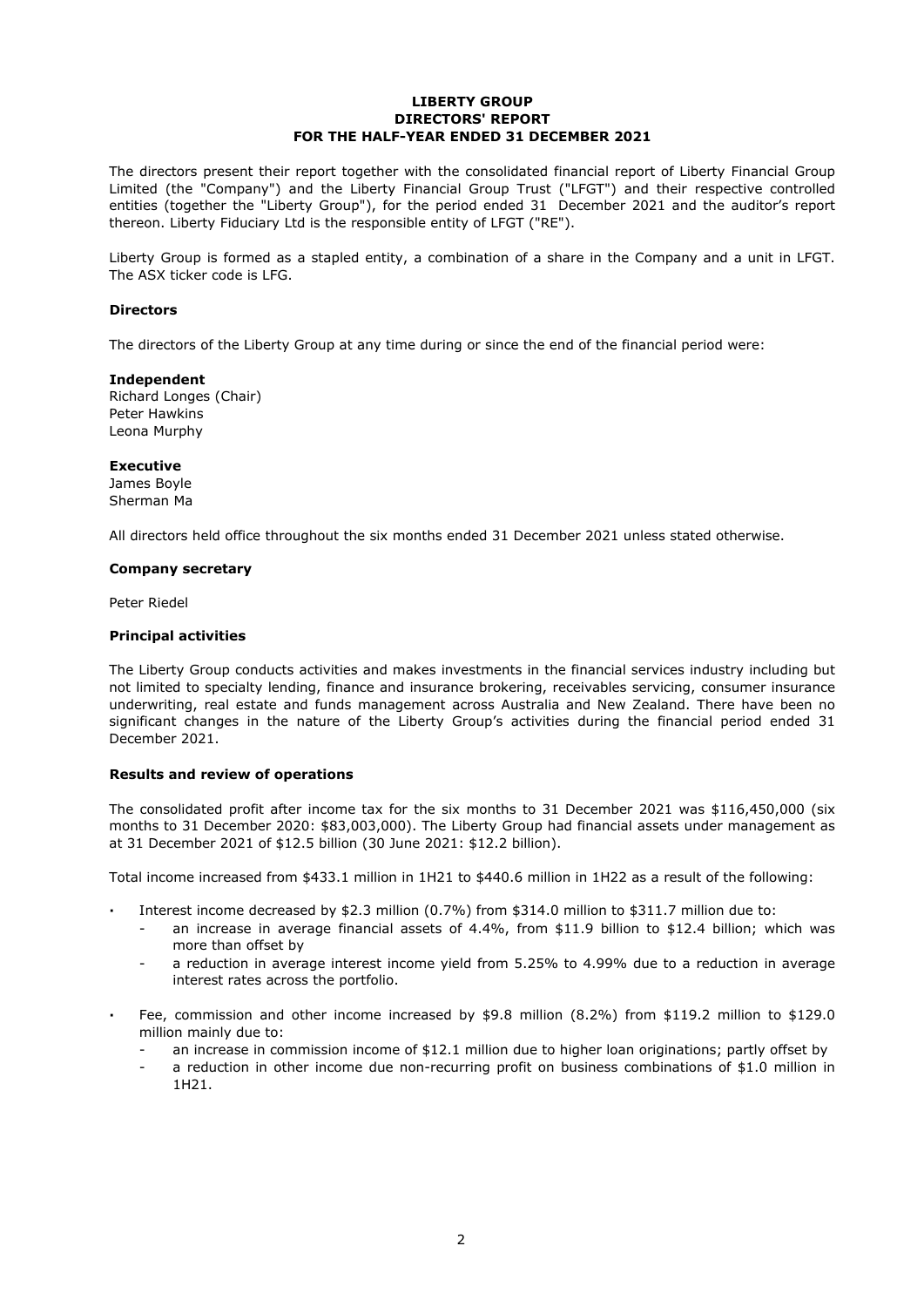#### **LIBERTY GROUP DIRECTORS' REPORT (cont.) FOR THE HALF-YEAR ENDED 31 DECEMBER 2021**

#### **Results and review of operations (cont.)**

Total expenses decreased by \$32.4 million (9.5%) from \$339.4 million in 1H21 to \$307.0 million in 1H22 as a result of the following:

- **·** Interest expense decreased by \$14.5 million (11.1%) from \$130.2 million to \$115.7 million due to:
	- an increase in average borrowings of 1.3%, from \$12.3 billion to \$12.4 billion, in line with the increase in average financial assets; which was more than offset by
	- a reduction in the weighted average cost of borrowing from 2.18% to 1.85% due to reductions in the average 1-month BBSW rate (6bps) and the average margin paid on debt issues (27bps).
- **·** Fee and commission expenses increased by \$9.8 million (9.2%) from \$106.3 million to \$116.1 million in line with the with the increase in originations.
- **·** Impairment of financial assets decreased from a \$0.3 million recovery in 1H21 to a \$1.7 million recovery in 1H22 due to:
	- a reduction in the Collective Provision for expected losses of \$1.4 million in 1H21 compared to a reduction of \$1.4 million in 1H22;
	- net realised losses in 1H21 of \$5.4 million, against which existing provisions of \$11.1 million were released, compared to net realised losses in 1H22 of \$13.2 million, against which existing specific provisions of \$17.3 million were released; and
	- an increase in specific provisions on the continuing portfolio in 1H21 of \$6.9 million, compared to \$3.8 million in 1H22.
- **·** Personnel expenses decreased by \$14.3 million (25.3%) from \$56.7 million to \$42.4 million due to:
	- one-off personnel expenses in relation to the IPO of \$20.1 million in 1H21; offset by
	- higher on-going share-based payment expenses of \$1.5 million in 1H22; and
	- higher wages, salaries and on-costs of \$4.0 million in 1H22, largely due to an increase in FTE staff from 454 to 501 to support continued business growth.
- **·** - one-off expenses in relation to the IPO of \$12.4 million in 1H21. Other expenses decreased by \$11.7 million (25.1%), from \$46.6 million to \$34.9 million mainly due to:

Profit after tax increased by \$33.5 million (40.3%) from \$83.0 million in 1H21 to \$116.5 million in 1H22 due to the reasons indicated above. Profit after tax in 1H21 included one-off IPO related expenses of \$32.5 million (\$28.8 million net of tax).

The Liberty Group originated \$2.8 billion in new financial assets in 1H22 resulting in an increase compared to 30 June 2021 of \$223.9m in total financial assets to \$12.5 billion. New financial asset origination was financed by the issuance of three new securitisation vehicles totalling \$2.5 billion.

In 1H22 the Liberty Group's total assets of \$13.9 billion was 12.7 times total equity of \$1.1 billion, compared to 13.4 times in 1H21.

#### **COVID-19 Response**

-

The existence of COVID-19 was confirmed in early 2020 and in March 2020 was declared a pandemic by the World Health Organisation. This has resulted in significant volatility in global and domestic financial markets. The onset of the Omicron variant in December 2021 will cause further public health and economic challenges globally and domestically. As a finance business, the Liberty Group is exposed to the pandemic because it relies on financial markets to source its funds and the Liberty Group's customers rely on the economy to provide jobs and income to meet their financial obligations. The Liberty Group continually monitors the unfolding situation in order to keep its team safe, attract new customers, serve existing customers and continue to grow profit.

At the date of signing of the financial statements, there is still significant uncertainty on the likely duration and the ultimate impact COVID-19 will have on world economies. Given the high degree of estimation uncertainty, management cannot reasonably assess or quantify the potential short or longer term financial impact on the Liberty Group.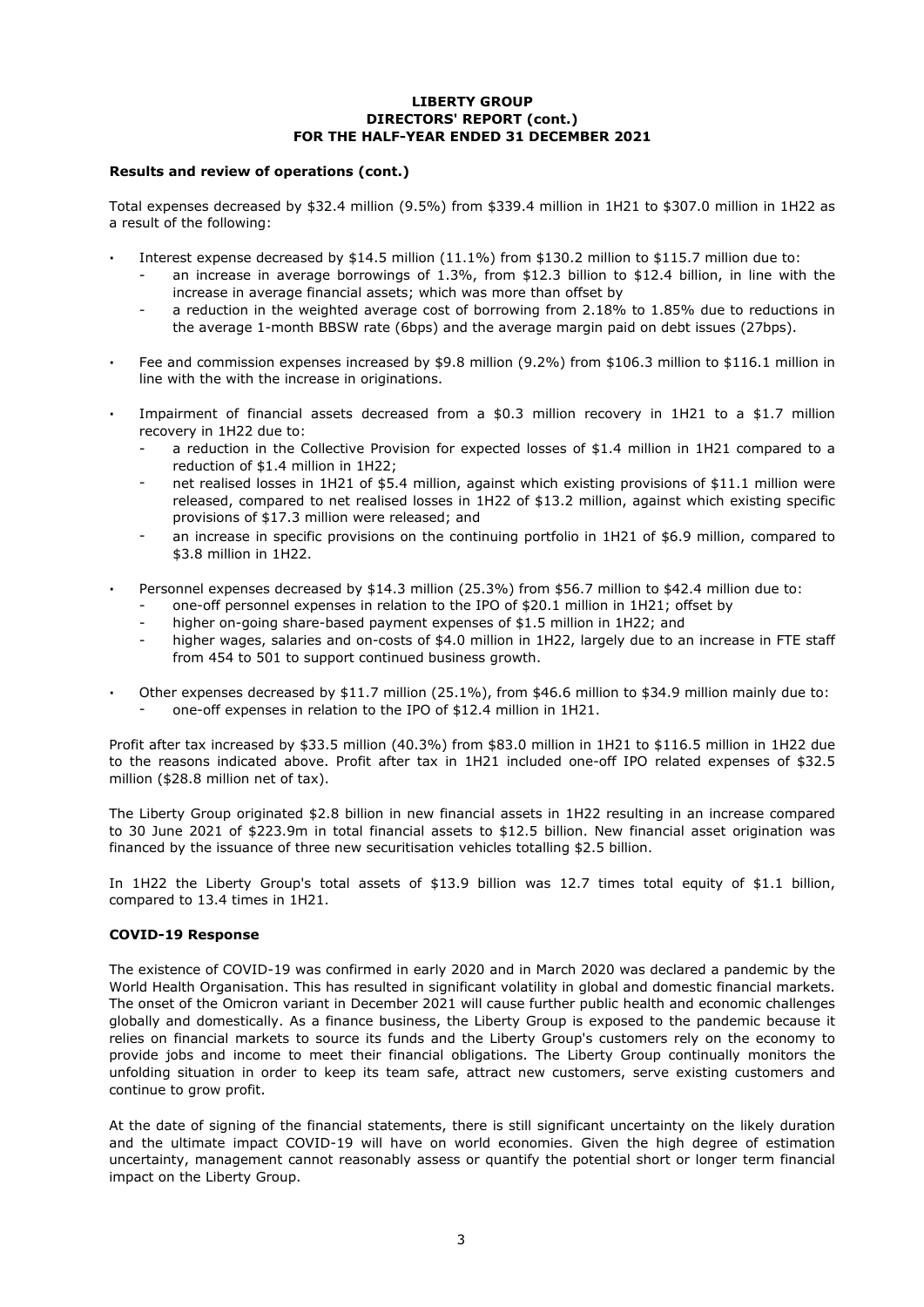#### **LIBERTY GROUP DIRECTORS' REPORT (cont.) FOR THE HALF-YEAR ENDED 31 DECEMBER 2021**

#### **Dividends and distributions**

The Company did not declare or pay a dividend during the period ended 31 December 2021 (30 June 2021: \$57,670,000).

LFGT paid a distribution of \$63,756,000 on 15 December 2021 (30 June 2021: \$140,493,000).

MPRE did not pay a dividend to the previous non-controlling interest during the period ended 31 December 2021 (30 June 2021: \$259,000).

#### **Significant changes in the state of affairs**

In the opinion of the directors there were no significant changes in the state of affairs of the Liberty Group that occurred during the financial period under review.

#### **Lead auditor's independence declaration**

The lead auditor's independence declaration is set out on page 5 and forms part of the directors' report for the half-year ended 31 December 2021.

#### **Rounding off**

The Liberty Group is of a kind referred to in ASIC Corporations *(Rounding in Financial/Director's Reports)* Instrument 2016/191 dated 1 April 2016, and in accordance with that Rounding Instrument, amounts in the condensed interim financial report have been rounded to the nearest thousand dollars, unless otherwise stated.

This report is made with a resolution of the directors:

 $\frac{1}{2}$ Richard Longes

Chair

Dated at Melbourne on 25 February 2022.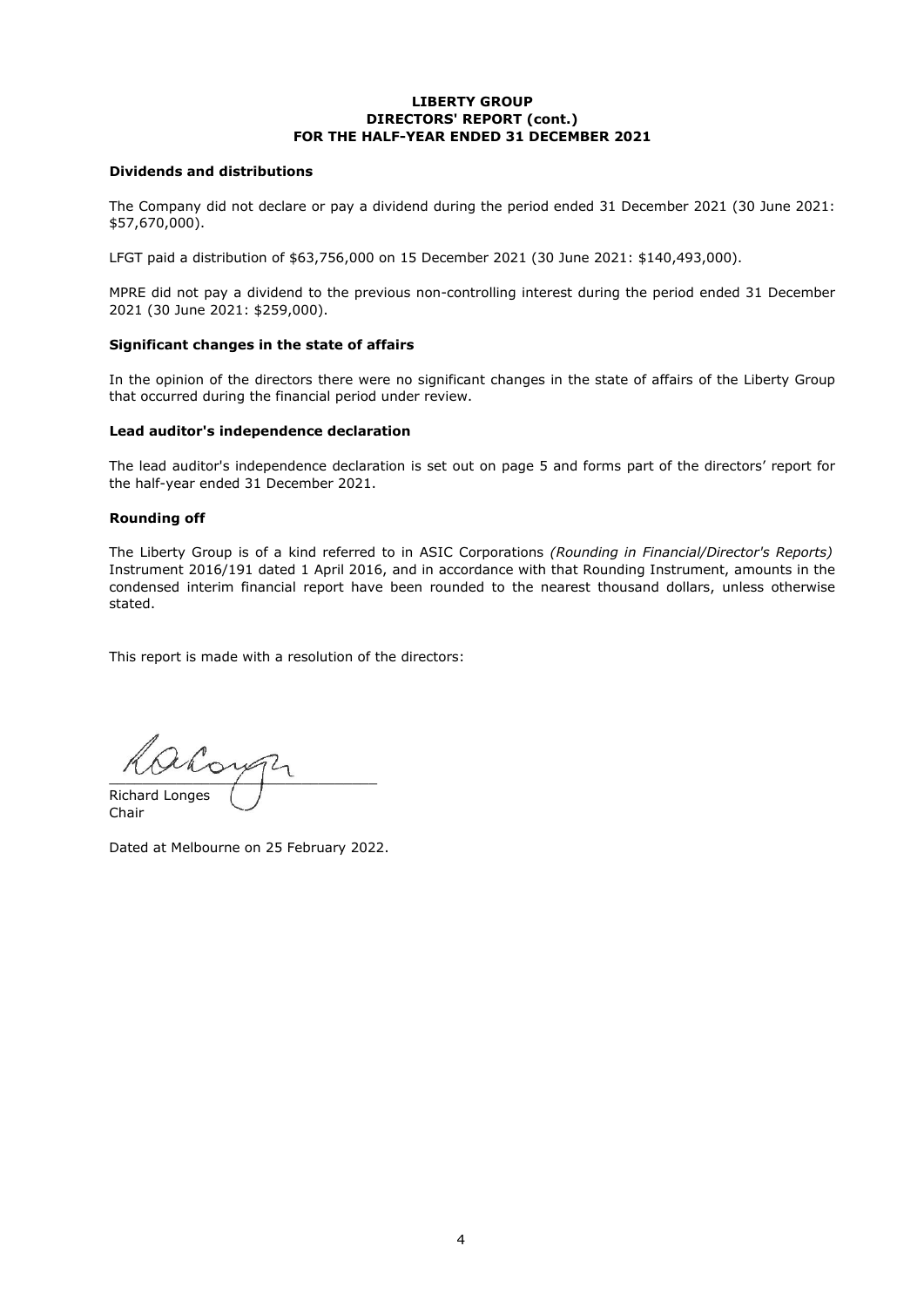

# Lead Auditor's Independence Declaration under Section 307C of the Corporations Act 2001

### To the Directors of Liberty Financial Group Limited

I declare that, to the best of my knowledge and belief, in relation to the review of Liberty Financial Group Limited for the half-year ended 31 December 2021 there have been:

- i. no contraventions of the auditor independence requirements as set out in the Corporations Act 2001 in relation to the review; and
- ii. no contraventions of any applicable code of professional conduct in relation to the review.

 $KPMG$ 

KPMG Dean Waters Partner

Melbourne 25 February 2022

KPMG, an Australian partnership and a member firm of the KPMG global organisation of independent member firms affiliated with KPMG International Limited, a private English company limited by guarantee. All rights reserved. The KPMG name and logo are trademarks used under license by the independent member firms of the KPMG global organisation. Liability limited by a scheme approved under Professional Standards Legislation.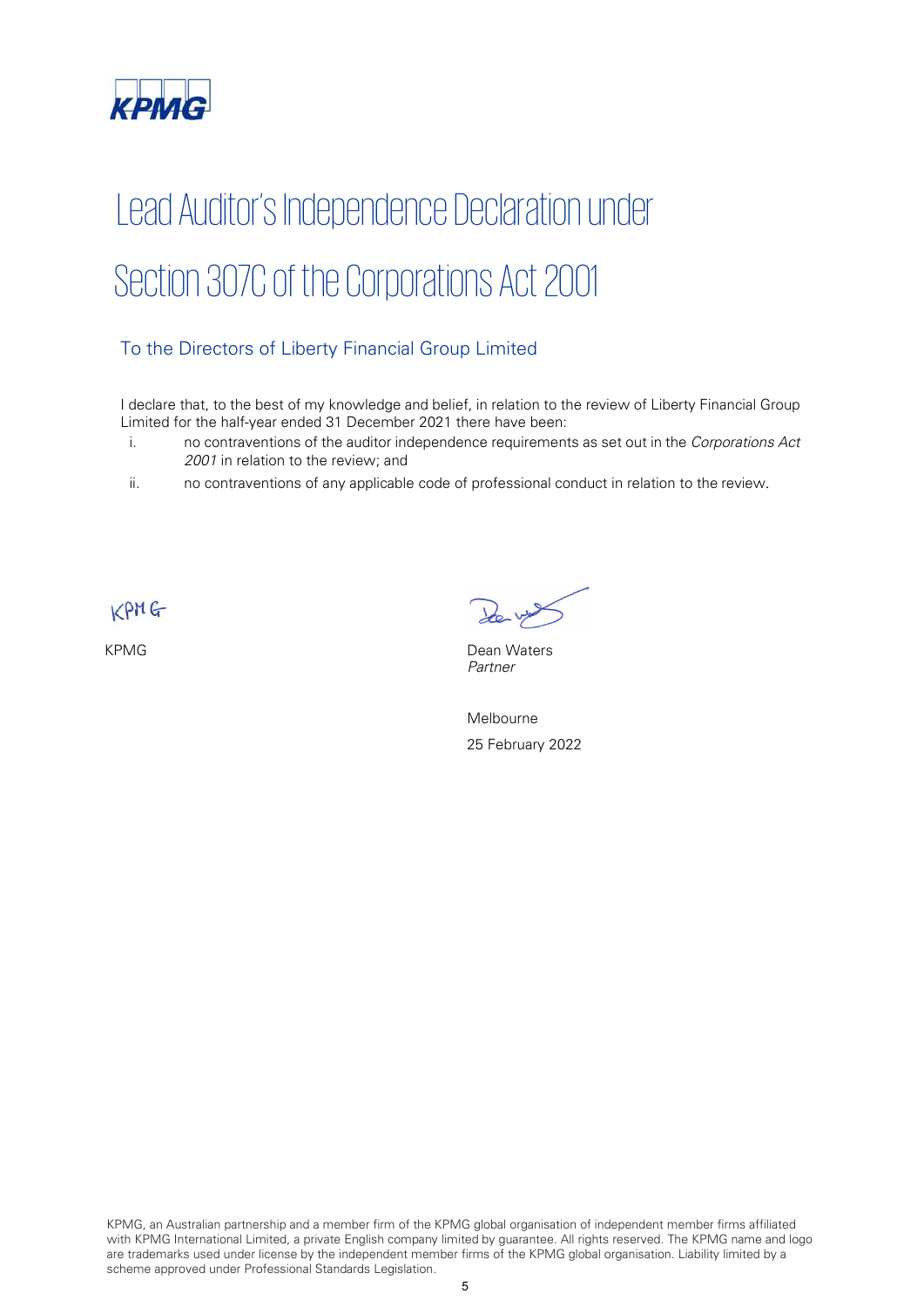#### **LIBERTY GROUP FOR THE HALF-YEAR ENDED 31 DECEMBER 2021 CONSOLIDATED STATEMENT OF PROFIT OR LOSS AND OTHER COMPREHENSIVE INCOME**

|                                                                                                                                                                                                       | <b>Note</b>    | Six months to<br><b>31 December 2021</b><br>\$'000 | Six months to<br><b>31 December 2020</b><br>\$'000 |
|-------------------------------------------------------------------------------------------------------------------------------------------------------------------------------------------------------|----------------|----------------------------------------------------|----------------------------------------------------|
| Interest income on financial assets measured at amortised cost                                                                                                                                        |                | 310,854                                            | 313,199                                            |
| Interest income on financial assets measured fair value                                                                                                                                               |                | 806                                                | 757                                                |
| Other finance income                                                                                                                                                                                  | $\overline{7}$ | 121,029                                            | 108,150                                            |
| Other income                                                                                                                                                                                          |                | 7,928                                              | 11,029                                             |
| Total operating income                                                                                                                                                                                |                | 440,617                                            | 433,135                                            |
| Finance expense                                                                                                                                                                                       | 8              | (231, 831)                                         | (236, 441)                                         |
| Recoveries on financial assets measured at amortised cost                                                                                                                                             |                | 1,685                                              | 260                                                |
| Personnel expenses                                                                                                                                                                                    | 9              | (42, 356)                                          | (56, 701)                                          |
| Other expenses                                                                                                                                                                                        | 10             | (34, 851)                                          | (46, 550)                                          |
| Total operating expense                                                                                                                                                                               |                | (307, 353)                                         | (339,432)                                          |
| Profit before income tax                                                                                                                                                                              |                | 133,264                                            | 93,703                                             |
| Income tax expense                                                                                                                                                                                    | 11             | (16, 814)                                          | (10,700)                                           |
| <b>Profit after tax</b>                                                                                                                                                                               |                | 116,450                                            | 83,003                                             |
| Other comprehensive income<br>Items that will not be reclassified subsequently to profit or loss:<br>Net change in fair value of financial assets at fair value through<br>other comprehensive income |                | (1, 461)                                           | 15,567                                             |
|                                                                                                                                                                                                       |                | (1, 461)                                           | 15,567                                             |
| Items that may be reclassified subsequently to profit or loss:<br>Foreign currency translation differences<br>Net change in fair value of cash flow hedges<br>Related income tax                      |                | 367<br>8,767<br>438                                | 151<br>2,662<br>(4,670)                            |
|                                                                                                                                                                                                       |                | 9,572                                              | (1,857)                                            |
| Total comprehensive income for the period                                                                                                                                                             |                | 124,561                                            | 96,713                                             |
| Profit attributable to:<br>Equity holders of the Liberty Group                                                                                                                                        |                |                                                    |                                                    |
| Attributable to Liberty Financial Group Limited                                                                                                                                                       |                | 53,141                                             | 16,811                                             |
| Attributable to LFGT                                                                                                                                                                                  |                | 63,467                                             | 66,427                                             |
| Non-controlling interests - other                                                                                                                                                                     |                | (158)                                              | (235)                                              |
| <b>Profit for the period</b>                                                                                                                                                                          |                | 116,450                                            | 83,003                                             |
| Total comprehensive income attributable to:<br>Equity holders of the Liberty Group                                                                                                                    |                |                                                    |                                                    |
| Attributable to Liberty Financial Group Limited                                                                                                                                                       |                | 53,922                                             | 25,876                                             |
| Attributable to LFGT                                                                                                                                                                                  |                | 70,797                                             | 71,072                                             |
| Non-controlling interests - other                                                                                                                                                                     |                | (158)                                              | (235)                                              |
| Total comprehensive income for the period                                                                                                                                                             |                | 124,561                                            | 96,713                                             |
| <b>Earnings per stapled security</b>                                                                                                                                                                  |                | 0.38                                               | 0.27                                               |
| Diluted earnings per stapled security                                                                                                                                                                 |                | 0.37                                               | 0.26                                               |

The Condensed Interim Consolidated Statement of Profit or Loss and Other Comprehensive Income is to be read in conjunction with the notes to the financial statements set out on pages 10 to 38.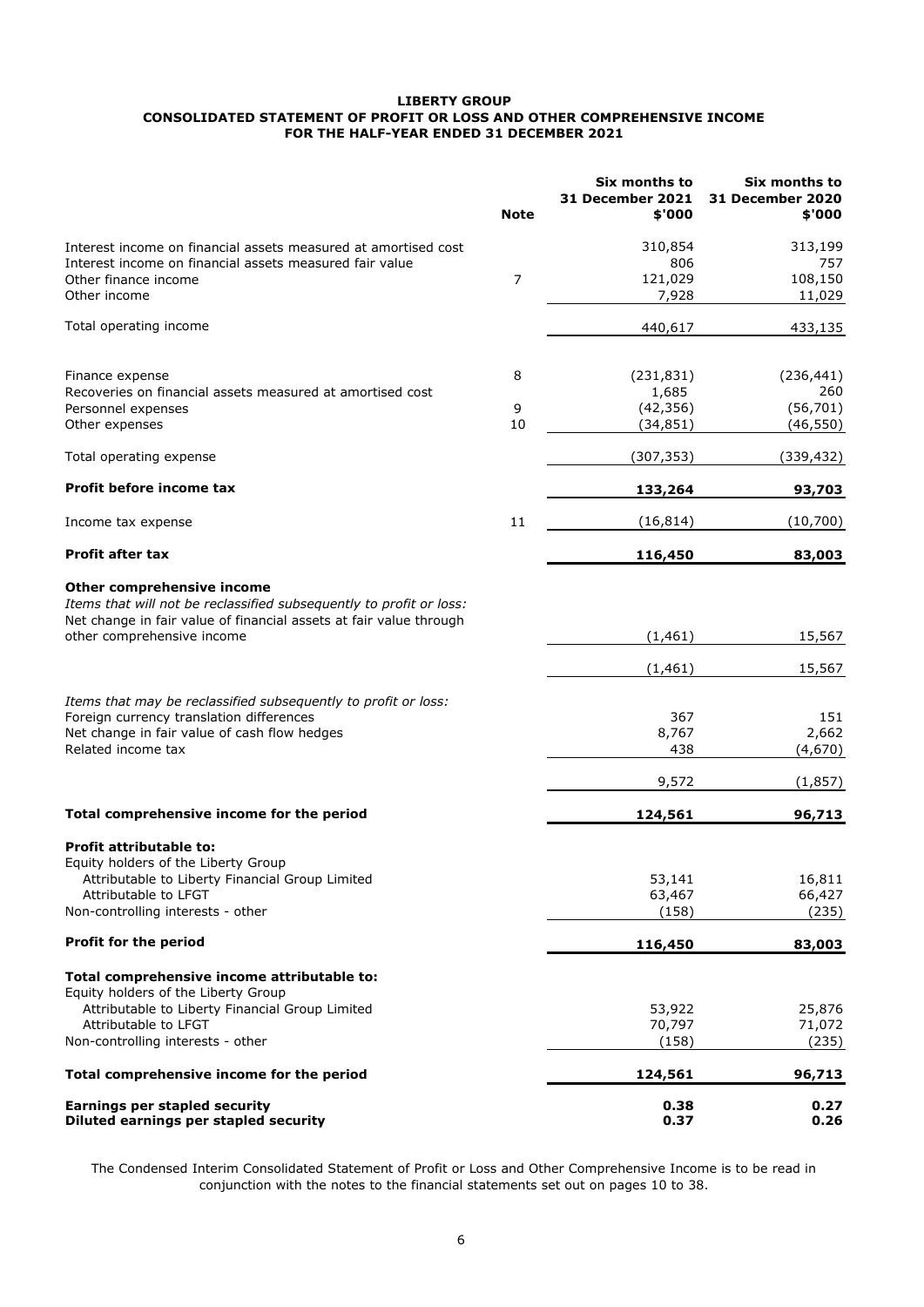## **LIBERTY GROUP CONSOLIDATED STATEMENT OF CHANGES IN EQUITY FOR THE HALF-YEAR ENDED 31 DECEMBER 2021**

|                                                                      |                                 |                                       |                                                |                                          | Attributable to equity holders of the Liberty Group |                                        |                                      |                                                             |                 |                                                       |                               |
|----------------------------------------------------------------------|---------------------------------|---------------------------------------|------------------------------------------------|------------------------------------------|-----------------------------------------------------|----------------------------------------|--------------------------------------|-------------------------------------------------------------|-----------------|-------------------------------------------------------|-------------------------------|
|                                                                      | Contributed<br>equity<br>\$'000 | Share-<br>based<br>payment<br>reserve | <b>Cash flow</b><br>hedae<br>reserve<br>\$'000 | Foreign<br>currency<br>reserve<br>\$'000 | translation Revaluation<br>reserve<br>\$'000        | Common<br>control<br>reserve<br>\$'000 | <b>Retained</b><br>profits<br>\$'000 | Non-<br>controlling<br>interests -<br><b>LFGT</b><br>\$'000 | Total<br>\$'000 | Non-<br>controlling<br>interests -<br>other<br>\$'000 | <b>Total equity</b><br>\$'000 |
| Balance at 1 July 2020                                               | 719,000                         |                                       | (4,506)                                        | (1, 391)                                 | 1,773                                               | (136,020)                              | 452,586                              | (15, 420)                                                   | 1,016,022       | 7,508                                                 | 1,023,530                     |
| Equity-settled share-based payment<br>Other comprehensive income for | $\overline{\phantom{a}}$        | 13,515                                |                                                |                                          |                                                     |                                        |                                      |                                                             | 13,515          | ٠                                                     | 13,515                        |
| the period                                                           |                                 |                                       | (1,983)                                        | 151                                      | 10,897                                              |                                        |                                      | 4,645                                                       | 13,710          |                                                       | 13,710                        |
| Profit/(loss) for the period                                         |                                 |                                       |                                                |                                          |                                                     |                                        | 16,811                               | 66,427                                                      | 83,238          | (235)                                                 | 83,003                        |
| Distributions provided for or paid                                   |                                 |                                       |                                                |                                          |                                                     |                                        |                                      | (66, 386)                                                   | (66, 386)       |                                                       | (66, 386)                     |
| Dividends paid - note 20                                             |                                 |                                       |                                                |                                          |                                                     |                                        | (57, 929)                            |                                                             | (57, 929)       | ٠                                                     | (57, 929)                     |
| <b>Balance at 31 December 2020</b>                                   | 719,000                         | 13,515                                | (6, 489)                                       | (1, 240)                                 | 12,670                                              | (136.020)                              |                                      | 411,468 (10,734)                                            | 1,002,170       | 7.273                                                 | 1,009,443                     |
| Balance at 1 July 2021                                               | 719,000                         | 13,515                                | (4,031)                                        | (1,849)                                  | 14,240                                              | (136, 020)                             | 440,608                              | (5,804)                                                     | 1,039,659       | (1, 432)                                              | 1,038,227                     |
| Modification of share-based<br>payments from equity-settled to       |                                 |                                       |                                                |                                          |                                                     |                                        |                                      |                                                             |                 |                                                       |                               |
| cash-settled<br>Settlement of equity-settled share-                  |                                 | (541)                                 |                                                |                                          |                                                     |                                        |                                      |                                                             | (541)           |                                                       | (541)                         |
| based payments<br>Other comprehensive income for                     |                                 | (324)                                 |                                                |                                          |                                                     |                                        |                                      |                                                             | (324)           |                                                       | (324)                         |
| the period                                                           |                                 |                                       | 1,437                                          | 367                                      | (1,023)                                             |                                        |                                      | 7,330                                                       | 8,111           |                                                       | 8,111                         |
| Profit/(loss) for the period                                         |                                 |                                       |                                                |                                          |                                                     |                                        | 53,141                               | 63,467                                                      | 116,608         | (158)                                                 | 116,450                       |
| Distributions provided for or paid                                   |                                 |                                       |                                                |                                          |                                                     |                                        |                                      | (63, 756)                                                   | (63, 756)       |                                                       | (63, 756)                     |
| Dividends paid - note 20                                             |                                 |                                       |                                                |                                          |                                                     |                                        |                                      |                                                             |                 |                                                       |                               |
| <b>Balance at 31 December 2021</b>                                   | 719,000                         | 12,650                                | (2,594)                                        | (1, 482)                                 | 13,217                                              | (136, 020)                             | 493,749                              | 1,237                                                       | 1,099,757       | (1,590)                                               | 1,098,167                     |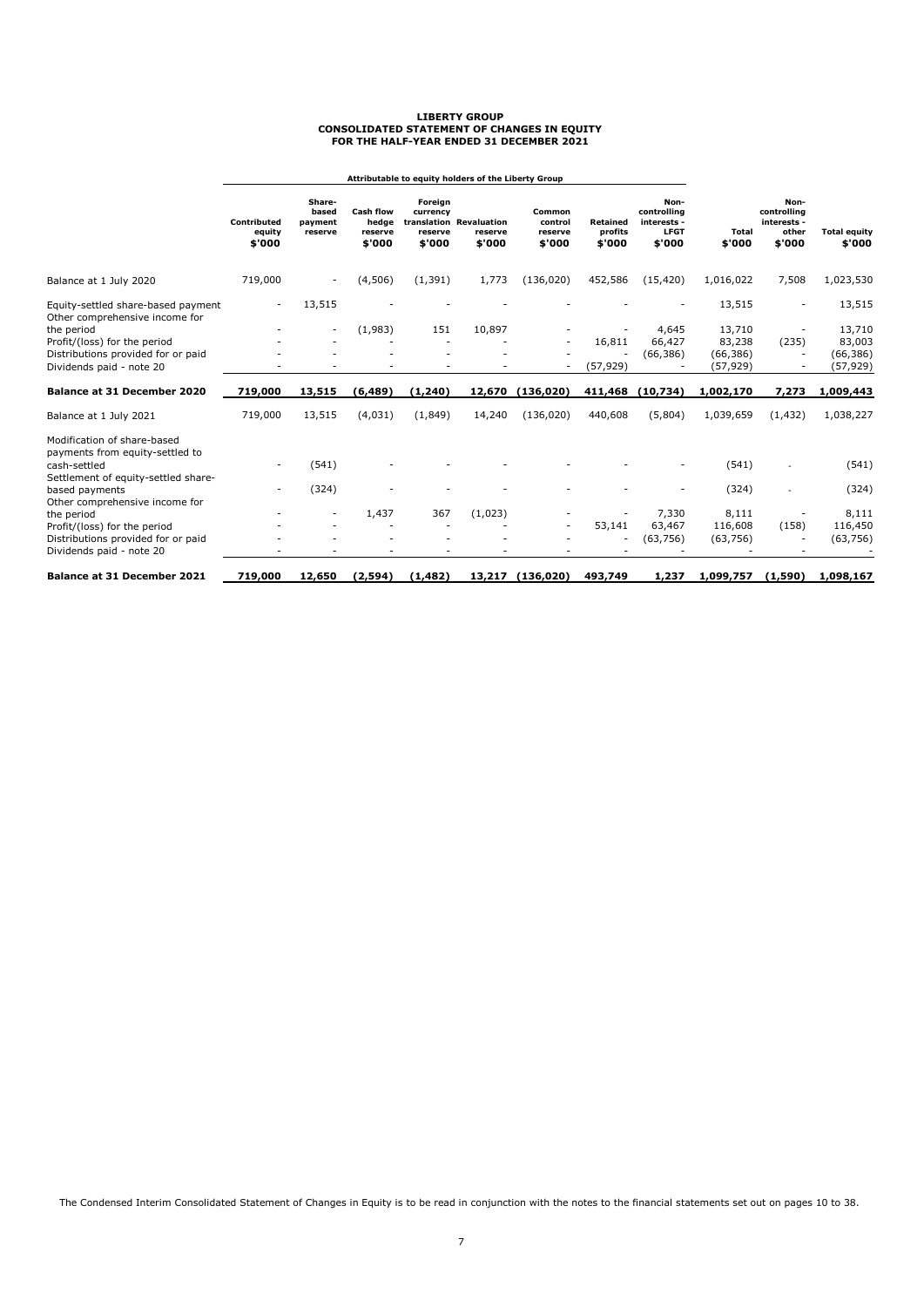#### **LIBERTY GROUP CONSOLIDATED STATEMENT OF FINANCIAL POSITION AS AT 31 DECEMBER 2021**

|                                                                  | <b>Note</b> | 31 December<br>2021<br>\$'000 | 30 June<br>2021<br>\$'000 |
|------------------------------------------------------------------|-------------|-------------------------------|---------------------------|
| <b>Assets</b>                                                    |             |                               |                           |
| Cash and cash equivalents                                        | 16          | 670,353                       | 499,218                   |
| Restricted cash                                                  | 16          | 98,658                        | 104,651                   |
| Trade receivables and other assets                               | 13          | 281,767                       | 291,158                   |
| Financial assets                                                 | 14          | 12,463,319                    | 12,239,391                |
| Other investments                                                | 15          | 59,576                        | 49,152                    |
| Derivative assets                                                |             | 4,816                         | 5,198                     |
| Property, plant and equipment                                    |             | 20,575                        | 21,950                    |
| Intangible assets                                                | 17          | 282,871                       | 288,987                   |
| Deferred tax assets                                              |             | 61,834                        | 67,462                    |
| <b>Total Assets</b>                                              |             | 13,943,769                    | 13,567,167                |
|                                                                  |             |                               |                           |
| <b>Liabilities</b>                                               |             |                               |                           |
| Payables                                                         | 18          | 112,394                       | 138,403                   |
| Financing                                                        | 19          | 12,598,873                    | 12,235,935                |
| Provisions                                                       |             | 11,591                        | 12,525                    |
| Lease liabilities                                                |             | 8,059                         | 9,185                     |
| Derivative liabilities                                           |             | 63,580                        | 85,345                    |
| Deferred tax liabilities                                         |             | 51,105                        | 47,547                    |
| <b>Total Liabilities</b>                                         |             | 12,845,602                    | 12,528,940                |
| <b>Net Assets</b>                                                |             | 1,098,167                     | 1,038,227                 |
|                                                                  |             |                               |                           |
| <b>Equity</b>                                                    |             |                               |                           |
| Contributed equity                                               | 20          | 719,000                       | 719,000                   |
| Reserves                                                         |             | (114, 229)                    | (114, 145)                |
| Retained profits                                                 |             | 493,749                       | 440,608                   |
| Non-controlling interests - LFGT                                 |             | 1,237                         | (5,804)                   |
| Total equity attributable to equity holders of the Liberty Group |             | 1,099,757                     | 1,039,659                 |
| Non-controlling interests - other                                |             | (1, 590)                      | (1, 432)                  |
| <b>Total Equity</b>                                              |             | 1,098,167                     | 1,038,227                 |

The Condensed Interim Consolidated Statement of Financial Position is to be read in conjunction with the notes to the financial statements set out on pages 10 to 38.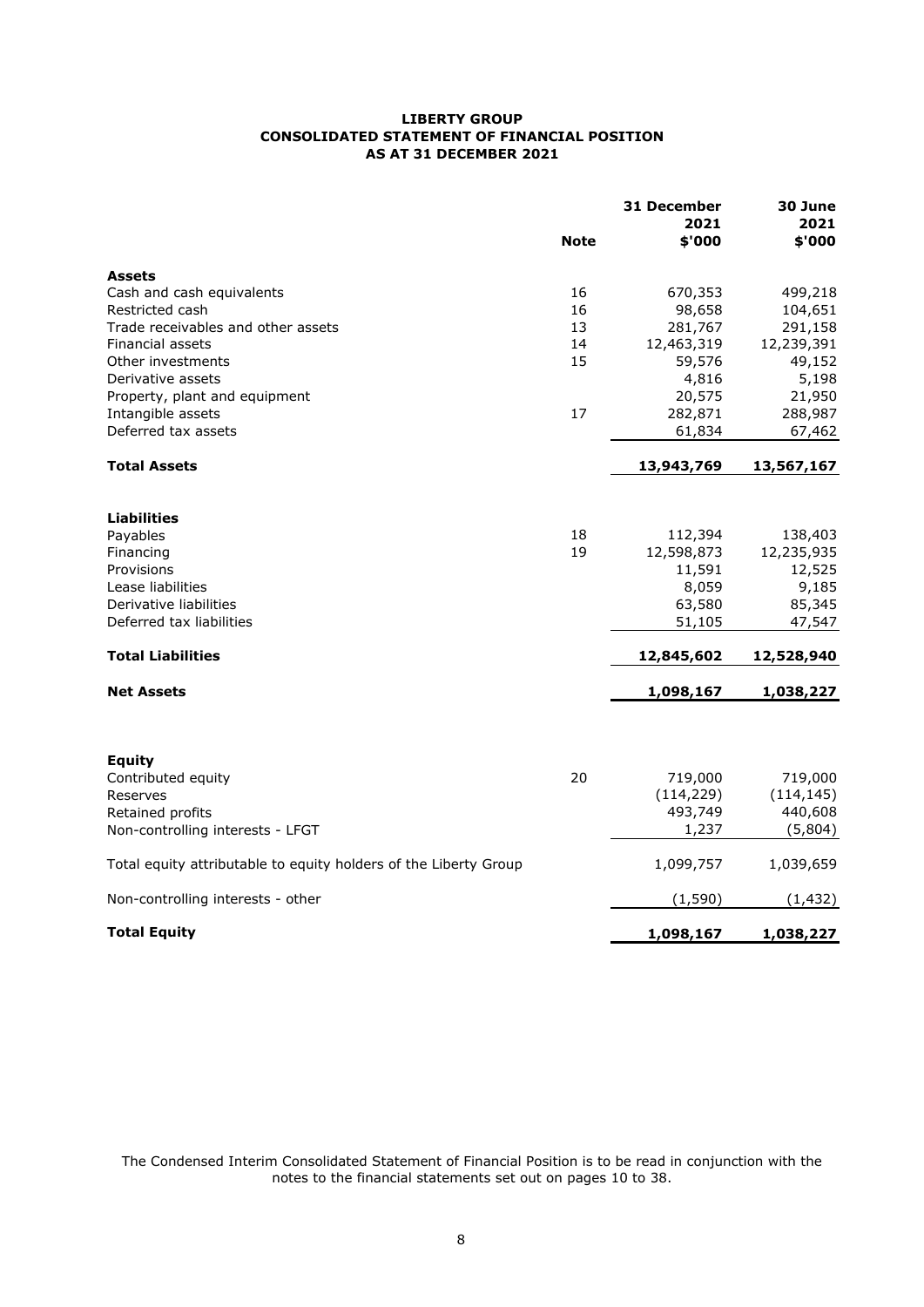#### **FOR THE HALF-YEAR ENDED 31 DECEMBER 2021 CONSOLIDATED STATEMENT OF CASH FLOWS LIBERTY GROUP**

|                                                                  | <b>Note</b> | Six months to<br>\$'000 | Six months to<br>31 December 2021 31 December 2020<br>\$'000 |
|------------------------------------------------------------------|-------------|-------------------------|--------------------------------------------------------------|
|                                                                  |             |                         |                                                              |
| Cash flows from operating activities<br>Interest income received |             | 308,169                 | 306,630                                                      |
| Interest expense paid                                            |             | (117, 203)              | (130, 302)                                                   |
| Fees and commissions received                                    |             | 121,029                 | 108,060                                                      |
| Fees and commissions paid                                        |             | (112, 167)              | (102, 862)                                                   |
| Insurance premiums received                                      |             | 122                     | 1,259                                                        |
| Cash paid to suppliers and employees                             |             | (81, 448)               | (79, 712)                                                    |
| Net increase in financial assets                                 |             | (219, 884)              | (311,980)                                                    |
| Net proceeds from financing                                      |             | 355,516                 | 530,889                                                      |
| Income taxes paid                                                |             | (38, 982)               | (16, 827)                                                    |
| Net cash from operating activities                               |             | 215,152                 | 305,155                                                      |
| Cash flows from investing activities                             |             |                         |                                                              |
| Payments for businesses acquired/investments, net of             |             |                         |                                                              |
| cash acquired                                                    |             | (12, 221)               | (2,081)                                                      |
| Acquisition of property, plant and equipment                     |             | (1, 177)                | (2,895)                                                      |
| Proceeds from the sale of property, plant and<br>equipment       |             | 6                       | 153                                                          |
| Net cash used in investing activities                            |             | (13, 392)               | (4,823)                                                      |
|                                                                  |             |                         |                                                              |
| <b>Cash flows from financing activities</b>                      |             |                         |                                                              |
| Payment of lease liabilities                                     |             | (1, 126)                | (962)                                                        |
| Proceeds from related party loans                                |             | 45,070                  | 102,306                                                      |
| Payments to related party loans                                  |             | (609)                   | (4,938)                                                      |
| Dividends and distribution paid                                  |             | (79, 953)               | (124, 315)                                                   |
| Net cash used in financing activities                            |             | (36, 618)               | (27, 909)                                                    |
| Net increase in cash held                                        |             | 165,142                 | 272,423                                                      |
| Cash at the beginning of the period                              |             | 603,869                 | 498,467                                                      |
| Cash at the end of the period                                    | 16          | 769,011                 | 770,890                                                      |

The Condensed Interim Consolidated Statement of Cash Flows is to be read in conjunction with the notes to the financial statements set out on pages 10 to 38.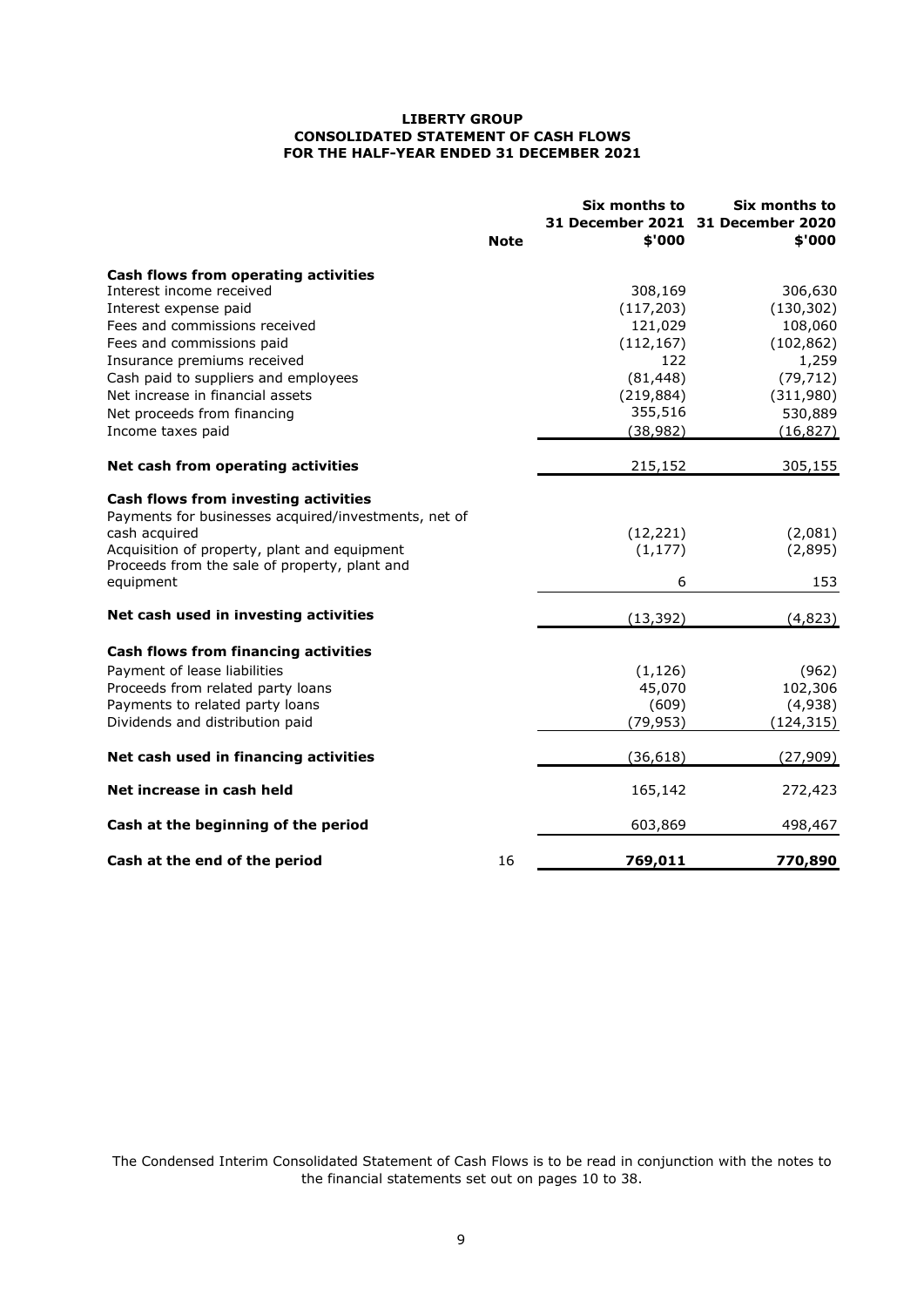#### **1 REPORTING ENTITY**

The Liberty Group comprises Liberty Financial Group Limited (the "Company") and the Liberty Financial Group Trust ("LFGT") and their respective controlled entities (together the "Liberty Group"). Liberty Fiduciary Ltd is the responsible entity of LFGT ("RE"). The address of Liberty Group's registered office is Level 16, 535 Bourke Street, Melbourne, Victoria 3000.

Liberty Group is formed as a stapled entity, a combination of a share in the Company and a unit in LFGT. The ASX ticker code is LFG.

#### **2 BASIS OF PREPARATION**

The financial statements as at and for the period ended 31 December 2021 have been prepared as a consolidation of the financial statements of the Liberty Group. The equity securities of the Company and the units of Liberty Financial Group Trust are stapled and cannot be sold separately.

AASB 3 Business Combinations and AASB 10 Consolidated Financial Statements require one of the stapled entities of a stapled group to be identified as the parent entity for the purpose of preparing a condensed interim financial report. In accordance with this requirement, the Company has been identified as the parent entity of the consolidated group comprising Liberty Financial Group Limited and its controlled entities and Liberty Financial Group Trust and its controlled entities, together comprising the Liberty Group. The condensed interim financial statements were authorised for issue by the Directors of the Liberty Group on 25 February 2022.

The statement of financial position is presented on a liquidity basis.

The Liberty Group is a for profit entity for the purpose of preparing these condensed interim financial statements.

#### **(a) Statement of compliance**

The interim financial statements are general purpose financial statements which have been prepared in accordance with AASB 134 *Interim Financial Reporting* and the *Corporations Act 2001,* and with IAS 34 *Interim Financial Reporting.* The consolidated financial statements comply with International Financial Reporting Standards (IFRS) adopted by the International Accounting Standards Board (IASB).

They do not include all of the information required for a complete set of annual financial statements and should be read in conjunction with the 2021 Annual Report. However, selected explanatory notes are included to explain events and transactions that are significant to an understanding of the changes in the Liberty Group's financial position and performance since the last annual consolidated financial statements as at and for the year ended 30 June 2021.

#### **(b) Basis of measurement**

The interim consolidated financial statements have been prepared on the basis of historical cost except as otherwise stated.

#### **(c) Functional and presentation currency**

These interim consolidated financial statements are presented in Australian dollars, which is the Liberty Group's functional currency.

#### **(d) Rounding off**

The Company and Group are of a kind referred to in ASIC Corporations *(Rounding in Financial/Director's Reports)* Instrument 2016/191 dated 1 April 2016, and in accordance with that Rounding Instrument, amounts in the financial report have been rounded to the nearest thousand dollars, unless otherwise stated.

#### **(e) Use of estimates and judgements**

The preparation of condensed interim financial statements requires management to make judgements, estimates and assumptions that affect the application of accounting policies and the reported amounts of assets, liabilities, income and expenses.

The estimates and associated assumptions are based on historical experience and various other factors that are considered to be reasonable. Actual results may differ from these estimates. Estimates and underlying assumptions are reviewed on an ongoing basis. Revisions to accounting estimates are recognised in the period in which the estimate is revised and in any future periods affected.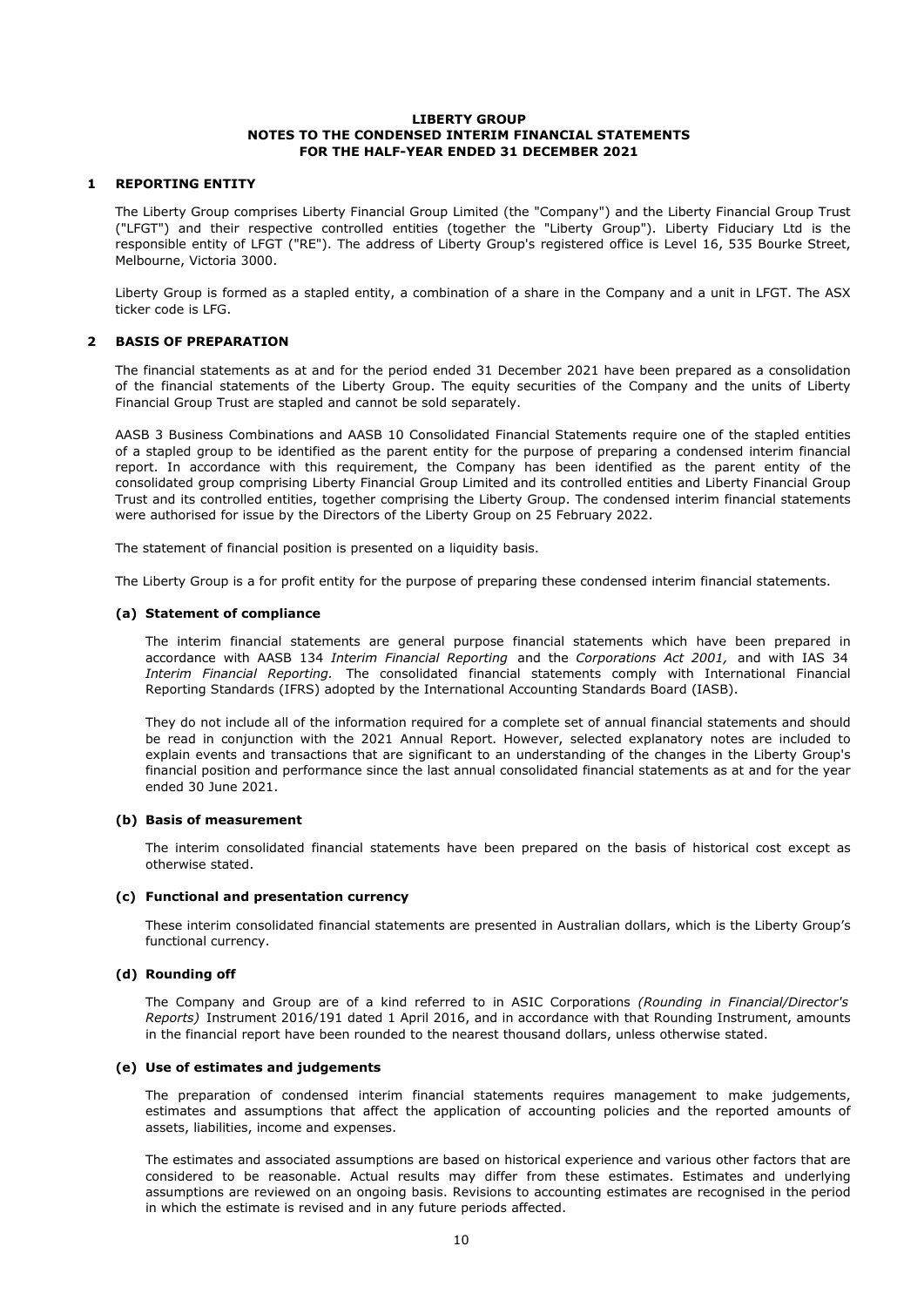#### **2 BASIS OF PREPARATION (cont.)**

#### **(e) Use of estimates and judgements (cont.)**

#### **(i) Judgements**

Accounting treatments involving complex or subjective decisions or assessments relate to the following:

- Provision for losses in relation to financial assets
- · Fair value estimates (refer to note 4)
- · Financial instruments including credit risk (refer to note 5)
- · Recoverability of deferred tax assets and liabilities
- · Impairment assessment of intangible assets
- · Capital commitments and contingent liabilities (refer to note 22)

In particular, management applies judgement in determining the approach to establishing the appropriate level of provisioning for its financial assets, both at the specific and collective levels. In addition, the Liberty Group applies a weighted average tenure of the portfolio to assess the average life of financial assets which impacts the amount and timing of financing income recognition. Both judgements are assessed on at least an annual basis. In relation to the weighted average tenure, the annual review ensures consistency of the average life applied under the effective interest yield calculation. The average life used for residential mortgages, commercial mortgages and auto receivables has remained unchanged during the period ended 31 December 2021.

The net present value of insurance commission and trail commission are calculated using a discounted cash flow methodology. There are a number of key assumptions used to determine the underlying cash flows including lapse rates, discount rate and projection period. The assumptions are determined based on experience and current and forecast economic factors.

LFI Group Pty Ltd, a consolidated entity, commenced underwriting insurance products on 1 December 2014. Management has applied its judgement to the materiality of this entity in the preparation of this financial report and determined that no additional disclosures are required. At 31 December 2021 LFI had premium revenue of \$1,180,000 (31 December 2020: \$1,237,000) and contributed a loss before tax of \$212,000 to the Liberty Group (31 December 2020: \$66,000).

The Liberty Group assesses its intangible assets for impairment at least annually by comparing the carrying value of the assets with their recoverable value. The key assumptions in calculating the recoverable value of the intangible assets are the asset's future cash flows, the terminal value of the cash flows and discount rate. The assumptions are determined based on experience and current and forecast economic factors.

#### **(ii) Assumptions and estimation uncertainties**

Information about assumptions and estimation uncertainties that have a significant risk of resulting in a material adjustment in the period ending 31 December 2021 is included in the following notes:

- Note 5 – measurement of provision for impairment of financial assets: key assumptions in determining the collective provisions.
- Note 17 – impairment test of intangible assets and goodwill: key assumptions underlying recoverable amounts.

#### **(iii) Measurement of fair values**

A number of the Liberty Group's accounting policies and disclosures require the measurement of fair values, for both financial and non-financial assets and liabilities. Management assesses the evidence obtained from third parties to support fair value calculations. When measuring the fair value of an asset or liability, the Liberty Group uses market observable data as far as possible.

#### **3 CHANGES IN SIGNIFICANT ACCOUNTING POLICIES**

Except as described below, the accounting policies applied in these interim financial statements are the same as those applied in the Liberty Group's consolidated financial statements as at and for the year ended 30 June 2021. The changes in the accounting policies are also expected to be reflected in the Liberty Group's consolidated financial statements as at and for the year ending 30 June 2022.

Certain comparative amounts have been re-presented to conform to the current year's presentation to enhance comparability.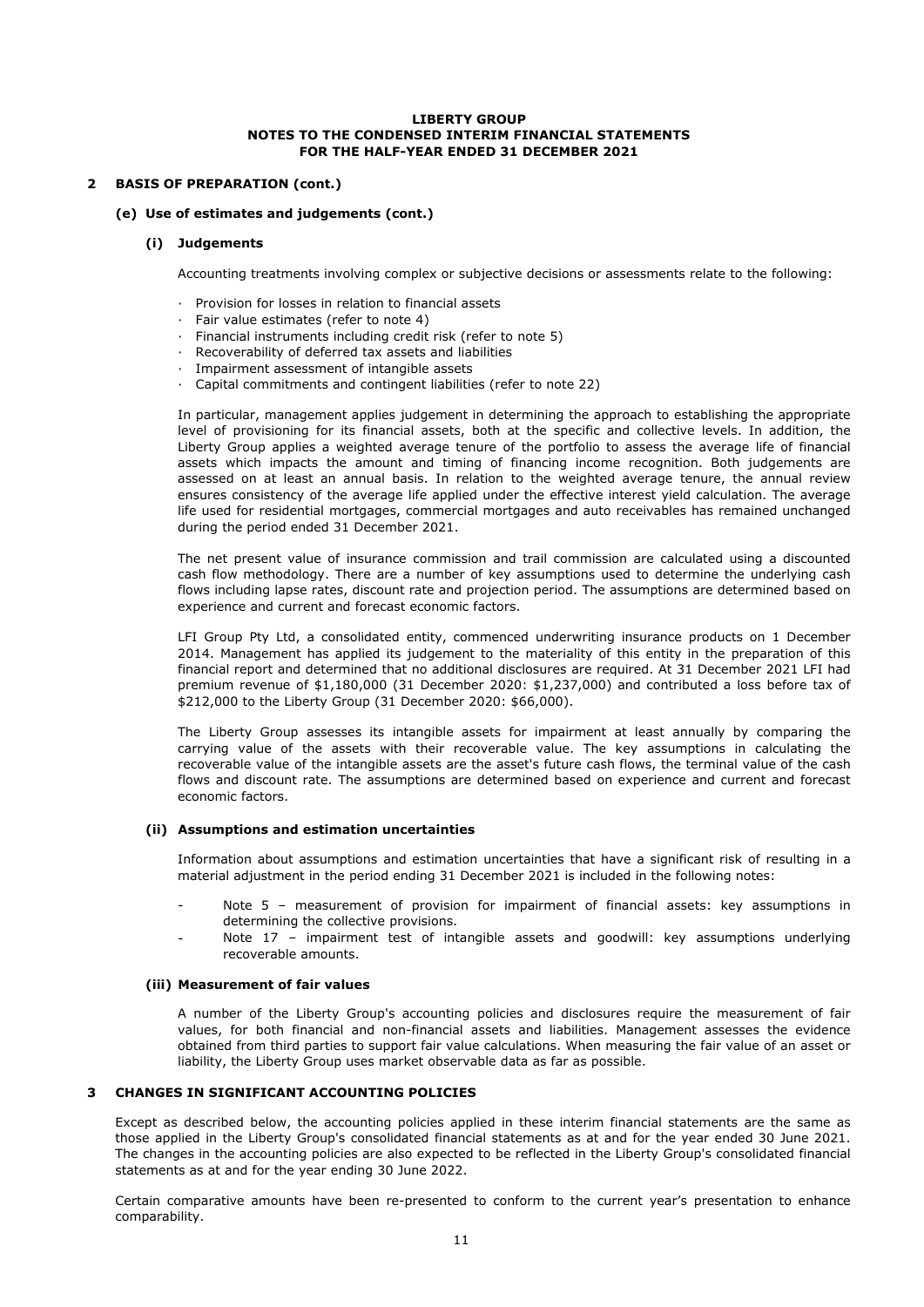#### **3 CHANGES IN SIGNIFICANT ACCOUNTING POLICIES (cont.)**

#### **(a) Interest rate benchmark reform**

#### *Background*

In the prior year the Liberty Group adopted AASB 2019-3 Amendments to Australian Accounting Standards – Interest Rate Benchmark Reform (AASB 2019-3). These amendments modify specific hedge accounting requirements and allow the Liberty Group to apply certain exceptions in respect of hedge relationships that are impacted by market wide interest rate benchmark reform. The interest rate benchmark reform aims to discontinue Interbank Offered Rates (IBORs) and replace these interest rate benchmarks with alternate Risk Free Rates (RFRs).

In the current year, the Liberty Group adopted AASB 2020-8 Amendments to Australian Accounting Standards – Interest Rate Benchmark Reform – Phase 2 (AASB 2020-8). These amendments are mandatory for annual reporting periods beginning on or after 1 January 2021. Phase 2 amendments enable the Liberty Group to reflect the effects of transitioning IBORs to RFRs without giving rise to accounting impacts that would not provide useful information to users of financial statements.

#### *Risks arising from the interest rate benchmark reform*

The Liberty Group has performed an assessment of exposures linked to JPY LIBOR. At 31 December 2021, the Liberty Group has both debt instruments and hedging Cross Currency Interest Rate Swaps (CCIRS) directly linked to JPY LIBOR. Post 31 December 2021 all JPY LIBOR linked instruments will transition to an alternate RFR namely, Tokyo Overnight Average Rate (TONA).

The Liberty Group has designated the CCIRS derivative hedging instruments in hedge accounting relationships against the cash flow exposure of the Liberty Group's JPY variable rate debt (Notes) associated with JPY LIBOR benchmark interest rate risks.

The valuation of some CCIRS hedging instruments are based on JPY LIBOR swap rates, which will be impacted upon JPY LIBOR discontinuation. The Liberty Group is working closely with its swap counterparties to understand the impact that the transition might have on the availability and liquidity in forward interest rate curves and any impact on the valuation of the CCIRS. Despite the progress made on understanding the impacts of the IBOR transition, this has not resulted in any changes to risk management practices.

#### *Impact of IBOR reform on the Liberty Group's cash flow hedges.*

As at 31 December 2021 the Liberty Group has performed a review of its IBOR exposures and has identified the following IBOR exposures subject to reform.

| <b>Notional in</b><br><b>AUD</b> | Notional in CCY    | <b>Hedging</b><br><b>Instruments</b><br>(prior to<br>transition)                                                              | <b>Hedged item</b>                                      | <b>Transition progress</b>                                                                                                                                                                                                                                                                                                                                                                                                                                                                                                                    |
|----------------------------------|--------------------|-------------------------------------------------------------------------------------------------------------------------------|---------------------------------------------------------|-----------------------------------------------------------------------------------------------------------------------------------------------------------------------------------------------------------------------------------------------------------------------------------------------------------------------------------------------------------------------------------------------------------------------------------------------------------------------------------------------------------------------------------------------|
| 415,738,978                      | JPY 30,148,014,509 | Receive JPY<br>LIBOR (plus<br>Margin), pay AUD Margin) coupon<br>BBSW (plus<br>principal<br>exchanges at<br>settlement dates. | JPY principal and<br>JPY LIBOR (plus<br>payments on the | The overall economics of the Notes<br>and the hedging transactions will<br>be modified as part of the<br>transition process. This will be<br>Margin) combined Notes over the life concluded through negotiation with<br>with JPY and AUD of the instrument. counterparties to the deals and the<br>change in JPY LIBOR to TONA<br>reference rates will be effected in<br>the underlying hedge relationships.<br>At 31 December 2021 no hedging<br>instruments or related hedged<br>items have transitioned to<br>alternative benchmark rates. |

Management have performed an assessment and believe the impact of the IBOR Reform to be negligible to other assets held at fair value, including right-of-use lease assets.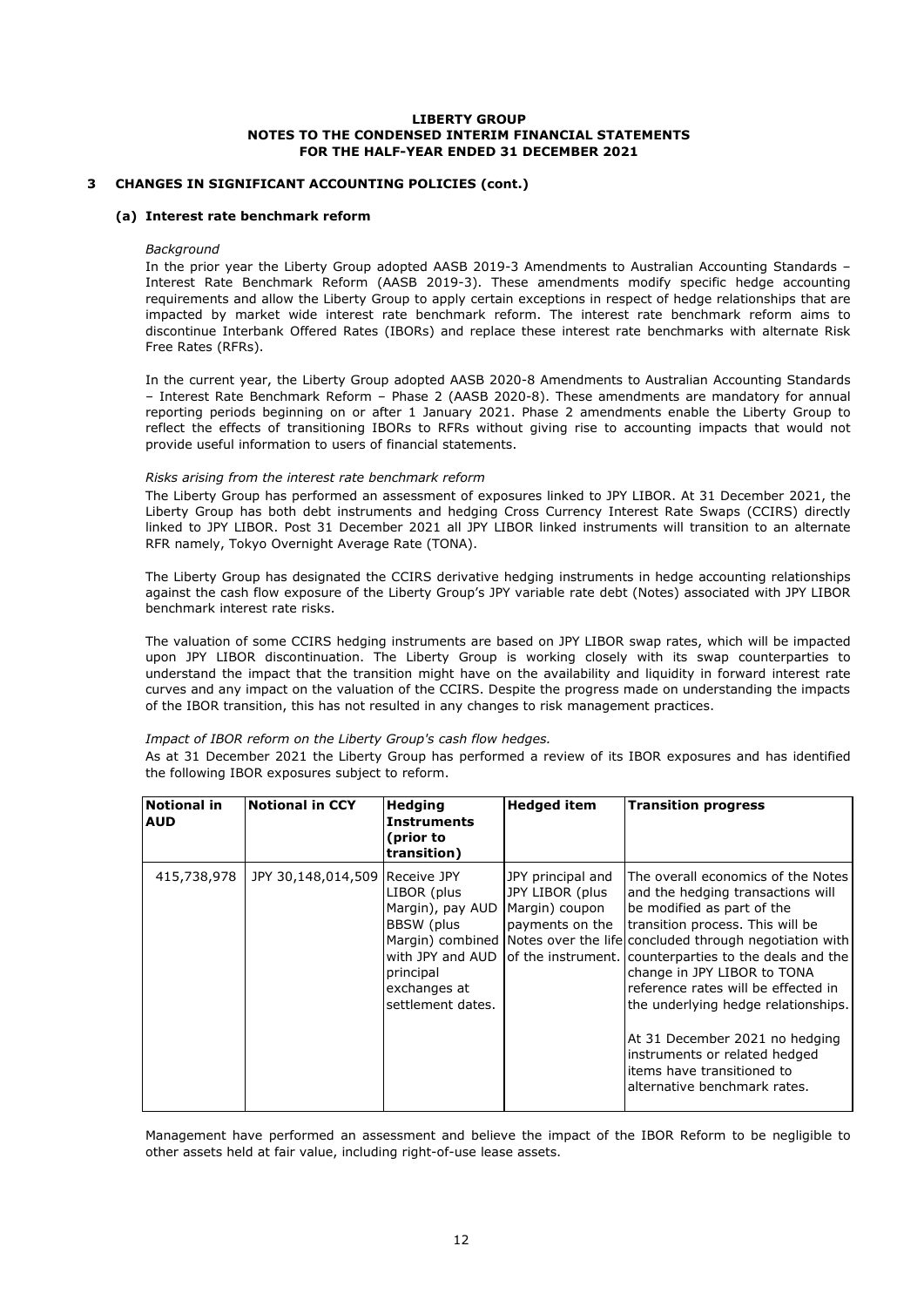#### **4 DETERMINATION OF FAIR VALUES**

The Liberty Group's disclosures require determination of fair values for financial assets and liabilities. Management assesses the evidence obtained from third parties to support the conclusion that fair value valuations meet the requirements of AASB 13. When measuring the fair value of an asset or liability, the Liberty Group uses market observable data as far as possible. Where applicable, further information about the assumptions made in determining fair values is disclosed in the notes specific to that asset or liability.

#### **(a) Financial assets**

The carrying amount of financial assets includes deferred fees and expenses accounted for using the effective interest method and are initially recognised at fair value. They are subsequently measured at amortised cost using the effective interest method net of provisions for impairment and income yet to amortise.

Fair value is calculated based on the present value of future principal and interest cash flows discounted at the credit risk-adjusted rate of interest at the reporting date.

For financial assets designated at fair value through the statement of profit or loss and other comprehensive income, fair value is calculated using market observable data where possible.

#### **(b) Derivatives**

The fair value of interest rate and cross currency interest rate swaps are determined by discounting estimated future cash flows based on the terms and maturity of each contract and using market interest rates for a similar instrument at the measurement date.

#### **(c) Non derivative financial assets and liabilities**

For receivables and payables with a remaining life of less than one year, the notional amount is deemed to approximate the fair value.

#### **(d) Financing**

The fair value of financing is approximated by their carrying amounts.

#### **(e) Investments**

Corporate bonds that back insurance liabilities are designated at fair value through profit or loss and are measured at fair value in the statement of financial position. Changes in fair value are recognised in the statement of profit or loss and other comprehensive income. Fair value for corporate bonds is calculated using market observable data where possible.

#### **(f) Leases**

The fair value of the lease liability and right of use asset is based on the lease term, lease payments and discount rate as required by AASB 16.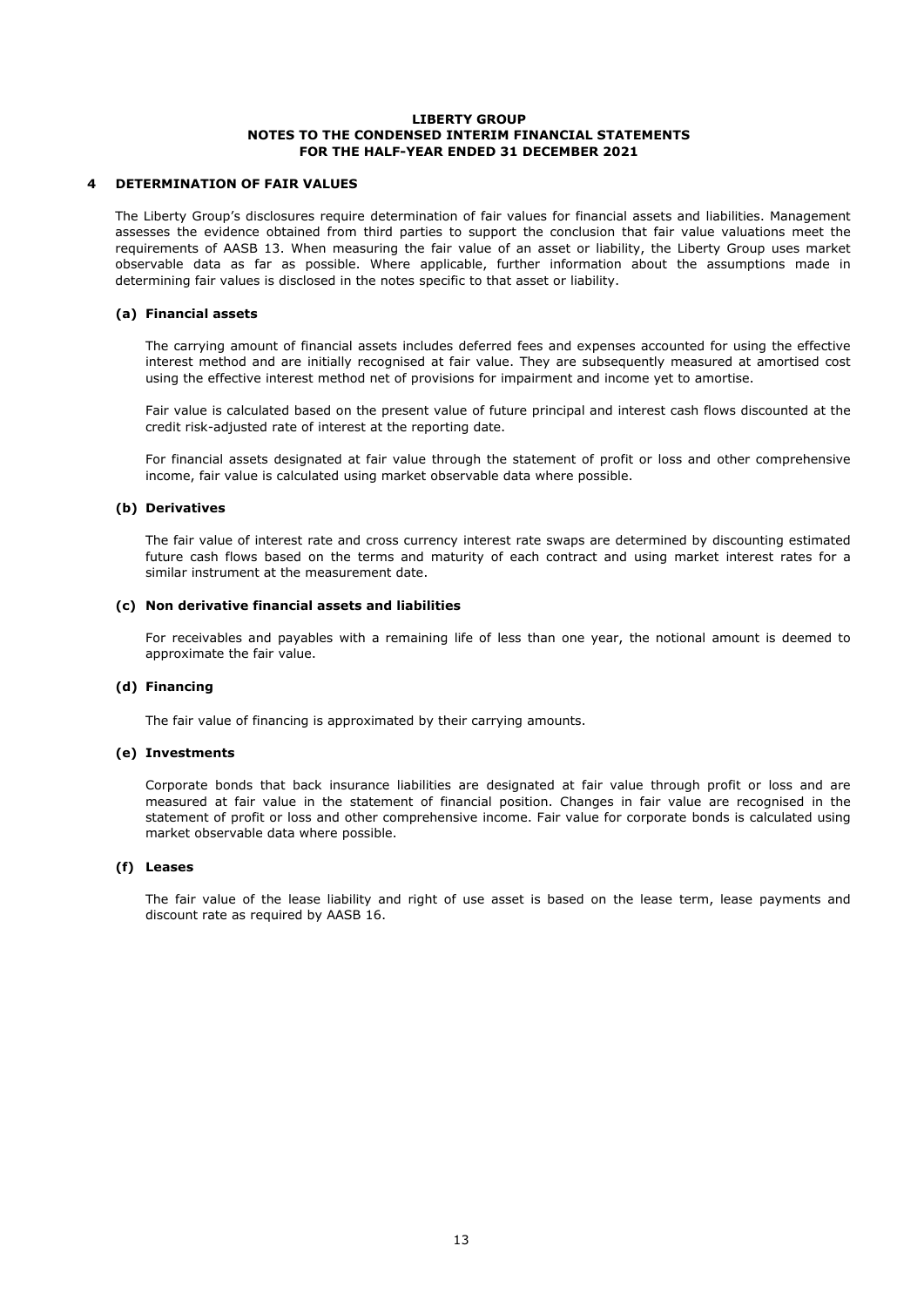#### **4 DETERMINATION OF FAIR VALUES (cont.)**

#### **(g) Carrying amounts and fair values of the financial assets and financial liabilities**

The following table shows the carrying amounts and fair values of the financial assets and financial liabilities.

| <b>CONSOLIDATED</b>                                        |             |                |                        |                 |                |                   |
|------------------------------------------------------------|-------------|----------------|------------------------|-----------------|----------------|-------------------|
| 31 December 2021                                           | <b>Note</b> |                | <b>Carrying Amount</b> |                 |                | <b>Fair Value</b> |
|                                                            |             |                |                        | Financial       |                |                   |
|                                                            |             |                |                        | assets/         |                |                   |
|                                                            |             | Fair value     |                        | (financial      |                |                   |
|                                                            |             | through profit | Fair value             | liabilities) at |                |                   |
|                                                            |             | or loss        | through OCI            | amortised cost  | Total          |                   |
|                                                            |             | \$'000         | \$'000                 | \$'000          | \$'000         | \$'000            |
| <b>Financial assets measured at</b>                        |             |                |                        |                 |                |                   |
| fair value                                                 |             |                |                        |                 |                |                   |
| Other investments                                          | 15          | 7,377          | 51,371                 |                 | 58,748         | 58,748            |
| Derivative assets                                          |             | 4,816          |                        |                 | 4,816          | 4,816             |
| <b>Financial assets</b>                                    | 14          |                | 32,083                 |                 | 32,083         | 32,083            |
| <b>Financial assets not measured</b>                       |             |                |                        |                 |                |                   |
| at fair value<br>Other investments                         | 15          |                |                        | 828             | 828            | 828               |
| Cash and cash equivalents                                  | 16          |                |                        | 769,011         | 769,011        | 769,011           |
| Trade receivables and other assets                         | 13          |                |                        | 176,575         | 176,575        | 176,575           |
| <b>Financial assets</b>                                    | 14          |                |                        | 12,431,236      | 12,431,236     | 12,581,611        |
|                                                            |             |                |                        |                 |                |                   |
| <b>Financial liabilities measured at</b><br>fair value     |             |                |                        |                 |                |                   |
| Derivative liabilities                                     |             | (63,580)       |                        |                 | (63,580)       | (63, 580)         |
| <b>Financial liabilities not</b><br>measured at fair value |             |                |                        |                 |                |                   |
| Payables                                                   | 18          |                |                        | (109, 595)      | (109, 595)     | (109, 595)        |
| Financing                                                  | 19          |                |                        | (12, 598, 873)  | (12, 598, 873) | (12, 598, 873)    |
|                                                            |             | (51, 387)      | 83,454                 | 669,182         | 701,249        | 851,624           |
|                                                            |             |                |                        |                 |                |                   |

| <b>CONSOLIDATED</b>                                                                                                              |                      |                                         |                           |                                                                         |                                         |                                         |
|----------------------------------------------------------------------------------------------------------------------------------|----------------------|-----------------------------------------|---------------------------|-------------------------------------------------------------------------|-----------------------------------------|-----------------------------------------|
| 30 June 2021                                                                                                                     | <b>Note</b>          |                                         | <b>Carrying Amount</b>    |                                                                         |                                         | <b>Fair Value</b>                       |
|                                                                                                                                  |                      | Fair value<br>through profit<br>or loss | Fair value<br>through OCI | Financial<br>assets/<br>(financial<br>liabilities) at<br>amortised cost | Total                                   |                                         |
|                                                                                                                                  |                      | \$'000                                  | \$'000                    | \$'000                                                                  | \$'000                                  | \$'000                                  |
| Financial assets measured at<br>fair value<br>Other investments<br>Derivative assets<br>Financial assets                         | 15<br>14             | 13,101<br>5,198                         | 35,223<br>32,193          |                                                                         | 48,324<br>5,198<br>32,193               | 48,324<br>5,198<br>32,193               |
| <b>Financial assets not measured</b>                                                                                             |                      |                                         |                           |                                                                         |                                         |                                         |
| at fair value<br>Other investments<br>Cash and cash equivalents<br>Trade receivables and other assets<br><b>Financial assets</b> | 15<br>16<br>13<br>14 |                                         |                           | 828<br>603,869<br>192,261<br>12,207,198                                 | 828<br>603,869<br>192,261<br>12,207,198 | 828<br>603,869<br>192,261<br>12,320,748 |
| <b>Financial liabilities measured at</b><br>fair value<br>Derivative liabilities                                                 |                      | (85, 345)                               |                           |                                                                         | (85, 345)                               | (85, 345)                               |
| <b>Financial liabilities not</b><br>measured at fair value<br>Payables<br>Financing                                              | 18<br>19             |                                         | $\overline{\phantom{a}}$  | (102, 421)<br>(12, 235, 935)                                            | (102, 421)<br>(12, 235, 935)            | (102, 421)<br>(12, 235, 935)            |
|                                                                                                                                  |                      | (67,046)                                | 67,416                    | 665,800                                                                 | 666,170                                 | 779,720                                 |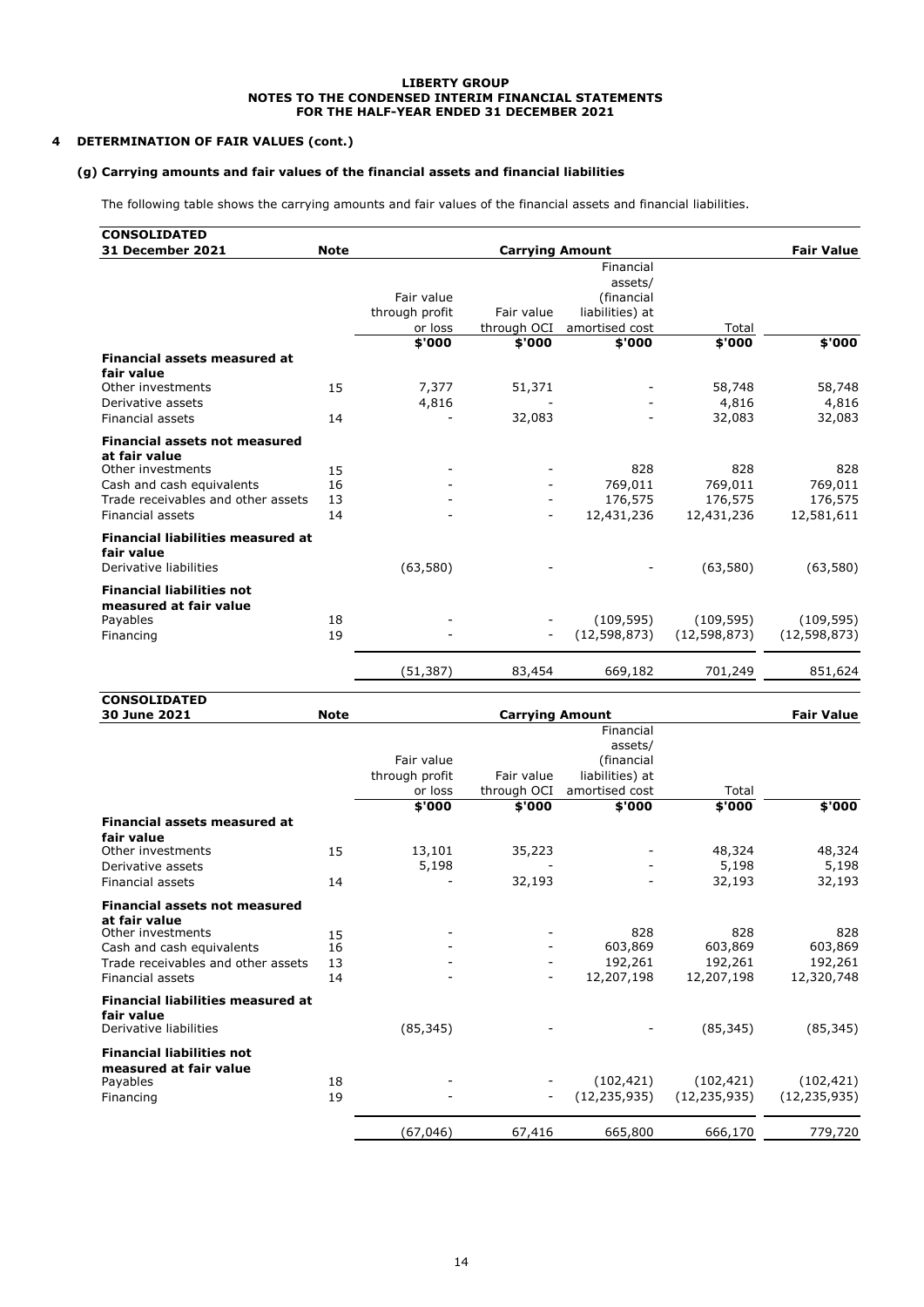#### **4 DETERMINATION OF FAIR VALUES (cont.)**

#### **(h) Fair value hierarchy**

When measuring the fair value of an asset or liability, the Liberty Group uses observable market data as far as possible. Fair values are categorised into different levels in a fair value hierarchy based on the inputs in the valuation techniques as follows:

- **-** Level 1: quoted prices (unadjusted) in active markets for identical assets or liabilities;
- **-** Level 2: inputs other than quoted prices included within Level 1 that are observable for the asset or liability, either directly or indirectly; and
- **-** Level 3: inputs for the asset or liability that are not based on observable market data (unobservable inputs).

#### *Fair value in an active market (Level 1)*

The fair value of financial assets and liabilities traded in active markets is based on their quoted market prices at the end of the reporting period without any deduction for estimated future selling costs.

#### *Fair value in an inactive or unquoted market (Level 2)*

The fair value of interest rate and cross currency interest rate swaps are determined by discounting estimated future cash flows based on the terms and maturity of each contract and using market interest rates for a similar instrument at the measurement date.

#### *Unobservable inputs used in measuring fair value (Level 3)* There are no financial instruments measured using Level 3 inputs.

The fair value of financial assets and liabilities that are not traded in an active market is determined using various valuation techniques. If the inputs used to measure the fair value of an asset or liability fall into different levels of the fair value hierarchy, the fair value measurement is categorised in its entirety in the same level of the fair value hierarchy as the lowest level input that is significant to the entire assessment.

The Liberty Group recognises transfers between levels of the fair value hierarchy at the end of the reporting period during which the change has occurred.

#### **(i) Fair value hierarchy - financial instruments measured at fair value**

| As at 31 December 2021                             | \$'000  | \$'000    | \$'000  | <b>Total</b> |
|----------------------------------------------------|---------|-----------|---------|--------------|
|                                                    | Level 1 | Level 2   | Level 3 |              |
| Financial assets measured at fair value            |         |           |         |              |
| Other investments - equity securities              | 33,371  | 18,000    |         | 51,371       |
| Other investments - government and corporate bonds | 7,377   |           |         | 7,377        |
| Derivative assets                                  |         | 4,816     |         | 4,816        |
| Financial assets                                   | 26,268  | 5,815     |         | 32,083       |
| Financial liabilities measured at fair value       |         |           |         |              |
| Derivative liabilities                             |         | (63,580)  |         | (63,580)     |
|                                                    | 67,016  | (34,949)  |         | 32,067       |
| As at 30 June 2021                                 | \$'000  | \$'000    | \$'000  | <b>Total</b> |
|                                                    | Level 1 | Level 2   | Level 3 |              |
| Financial assets measured at fair value            |         |           |         |              |
| Other investments - equity securities              | 35,223  | 5,660     |         | 40,883       |
| Other investments - government and corporate bonds | 7,441   |           |         | 7,441        |
| Derivative assets                                  |         | 5,198     |         | 5,198        |
| Financial assets                                   | 26,768  | 5,425     |         | 32,193       |
| Financial liabilities measured at fair value       |         |           |         |              |
| Derivative liabilities                             |         | (85, 345) |         | (85,345)     |
|                                                    | 69,432  | (69,062)  |         | 370          |

*Transfers between level 1, level 2 and level 3*

There were no transfers between level 1, level 2 and level 3 in the period ended 31 December 2021 (June 2021: nil).

#### **5 FINANCIAL RISK MANAGEMENT**

#### **(a) Overview**

The Liberty Group and Company have exposure to the following risks from their use of financial instruments:

- Credit risk
- Liquidity risk
- Market risk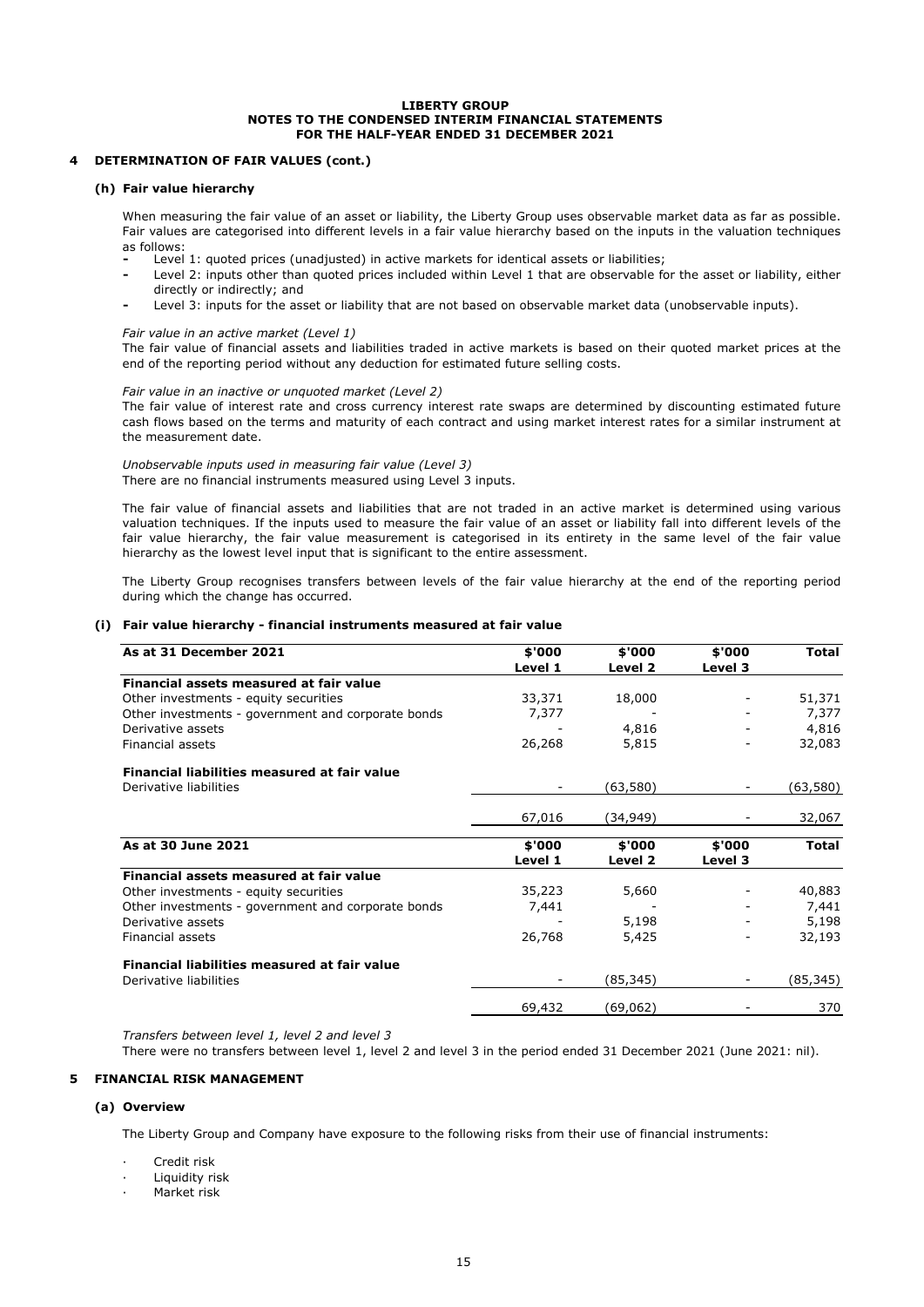#### **5 FINANCIAL RISK MANAGEMENT (cont.)**

#### **(a) Overview (cont.)**

Exposure to credit, liquidity and market risk arises in the normal course of the Liberty Group's business. This note presents information about the Liberty Group's exposure to each of the above risks, the objectives, policies and processes for measuring and managing risk, and the management of capital. Further quantitative disclosures are included throughout the financial report.

The Board has overall responsibility for the establishment and oversight of the risk management framework. The Board has established a Risk, Audit and Compliance Committee (the "Committee") which is responsible for monitoring the emerging and changing risk profile of the Liberty Group. The Committee is responsible for reviewing the adequacy of internal systems, controls and procedures in relation to the risk management framework and the risks faced by the Company and the Liberty Group. The Committee is assisted in its oversight by the Risk department which coordinates, sets policy and monitors the Liberty Group's effectiveness in operational, credit risk, liquidity and market risk. The Chief Financial Officer reports regularly to the Committee and the Board. Risk management policies and systems are updated to reflect changes in market conditions and the Liberty Group's activities.

In response to COVID-19 the Liberty Group strengthened its financial risk management framework through more frequent board updates and enhanced stress testing, liquidity management and portfolio monitoring.

#### **(b) Operational risk**

Operational risk is the risk of impact on objectives resulting from inadequate or failed internal processes, people and systems or from external events including legal and reputation risk.

Operational risk is primarily monitored by the Committee supported by management which manages regulatory compliance, fraud prevention and detection, anti-money laundering and business continuity.

The Committee has primary responsibility for the oversight of financial reporting risk. The Risk department and Compliance Officers review risk management in order to assess and understand the Liberty Group's business and financial risks as well as the effectiveness of internal controls which may have a significant impact on the full financial statements.

#### **(c) Credit risk**

Credit risk is the risk of financial loss due to a customer or counterparty failing to meet their contractual obligations. Credit risk arises primarily from the Liberty Group's financial assets.

#### *Financial assets*

Management has a credit policy in place that ensures the loan portfolio is diversified across varying risk categories and locations. Management continually assesses the effectiveness of internal credit controls and policies to ensure reliability and integrity of asset management. The Liberty Group also obtains collateral and security arrangements as a means of mitigating the risk of financial loss from default and raises provisions for impairment where appropriate.

#### *Investments*

Investments in financial instruments in the investment portfolio are with counterparties with sound credit ratings. Given their high credit ratings, management does not expect any counterparty to fail to meet its obligations. An Investment Committee meets on a regular basis to consider investment opportunities and overall performance of the investments.

The maximum exposure to credit risk is represented by the carrying amount of each financial asset, including derivative financial instruments, in the balance sheet.

#### *Counterparty risk*

The Liberty Group is exposed to counterparty credit risk by holding cash and cash equivalents and entering into derivatives with financial institutions. Their credit quality can be assessed by reference to external credit ratings (if available) or to historical information about counterparty default rates. The Liberty Group holds cash and derivative contracts with counterparties rated AA- and better.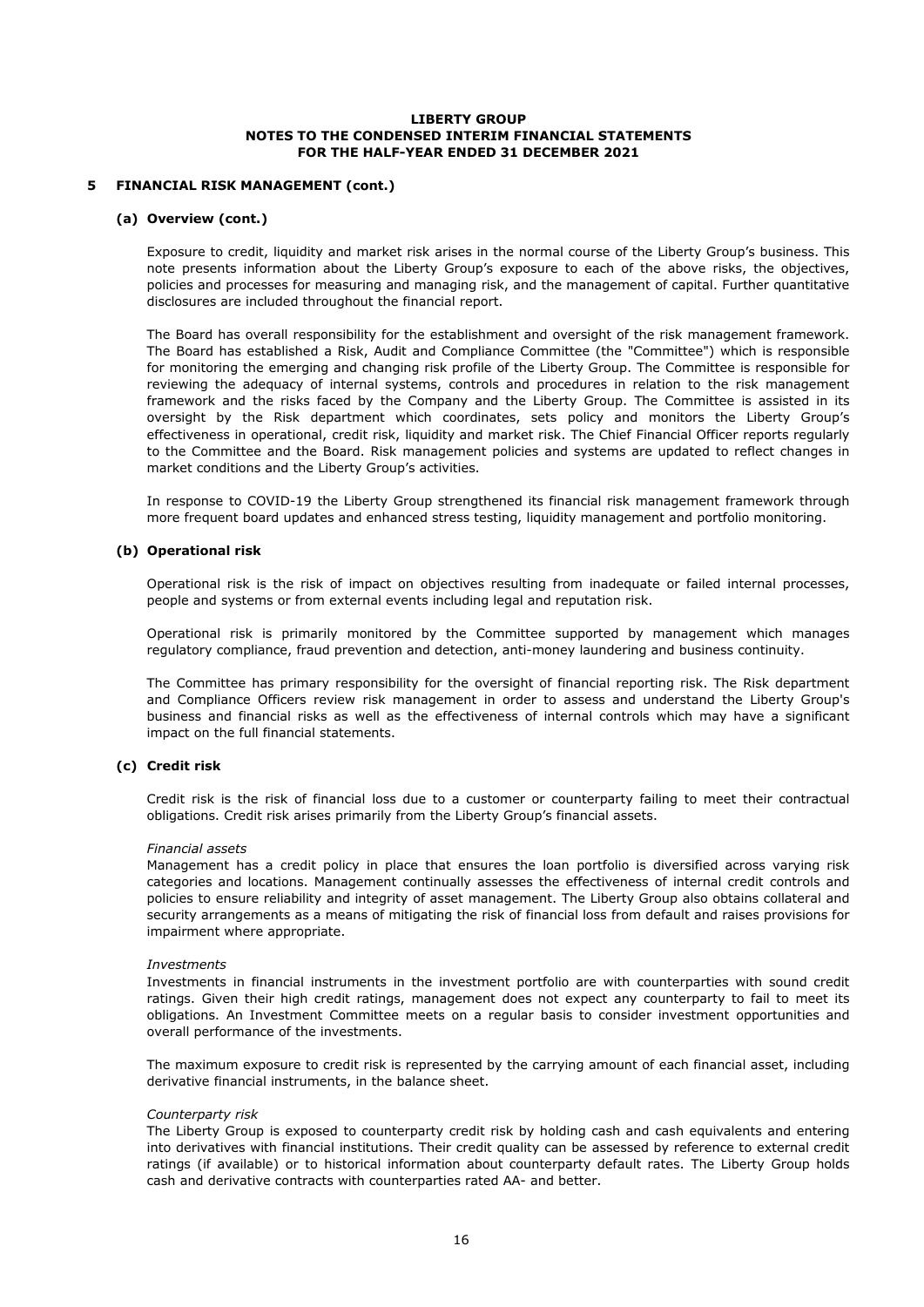#### **5 FINANCIAL RISK MANAGEMENT (cont.)**

**(c) Credit risk (cont.)**

#### *Exposure*

**(i) Loans by credit risk rating grades**

| <b>CONSOLIDATED - \$'000</b>                  | 12 month<br><b>ECL</b> | Lifetime ECL<br>not credit<br>impaired        | <b>Lifetime ECL</b><br>credit<br>impaired | Total      |
|-----------------------------------------------|------------------------|-----------------------------------------------|-------------------------------------------|------------|
| <b>31 December 2021</b><br><b>Gross loans</b> |                        |                                               |                                           |            |
| Prime                                         | 8,889,605              | 146,016                                       | 61,231                                    | 9,096,852  |
| Non-prime                                     | 3,053,837              | 121,890                                       | 113,175                                   | 3,288,902  |
| Unrated                                       | 101,060                |                                               |                                           | 101,060    |
| <b>Total</b>                                  | 12,044,502             | 267,906                                       | 174,406                                   | 12,486,814 |
|                                               |                        |                                               |                                           |            |
| <b>CONSOLIDATED - \$'000</b>                  | 12 month<br><b>ECL</b> | <b>Lifetime ECL</b><br>not credit<br>impaired | <b>Lifetime ECL</b><br>credit<br>impaired | Total      |
| 30 June 2021<br><b>Gross loans</b>            |                        |                                               |                                           |            |
| Prime                                         | 8,819,540              | 114,774                                       | 94,962                                    | 9,029,276  |
| Non-prime                                     | 2,870,231              | 135,734                                       | 148,382                                   | 3,154,347  |
| Unrated                                       | 97,193                 |                                               |                                           | 97,193     |

#### *Credit quality*

The ageing of loans is shown below:

#### **(ii) Loans by credit quality**

|                              | 31 December 2021 30 June 2021<br>\$'000 | \$'000     |
|------------------------------|-----------------------------------------|------------|
| Gross loans                  |                                         |            |
| Neither past due or impaired | 12,044,502                              | 11,786,964 |
| Past due but not impaired    | 267,906                                 | 250,508    |
| Impaired                     | 174,406                                 | 243,344    |
| Total                        | 12,486,814                              | 12,280,816 |

#### *Provision for impairment loss*

**(iii) Provision for impairment**

| <b>CONSOLIDATED - \$'000</b>        | 12 month<br>ECL | not credit<br>impaired | Lifetime ECL Lifetime ECL<br>credit<br>impaired | <b>Total</b> |
|-------------------------------------|-----------------|------------------------|-------------------------------------------------|--------------|
| 30 June 2021                        |                 |                        |                                                 |              |
| Opening balance at 1 July 2020      | 38,886          | 4,309                  | 33,662                                          | 76,857       |
| Net movement during the year        | 3,518           | 1,123                  | (6,190)                                         | (1,549)      |
| Closing balance at 30 June 2021     | 42,404          | 5,432                  | 27,472                                          | 75,308       |
| <b>31 December 2021</b>             |                 |                        |                                                 |              |
| Opening balance at 1 July 2021      | 42,404          | 5,432                  | 27,472                                          | 75,308       |
| Net movement during the period      | (2              | 383                    | (10,443)                                        | (10, 062)    |
| Closing balance at 31 December 2021 | 42,402          | 5,815                  | 17,029                                          | 65,246       |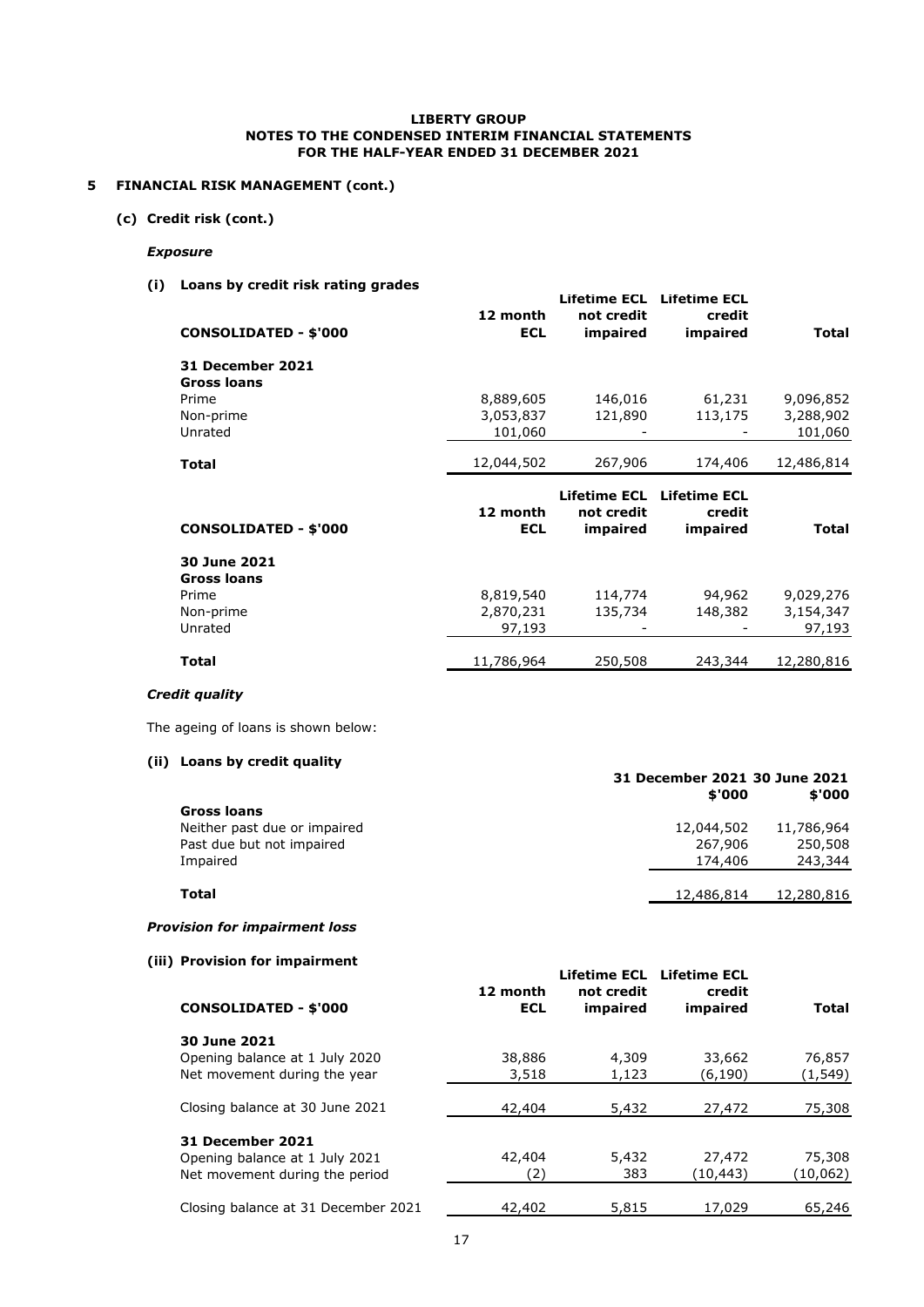#### **5 FINANCIAL RISK MANAGEMENT (cont.)**

#### **(c) Credit risk (cont.)**

#### *Provision for Impairment loss (cont.)*

#### **(iii) Provision for impairment (cont.)**

The following tables show the movement in the Liberty Group's impairment provisions and credit exposures by expected credit loss (ECL) stage for the period ended 31 December 2021.

|                                           |              |                   | Lifetime ECL - not credit |                   | Lifetime ECL - credit |                   |               |                   |
|-------------------------------------------|--------------|-------------------|---------------------------|-------------------|-----------------------|-------------------|---------------|-------------------|
|                                           | 12 month ECL |                   | impaired                  |                   | impaired              |                   | <b>Total</b>  |                   |
| <b>CONSOLIDATED - \$000</b>               |              |                   |                           |                   |                       |                   |               |                   |
| 30 June 2021                              | <b>Gross</b> | <b>Provisions</b> | <b>Gross</b>              |                   | Gross                 |                   | <b>Gross</b>  |                   |
| Opening balance at 1                      | exposure     |                   | exposure                  | <b>Provisions</b> | exposure              | <b>Provisions</b> | exposure      | <b>Provisions</b> |
| July 2020                                 | 10,579,122   | 38,886            | 844,858                   | 4,309             | 288,167               | 33,662            | 11,712,147    | 76,857            |
|                                           |              |                   |                           |                   |                       |                   |               |                   |
| New loans originated                      | 3,864,898    | 4,012             | 22,722                    | 1,106             | 7,467                 | 914               | 3,895,087     | 6,032             |
| Transfers:                                |              |                   |                           |                   |                       |                   |               |                   |
| Transfers to Stage 1                      | 673,091      | 7,017             | (576, 578)                | (2, 518)          | (96, 513)             | (4, 499)          |               |                   |
| Transfers to Stage 2                      | (150, 814)   | (723)             | 176,628                   | 2,327             | (25, 814)             | (1,604)           |               |                   |
| Transfers to Stage 3                      | (71, 746)    | (247)             | (65,429)                  | (509)             | 137,175               | 756               |               |                   |
| Loans repaid                              | (2,391,422)  | (3,793)           | (145, 621)                | (741)             | (58, 472)             | (3,056)           | (2, 595, 515) | (7,590)           |
| Other (a)                                 | (710, 371)   | (2,677)           | (2,661)                   | 1,572             | 14,608                | 1,873             | (698, 424)    | 768               |
| Write-offs                                | (6, 554)     | (73)              | (3, 543)                  | (117)             | (23, 339)             | (575)             | (33, 436)     | (765)             |
| Foreign exchange<br>movement              | 760          |                   | 132                       | 3                 | 64                    |                   | 956           | 6                 |
| <b>Closing balance at</b><br>30 June 2021 | 11,786,964   | 42,404            | 250,508                   | 5,432             | 243,343               | 27,472            | 12,280,815    | 75,308            |

|                                               | 12 month ECL |                   | Lifetime ECL - not credit<br>impaired |                   | <b>Lifetime ECL - credit</b><br>impaired |                   | <b>Total</b> |                   |
|-----------------------------------------------|--------------|-------------------|---------------------------------------|-------------------|------------------------------------------|-------------------|--------------|-------------------|
| <b>CONSOLIDATED - \$000</b>                   | Gross        |                   | Gross                                 |                   | Gross                                    |                   | Gross        |                   |
| 31 December 2021                              | exposure     | <b>Provisions</b> | exposure                              | <b>Provisions</b> | exposure                                 | <b>Provisions</b> | exposure     | <b>Provisions</b> |
| Opening balance at 1<br>July 2021             | 11,786,964   | 42,404            | 250,508                               | 5,432             | 243,343                                  | 27,472            | 12,280,815   | 75,308            |
| New loans originated                          | 2,758,488    | 2,186             | 7,704                                 | 230               | 665                                      | 55                | 2,766,857    | 2,471             |
| Transfers:                                    |              |                   |                                       |                   |                                          |                   |              |                   |
| Transfers to Stage 1                          | 187,305      | 1,371             | (108, 997)                            | (780)             | (78, 308)                                | (591)             |              |                   |
| Transfers to Stage 2                          | (181, 467)   | (3, 307)          | 192,623                               | 3,690             | (11, 156)                                | (383)             |              |                   |
| Transfers to Stage 3                          | (21, 616)    | (746)             | (40, 702)                             | (1, 392)          | 62,318                                   | 2,138             |              |                   |
| Loans repaid                                  | (2,038,569)  | (1, 391)          | (29, 694)                             | (1, 298)          | (31, 307)                                | 339               | (2,099,570)  | (2, 350)          |
| Other (a)                                     | (442, 193)   | 1,924             | (2, 201)                              | 35                | 7,312                                    | (11, 241)         | (437, 082)   | (9, 282)          |
| Write-offs                                    | (2, 104)     | (38)              | (1, 224)                              | (101)             | (18, 336)                                | (759)             | (21, 664)    | (898)             |
| Foreign exchange<br>movement                  | (2,306)      | (1)               | (111)                                 | (1)               | (125)                                    | (1)               | (2, 542)     | (3)               |
| <b>Closing balance at</b><br>31 December 2021 | 12,044,502   | 42,402            | 267,906                               | 5,815             | 174,406                                  | 17,029            | 12,486,814   | 65,246            |

(a) Other movement in gross exposure is largely driven by reductions in loan balances that remain in existence at balance date due to repayments during the period.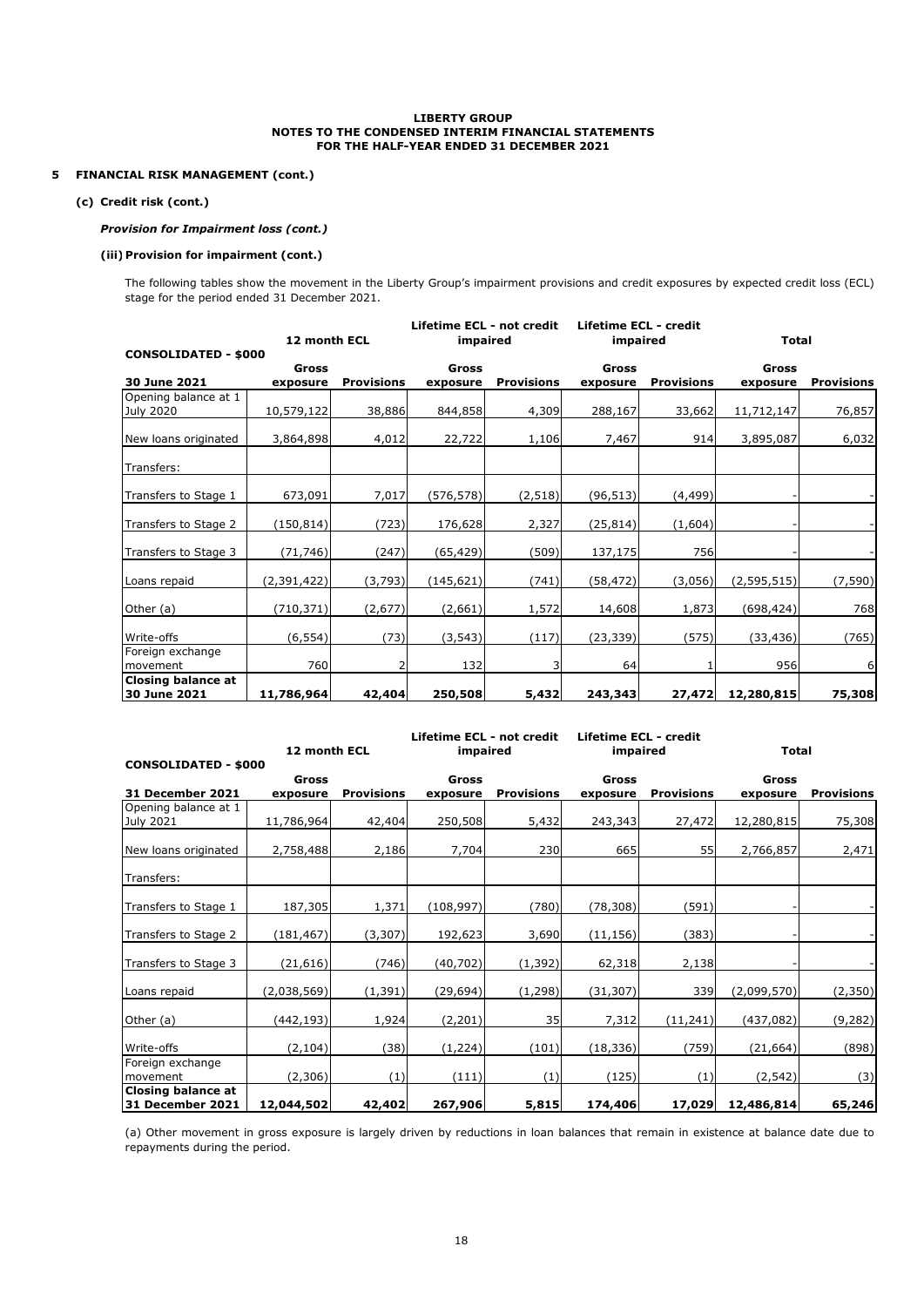#### **5 FINANCIAL RISK MANAGEMENT (cont.)**

**(c) Credit risk (cont.)**

*Provision for Impairment loss (cont.)*

#### **(iii) Provision for impairment (cont.)**

#### **Expected Credit Losses**

*ECL measurement uncertainties*

#### **New Model Overlay**

A new model to generate ECL was developed during 2021. The new model is designed to be more accurate and easier to update. The new model generates a probability of default for each individual loan based on the loan's application data and recent loan repayment behaviour.

The introduction of a new model implies a degree of uncertainty with respect to its sensitivity to changing historical data as well as the possible presence of biases which are difficult to anticipate. The model figures generated by the new model have been increased by 20% (June 2021: 15%) to reflect this uncertainty. This overlay will be reduced once the predictions of the model have been monitored for a sufficient amount of time to increase confidence in its reliability.

#### **Security Value Overlays**

The new model produces lower outputs for the Australian commercial (AU COM) and New Zealand residential (NZ RES) portfolios, as a result of strong security values and many loans having low outstanding balances. The model does, however, demonstrate a high level of sensitivity to changing security values. To address this sensitivity, different security value changes have been modelled and weighted to generate the final ECL figures for AU COM and NZ RES. Accounting for this sensitivity will be integrated into the underlying model in future as additional security value forecasts become available.

#### **COVID-19 Overlay**

COVID-19 has provided an unpredictable market wide shock. The ECL model may, as a result, produce underreactive changes (this was the case for the previous, linear model, and remains the case for the new ECL model, both of which rely on historical data which does not reflect circumstances similar to the current pandemic situation).

Management have increased the expected credit loss provision by a COVID-19/multi-scenario overlay of \$9,505,146 (30 June 2021: \$11,678,550), based upon the anticipated impact on customers having regard to the current economic outlook. The calculation of the overlay has remained consistent. The tables below show the macro-economic scenarios that resulted in the additional provision being recognised.

To quantify the expected credit loss under severe economic events, the Liberty Group stressed both the staging mix and the probability of default (and probability of loss recovery given default). Three scenarios were applied and weighted.

Changes to staging mix and probability of default are designed to allow for expected increases in unemployment rates which will likely result in increases in arrears. To maintain objectivity, management have applied a weighting to the likelihood of each scenario. The three scenarios applied are intended to generally reflect increased unemployment rates based on third party macroeconomic forecasts.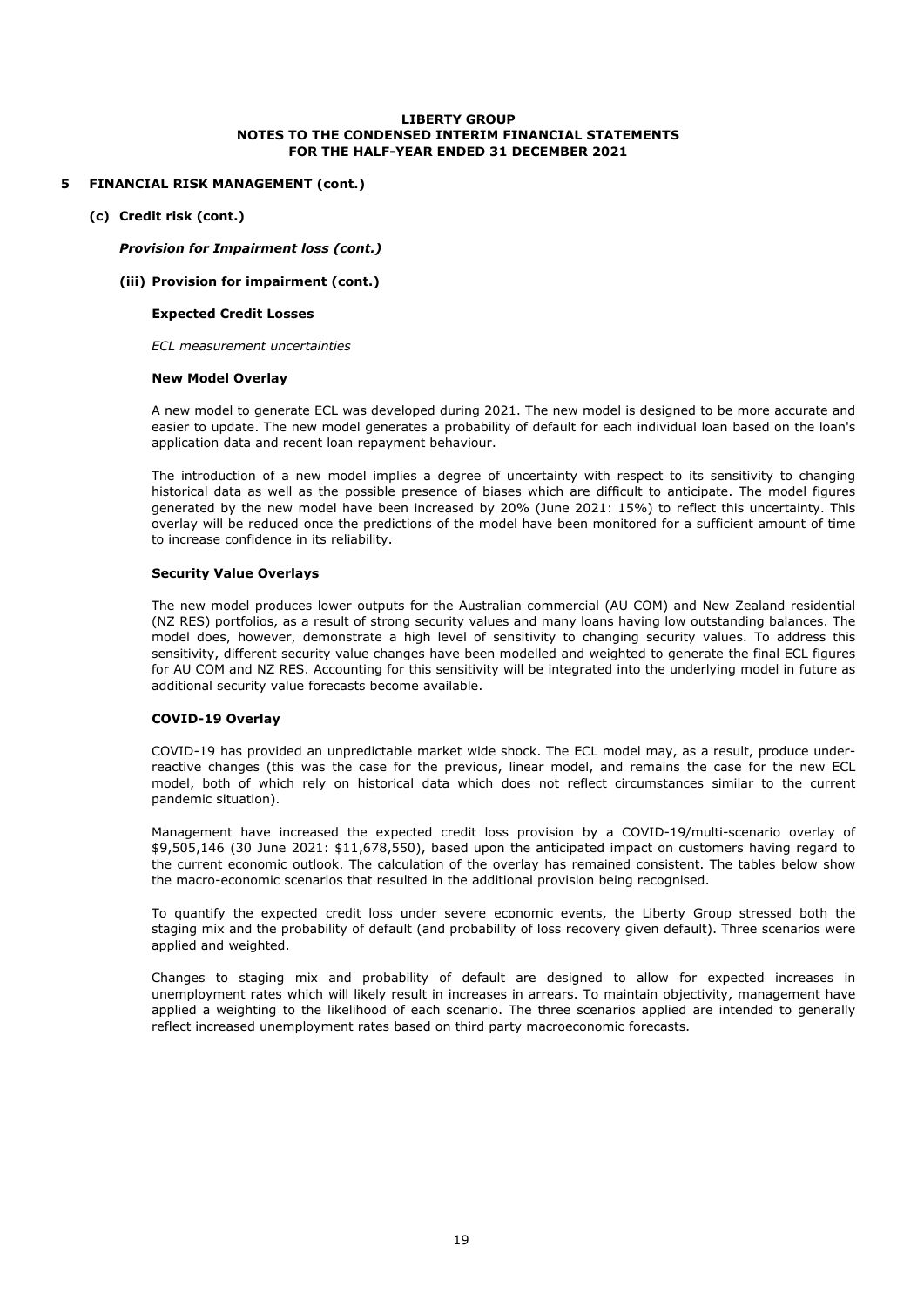#### **5 FINANCIAL RISK MANAGEMENT (cont.)**

**(c) Credit risk (cont.)**

#### *Provision for Impairment loss (cont.)*

#### **(iii) Provision for impairment (cont.)**

#### **COVID-19 Overlay (cont.)**

#### **31 December 2021**

| <b>Scenario</b>                                                                                                                                                                              |     | <b>Weighting Expectation</b>                                                                                                                                                                                                                                                                                                                                                             |
|----------------------------------------------------------------------------------------------------------------------------------------------------------------------------------------------|-----|------------------------------------------------------------------------------------------------------------------------------------------------------------------------------------------------------------------------------------------------------------------------------------------------------------------------------------------------------------------------------------------|
| Scenario One - Upside<br>A 100% weighting to this scenario would<br>result in a decrease to total ECL provision<br>at the reporting date of \$3,940,000 (30<br>June 2021: \$5,601,000)       | 30% | An equal adjustment has been applied from stage 1 to<br>2 and from stage 2 to 3, as it is expected that an<br>increase in unemployment will have roughly the same<br>impact on both the stage 2 and stage 3 balance.                                                                                                                                                                     |
| Scenario Two - Baseline<br>A 100% weighting to this scenario would<br>result in a decrease to total ECL provision<br>at the reporting date of \$297,000 (30<br>June 2021: \$381,000)         | 30% | Stress has been applied to probability of default and<br>probability (given default) of loss recovery, to more<br>directly capture the impact of unemployment<br>increases. Stresses relating to reduced security values<br>have been captured via (a) distinct macroeconomic<br>scenarios applied to HPI and (b) additional security<br>value overlays applied to the AU COM and NZ RES |
| Scenario Three - Downside<br>A 100% weighting to this scenario would<br>result in an increase to total ECL provision<br>at the reporting date of $$3,177,000$ (30<br>June 2021: \$4,486,000) | 40% | asset classes.                                                                                                                                                                                                                                                                                                                                                                           |

#### **30 June 2021**

| Scenario                                                                                                                                                                       |     | <b>Weighting Expectation</b>                                                                                                                                                                                                                                                                                                                                                                                  |
|--------------------------------------------------------------------------------------------------------------------------------------------------------------------------------|-----|---------------------------------------------------------------------------------------------------------------------------------------------------------------------------------------------------------------------------------------------------------------------------------------------------------------------------------------------------------------------------------------------------------------|
| Scenario One - Upside<br>A 100% weighting to this scenario would<br>result in a decrease to total ECL provision<br>at the reporting date of \$5,601,000<br>(2020: \$5,322,000) | 30% | An equal adjustment has been applied from stage 1 to<br>2 and from stage 2 to 3, as it is expected that an<br>increase in unemployment will have roughly the same<br>impact on both the stage 2 and stage 3 balance.                                                                                                                                                                                          |
| Scenario Two - Baseline<br>A 100% weighting to this scenario would<br>result in a decrease to total ECL provision<br>at the reporting date of \$381,000 (2020:<br>\$2,104,000  | 30% | Instead of stressing LGD, as in FY20, stress has been<br>applied to probability of default and probability (given)<br>default) of loss recovery, to more directly capture the<br>impact of unemployment increases. Stresses relating<br>to reduced security values have been captured via (a)<br>distinct macroeconomic scenarios applied to HPI and<br>(b) additional security value overlays applied to the |
| Scenario Three - Downside                                                                                                                                                      | 40% | AU COM and NZ RES asset classes.                                                                                                                                                                                                                                                                                                                                                                              |
| A 100% weighting to this scenario would<br>result in an increase to total ECL provision<br>at the reporting date of \$4,486,000<br>(2020: \$2,748,000)                         |     |                                                                                                                                                                                                                                                                                                                                                                                                               |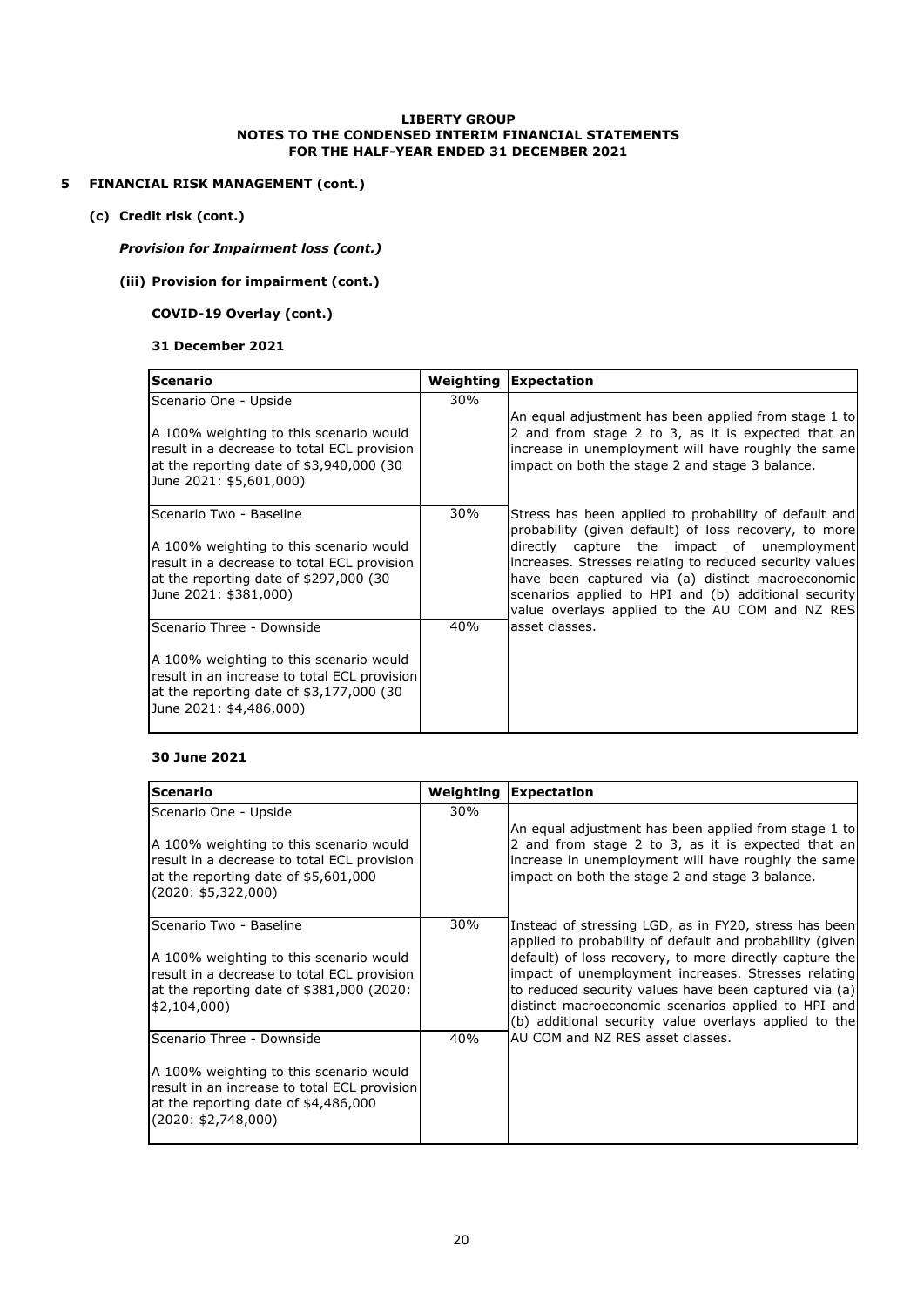#### **5 FINANCIAL RISK MANAGEMENT (cont.)**

#### **(c) Credit risk (cont.)**

#### *Provision for Impairment loss (cont.)*

#### **(iii) Provision for impairment (cont.)**

#### **COVID-19 Overlay (cont.)**

The table below shows the forward-looking macro forecasts at 31 December 2021.

| <b>Macro Forecast</b> | <b>Unemployment</b> | Cash rate | $HPI*$ | <b>GDP Growth</b> |
|-----------------------|---------------------|-----------|--------|-------------------|
|                       | %                   | %         |        | 9/0               |
| <b>ICurrent</b>       | 5.1%                | 0.10%     | 180.5  | 1.1%              |
| Upside - 2022         | 4.3%                | 0.25%     | 181.2  | 4.0%              |
| Baseline - 2022       | 4.7%                | 0.18%     | 171.8  | 3.2%              |
| Downside - 2022       | 7.0%                | 0.10%     | 133.4  | 1.4%              |

\*HPI - House Price Index

The table below shows the forward-looking macro forecasts at 30 June 2021.

| <b>Macro Forecast</b> | Unemployment  | Cash rate | $HPI*$ | <b>GDP Growth</b> |
|-----------------------|---------------|-----------|--------|-------------------|
|                       | $\frac{9}{0}$ | %         |        | %                 |
| <b>Current</b>        | 5.5%          | 0.10%     | 148.7  | $-1.1\%$          |
| Upside - 2022         | 4.5%          | 0.25%     | 149.5  | 5.1%              |
| Baseline - 2022       | 4.7%          | 0.10%     | 142.8  | 3.2%              |
| Downside - 2022       | 7.1%          | 0.10%     | 118.9  | 0.5%              |

The table below shows the change in staging between each scenario in the period ended 31 December 2021.

| <b>Stress to Staging</b> | Scenario 1 | Scenario 2 | Scenario 3 |
|--------------------------|------------|------------|------------|
| Stage $1 - > 2$          | 10%        | 15%        | 20%        |
| Stage $2 - 3$            | 10%        | 15%        | 20%        |

The table below shows the stresses applied to PD and LR across all stages to each scenario in the period ended 31 December 2021.

| <b>Stress PD and LR</b> | Scenario 1 | Scenario 2 | Scenario 3 |
|-------------------------|------------|------------|------------|
| Stages 1 and 2 PD       | 10%        | 15%        | 20%l       |
| All stages LR           | 10%        | 15%        | 20%l       |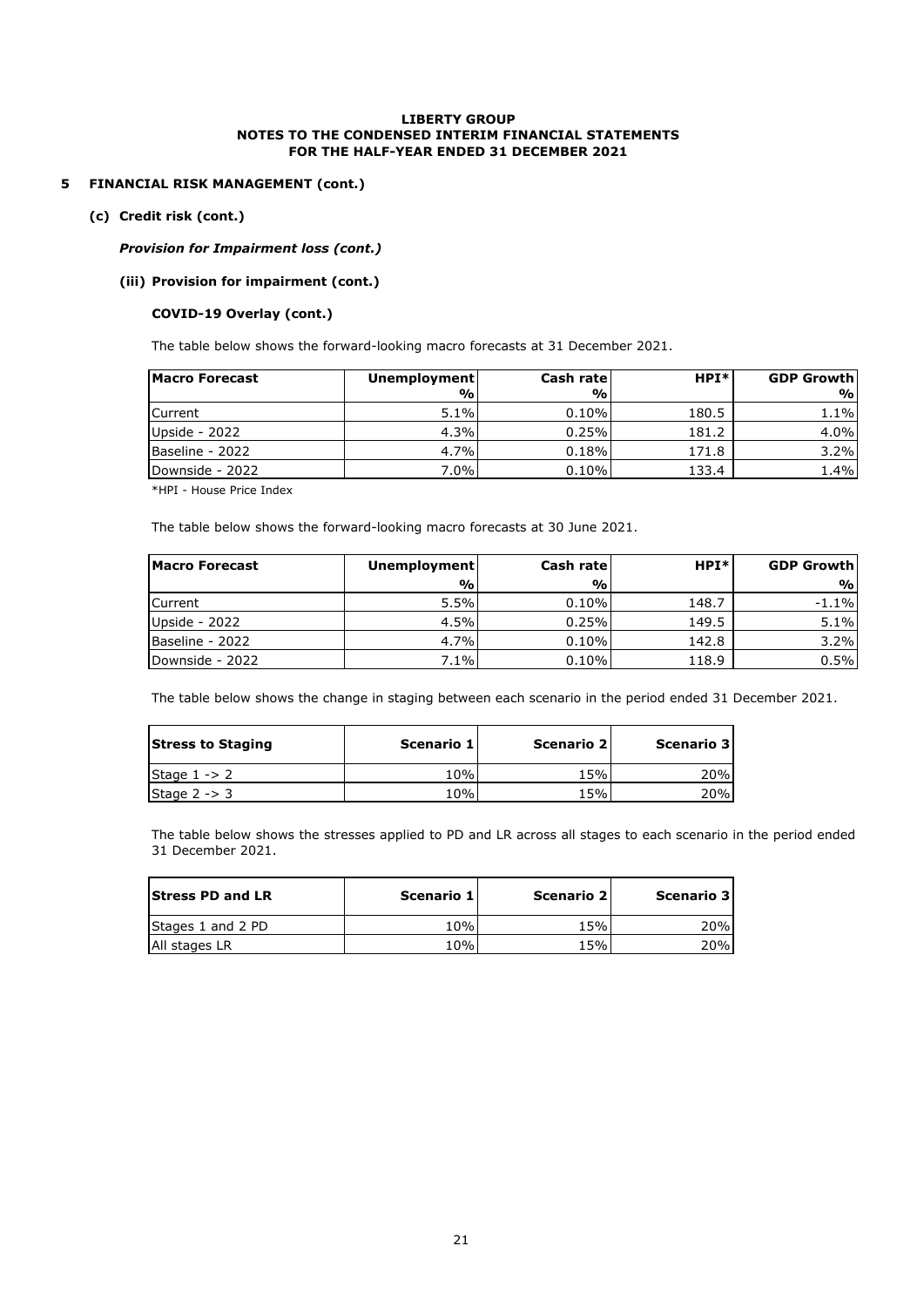#### **5 FINANCIAL RISK MANAGEMENT**

#### **(c) Credit risk (cont.)**

*Provision for Impairment loss (cont.)*

#### **(iii) Provision for impairment**

#### **COVID-19 Overlay (cont.)**

The table below shows the change in staging between each scenario in the year ended 30 June 2021.

| <b>Stress to Staging</b> | Scenario 1 | Scenario 2 | Scenario 3 |
|--------------------------|------------|------------|------------|
| Stage $1 - > 2$          | 5%         | 10%        | 15%        |
| Stage $2 - 3$            | 5%         | 10%        | 15%        |

The table below shows the stresses applied to each LDG between each scenario in the year ended 30 June 2021.

| <b>Stress PD and LR</b> | Scenario 1 | Scenario 2 | Scenario 3 |
|-------------------------|------------|------------|------------|
| Stage 1 & 2 PD          | 5%         | 10%        | 15%        |
| All stages LR           | 5%         | 10%        | 15%        |

Given the uncertainty surrounding the impact of COVID-19 on the metrics used by the Liberty Group's expected credit loss model, the additional provision is likely to differ from the actual credit loss that the Liberty Group may eventually experience. As the COVID-19 pandemic continues to evolve, along with how governments, business and customers respond, it could be expected to result in an adjustment to the expected credit loss provision within future financial periods.

*The ECL allowance as a percentage of gross carrying amount is as follows:*

| <b>31 December 2021</b> | <b>Current</b>           | Stage 1    | Stage 2  | Stage 3  | <b>Total</b> |
|-------------------------|--------------------------|------------|----------|----------|--------------|
| Expected loss rate      | $\overline{\phantom{a}}$ | 0.35%      | 2.17%    | 2.68%    | 0.42%        |
| Gross carrying amount   | $\overline{\phantom{a}}$ | 12,044,502 | 267,906  | 174,406  | 12,486,814   |
| Loss allowance          | $\overline{\phantom{a}}$ | (42, 402)  | (5,815)  | (4,667)  | (52, 884)    |
| 30 June 2021            | <b>Current</b>           | Stage 1    | Stage 2  | Stage 3  | Total        |
| Expected loss rate      | $\overline{\phantom{a}}$ | 0.36%      | 2.17%    | 2.65%    | 0.44%        |
| Gross carrying amount   | $\overline{\phantom{a}}$ | 11,786,964 | 250,508  | 243,344  | 12,280,816   |
| Loss allowance          | $\overline{\phantom{a}}$ | (42, 404)  | (5, 432) | (6, 438) | (54, 274)    |

#### *Collateral*

| (iv) Collateral held       |                                   |                        |
|----------------------------|-----------------------------------|------------------------|
| <b>Maximum exposure</b>    | <b>31 December 2021</b><br>\$'000 | 30 June 2021<br>\$'000 |
| Collateral classification: |                                   |                        |
| Secured (%)                | 98%                               | 98%                    |
| Unsecured (%)              | 2%                                | 2%                     |
|                            | 100%                              | 100%                   |

#### **(d) Liquidity risk**

Liquidity risk is the risk that the Liberty Group will not be able to meet its financial obligations as they fall due. The Liberty Group's Treasury function manages liquidity risk by maintaining adequate cash reserves, bank facilities and undrawn facilities by continuously monitoring cash flows and matching the maturity profiles of financial assets and liabilities. Details of available facilities are outlined in note 19.

The following are contractual maturities of financial assets and liabilities, including estimated repayments and excluding the impact of netting. The contractual maturity of most debt issues is 25-30 years. For derivative liabilities only, contractual cash flows are stated excluding credit margins. The following maturity analysis is compiled on the contractual maturity date.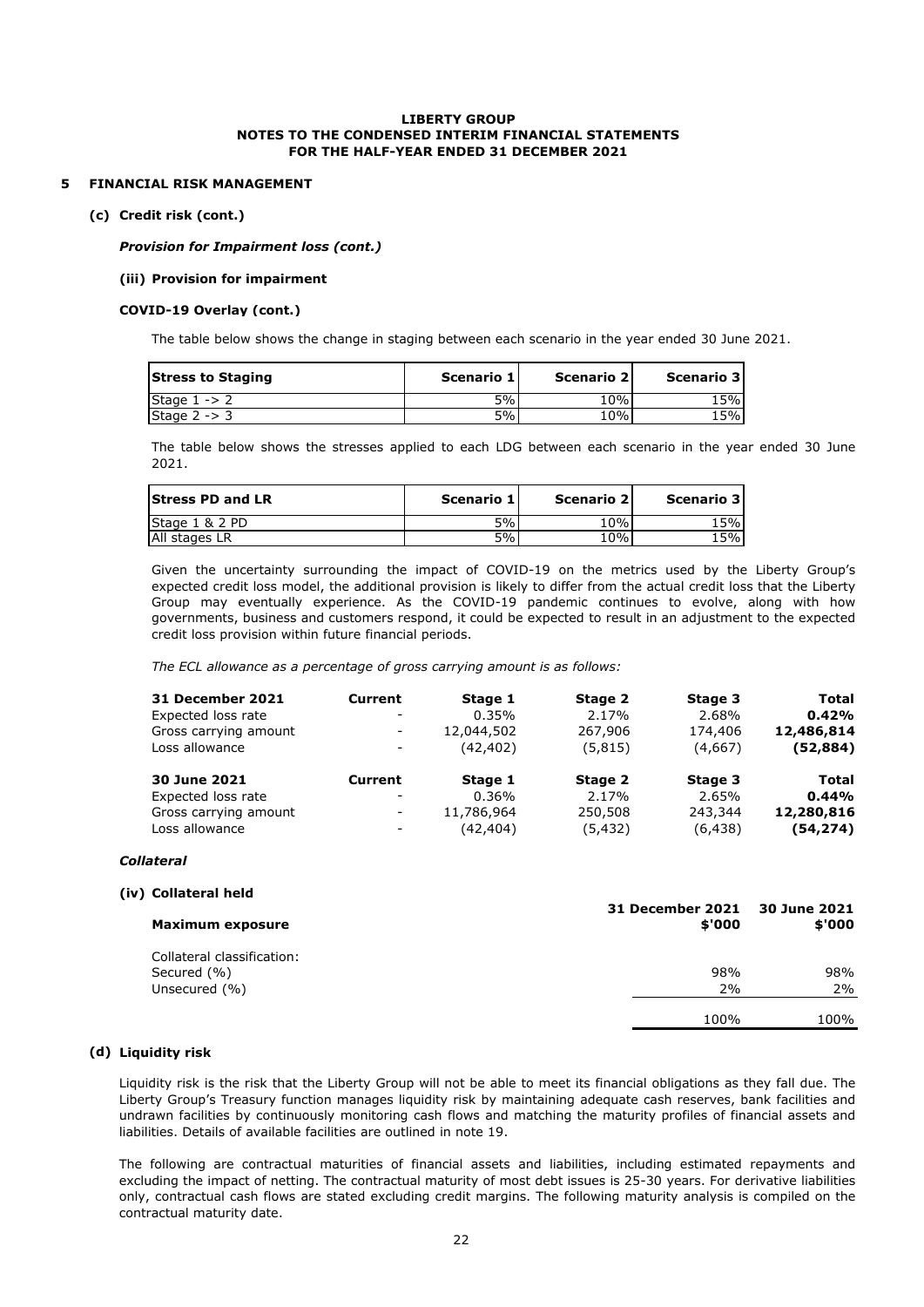#### **5 FINANCIAL RISK MANAGEMENT (cont.)**

#### **(d) Liquidity risk (cont.)**

| 31 December 2021                            | <b>Note</b> | Carrying<br>amount     | Contractual<br>cash flows | $<$ 1 year          | 1-5 years            | $> 5$ years |
|---------------------------------------------|-------------|------------------------|---------------------------|---------------------|----------------------|-------------|
|                                             |             | \$'000                 | \$'000                    | \$'000              | \$'000               | \$'000      |
| <b>Non-derivative financial assets</b>      |             |                        |                           |                     |                      |             |
| Cash and cash equivalents                   | 16          | 769,011                | 769,011                   | 769,011             |                      |             |
| Trade receivables and other assets          | 13          | 176,575                | 176,575                   | 176,575             |                      |             |
| Financial assets                            | 14          | 12,463,319             | 20,989,572                | 1,155,729           | 3,886,102            | 15,947,741  |
| Corporate bonds                             | 15          | 7,377                  | 7,490                     | 6,238               | 1,252                |             |
| <b>Derivative financial assets</b>          |             |                        |                           |                     |                      |             |
| Derivative assets                           |             | 4,816                  | 8,758                     | 1,438               | 6,994                | 326         |
| Total assets                                |             | 13,421,098             | 21,951,406                | 2,108,991           | 3,894,348            | 15,948,067  |
| <b>Non-derivative financial liabilities</b> |             |                        |                           |                     |                      |             |
| Payables                                    | 18          | 75,037                 | 72,238                    | 72,238              |                      |             |
| Debt issues                                 | 19          | 8,709,751              | 12,587,745                | 348,197             | 1,389,394            | 10,850,154  |
| <b>Finance facilities</b>                   | 19          | 3,807,103              | 3,821,303                 | 2,231,836           | 1,589,467            |             |
| Deposits and unitholder liabilities         | 19          | 72,157                 | 77,161                    | 66,121              | 11,040               |             |
| Lease liabilities                           |             | 8,059                  | 8,059                     | 2,659               | 5,400                |             |
| Loans from related parties                  | 21          | 9,862                  | 9,862                     | 9,862               |                      |             |
| <b>Derivative financial liabilities</b>     |             |                        |                           |                     |                      |             |
| Derivative liabilities                      |             | 63,580                 | 65,423                    | 35,107              | 30,316               |             |
| <b>Total liabilities</b>                    |             | 12,745,549             | 16,641,791                | 2,766,020           | 3,025,617            | 10,850,154  |
|                                             | <b>Note</b> | Carrying               | Contractual               | $<$ 1 year          | 1-5 years            | > 5 years   |
| 30 June 2021                                |             | amount                 | cash flows                |                     |                      |             |
|                                             |             | \$'000                 | \$'000                    | \$'000              | \$'000               | \$'000      |
| Non-derivative financial assets             |             |                        |                           |                     |                      |             |
| Cash and cash equivalents                   | 16          | 603,869                | 603,869                   | 603,869             |                      |             |
| Trade receivables and other assets          | 13          | 192,261                | 192,261                   | 192,261             |                      |             |
| Financial assets                            | 14          |                        |                           |                     |                      |             |
|                                             |             | 12,239,391             | 20,795,120                | 1,171,810           | 3,865,602            | 15,757,708  |
| Corporate bonds                             | 15          | 7,441                  | 7,548                     | 3,433               | 4,115                |             |
| <b>Derivative financial assets</b>          |             |                        |                           |                     |                      |             |
| Derivative assets                           |             | 5,198                  | 4,970                     | 3,687               | 1,123                | 160         |
| Total assets                                |             | 13,048,160             | 21,603,768                | 1,975,060           | 3,870,840            | 15,757,868  |
| <b>Non-derivative financial liabilities</b> |             |                        |                           |                     |                      |             |
|                                             |             |                        |                           |                     |                      |             |
| Payables                                    | 18<br>19    | 102,421                | 102,421                   | 83,010              | 19,411               |             |
| Debt issues<br>Finance facilities           | 19          | 9,589,241<br>2,565,604 | 14,206,779                | 377,751             | 1,505,242<br>380,589 | 12,323,786  |
| Deposits and unitholder liabilities         | 19          |                        | 2,606,458                 | 2,225,869<br>60,476 |                      |             |
| Lease liabilities                           |             | 71,291                 | 73,858<br>9,185           |                     | 13,382<br>6,577      |             |
| Loans from related parties                  | 21          | 9,185<br>9,799         | 9,799                     | 2,608<br>9,799      |                      |             |
| <b>Derivative financial liabilities</b>     |             |                        |                           |                     |                      |             |
| Derivative liabilities                      |             | 85,345                 | 86,883                    | 19,526              | 67,171               | 186         |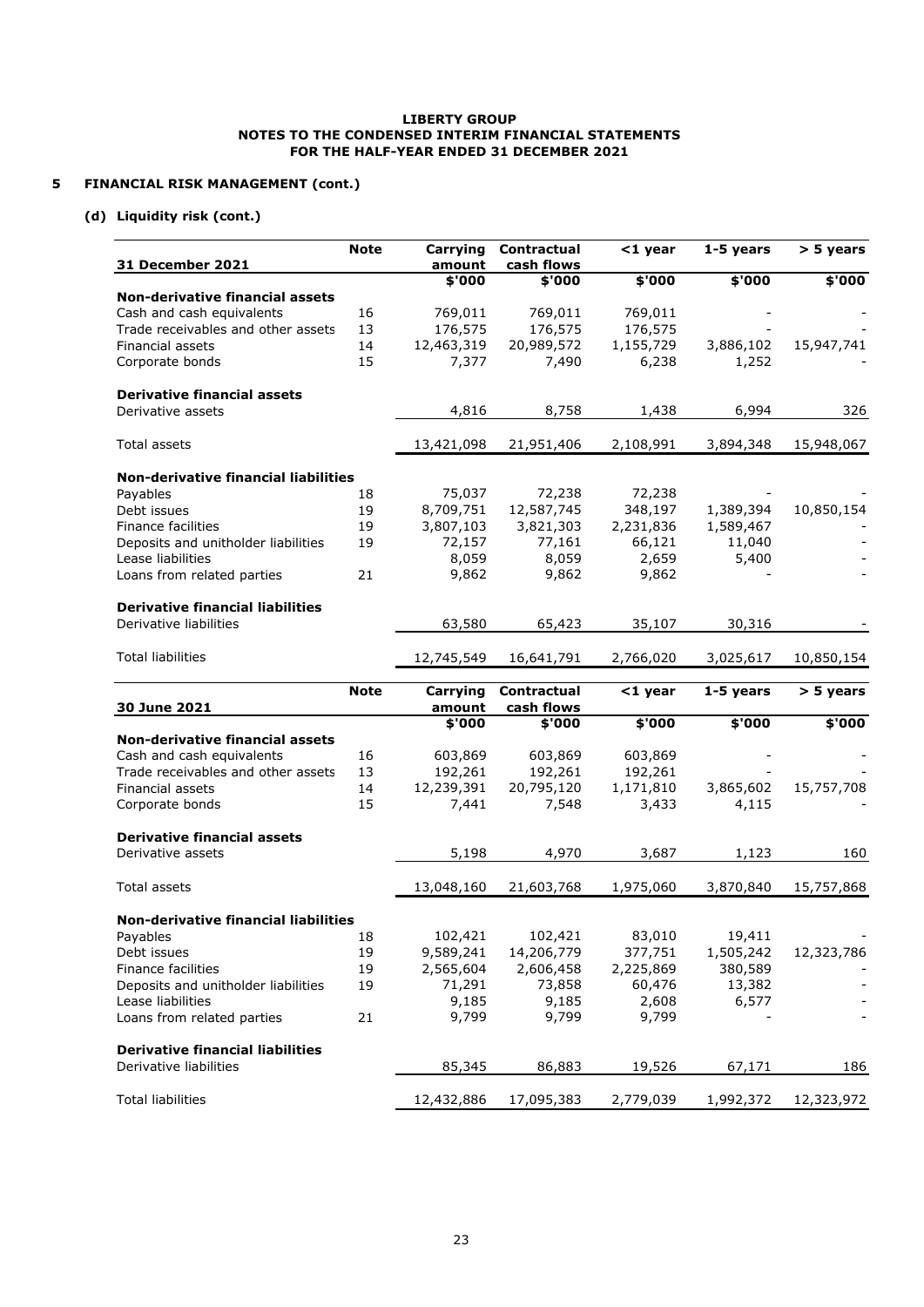#### **5 FINANCIAL RISK MANAGEMENT (cont.)**

#### **(e) Market risk**

Market risk is the risk that changes in market prices, such as interest rates and equity prices will affect the Liberty Group's income or the value of its holdings of financial instruments.

The Liberty Group's activities expose it primarily to the risks of changing interest rates. The Liberty Group also has exposure to foreign exchange rate fluctuations. Derivative financial instruments are used by entities within the Liberty Group to hedge exposure to such fluctuations. The use of financial derivatives is governed by the terms and conditions of the relevant Trust Deeds belonging to the SPE's within the Liberty Group.

The Liberty Group uses interest rate derivatives to hedge against its fixed book exposures by swapping fixed to floating and cross currency interest rate swaps for its Euro denominated note exposures. The Liberty Group's determination of the economic relationship between the hedged item and the hedging instrument is based on the pay down profile of the fixed rates loans and the Euro denominated notes.

#### *Interest rate risk*

The Liberty Group is exposed to interest rate risk by borrowing funds at fixed and floating rates and lending at fixed and floating rates. Exposure to interest rate risk is minimised as the majority of any movement in borrowing rates is offset by variable rate loans. Interest rate swaps, denominated in Australian and New Zealand dollars, have been entered into to achieve an appropriate mix of fixed and floating rate exposure in line with the Liberty Group's interest rate risk management strategy. The swaps mature in line with the maturity of the related loans.

A fundamental reform of major interest rate benchmarks is being undertaken globally, including the replacement of some interbank offered rates (IBORs) with alternative nearly risk-free rates (referred to as 'IBOR reform'). The Liberty Group has exposures to IBORs on its financial instruments that will be replaced or reformed as part of these market-wide initiatives. The Liberty Group has adopted AASB 2019-3 Amendments to Australian Accounting Standards - Interest rate benchmark reform, as permitted by the Standard, on 1 October 2019. See note 3 (a) for more information.

At reporting date the interest rate profile of the Liberty Group's interest bearing financial instruments was as follows:

|                           | 31 December 2021 30 June 2021<br>\$'000 | \$'000       |
|---------------------------|-----------------------------------------|--------------|
| Fixed rate instruments    |                                         |              |
| Cash and cash equivalents | 1,500                                   | 1,500        |
| Financial assets          | 1,227,275                               | 1,230,811    |
| Financing                 | (953,523)                               | (1,199,566)  |
|                           | 275,252                                 | 32,745       |
| Variable rate instruments |                                         |              |
| Cash and cash equivalents | 767,511                                 | 602,369      |
| Financial assets          | 11,236,044                              | 11,008,580   |
| Financing                 | (11, 645, 350)                          | (11,036,369) |
| <b>Net Derivatives</b>    | (58,764)                                | (80,147)     |
|                           | 299,441                                 | 494,433      |

#### *Sensitivity analysis*

The Liberty Group's exposure to interest rate risk is minimised as the Liberty Group actively manages its cost of funding and reprices its loan portfolio in response to changes in cost of funds within a short timeframe. The below analysis reflects the impact of changes in interest rates on profit or loss, as a result of the Liberty Group's fixed rate deposits held in its various funds, which are invested in variable rate assets; and the movement in derivative contract valuation repricing in equity.

|                                      | <b>31 December 2021</b> |          | 30 June 2021   |           |
|--------------------------------------|-------------------------|----------|----------------|-----------|
|                                      | \$'000                  | \$'000   | \$'000         | \$'000    |
| Impact of movement in interest rates | Profit or Loss          | Eauitv   | Profit or loss | Eauity    |
| +2% increase in interest rates       | (461)                   | (22.464) | (407)          | (25, 885) |
| -2% increase in interest rates       | 461                     | 22.464   | 407            | 25,885    |

#### *Price risk*

The Liberty Group holds certain investments in equity securities for long term strategic purposes. These investments are designated as at FVOCI and are revalued with reference to either the quoted ASX security price, or the unquoted unit price, at balance date.

#### *Sensitivity analysis*

All of the Liberty Group's listed equity securities are listed on the Australian Securities Exchange (ASX). For such investments classified as FVOCI, an increase/decrease of +2%/-2% (June 2021: +2%/-2%) in the ASX 200 average would have increased/decreased equity by \$1,200,000 (June 2021: \$1,247,000).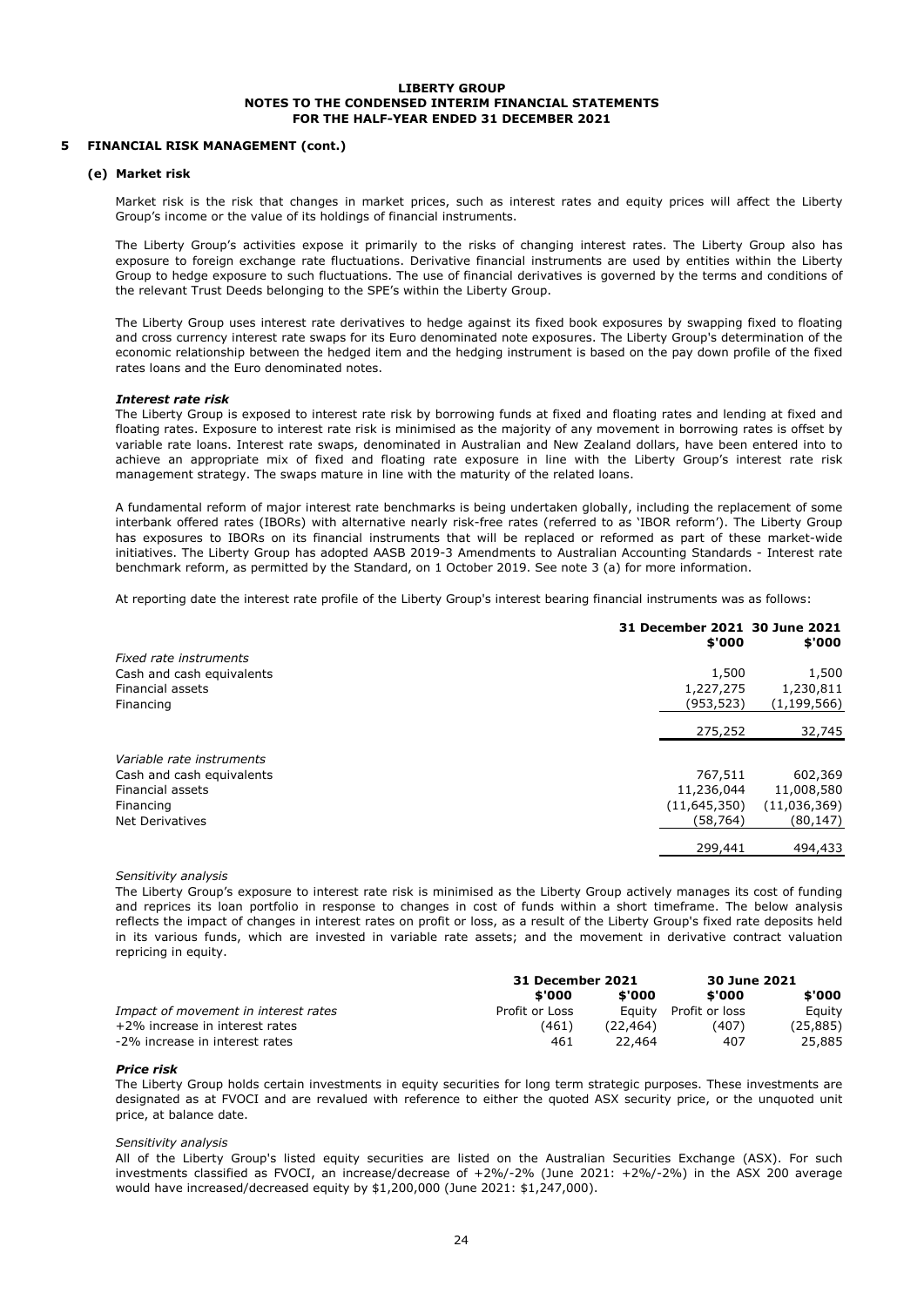#### **5 FINANCIAL RISK MANAGEMENT (cont.)**

#### **(e) Market risk (cont.)**

#### *Currency risk*

The Liberty Group undertakes certain transactions denominated in foreign currency, hence exposures to exchange rate fluctuations arise. New Zealand denominated financial assets are funded by New Zealand denominated borrowings, thereby creating a natural hedge. In respect of other monetary assets and liabilities held in currencies other than the AUD, for which the exposures are immaterial, the Liberty Group elects not to enter into foreign exchange contracts to hedge the translation exposure, except for Euro and Yen denominated securitisation notes for which the Liberty Group has entered into cross currency interest rate swaps. The foreign exchange translation on the Euro and Yen denominated securitisation notes is perfectly hedged by the foreign exchange hedging effect from the cross currency interest rate swaps, therefore there is no currency risk exposure.

#### **(f) Capital management**

The Liberty Group manages its capital to ensure that entities in the Liberty Group will be able to continue as a going concern while maximising the return to stakeholders and maintaining investor, creditor and market confidence.

The Liberty Group maintains a minimum level of capital in liquid form to support future operational initiatives, expected short-term cash outflows and unexpected asset impairment.

There have been no significant changes to the Liberty Group's capital management strategy.

#### **(g) Derivative assets and liabilities**

#### *Hedge accounting*

The Liberty Group's risk management strategy is to manage market risks within risk limits to minimise profit and capital volatility. The use of derivative instruments for hedging purposes gives rise to potential volatility in the income statement because of mismatches in the accounting treatment between derivative hedging instruments and the underlying exposures being hedged. The Liberty Group's objective is to reduce volatility in the statement of profit or loss and other comprehensive income by applying hedge accounting.

The Liberty Group uses the hypothetical derivative method to assess hedge effectiveness and ineffectiveness for designated cash flow hedge relationships.

This method assumes that the terms of the hypothetical derivative will mirror the terms of the actual hedging instruments. For a hedge to be deemed effective, the change in fair values should be within 80% and 125% of each other. If the results fall outside this range the hedge would be deemed ineffective and is recognised immediately through profit or loss in line with hedge accounting policy.

Source of hedge ineffectiveness affecting hedge accounting are:

- Change in the credit risk of the hedging instrument; and
- Mismatches between the contractual terms of the hedged item and the hedging instrument.

No other sources of hedge ineffectiveness have arisen during the period.

The amounts relating to hedging instruments and hedge ineffectiveness are presented in the tables below.

The average exchange rates were as follows: EUR: 1.6117 (June 2021: 1.5462); and JPY: 0.0138 (June 2021: 0.0138).

The average fixed interest rate was 4.6% (June 2021: 4.3%).

| Cash flow hedges                       | As at 31 December 2021  |                           |           | During the period ended 31 December 2021 |                 |               |                 |                |
|----------------------------------------|-------------------------|---------------------------|-----------|------------------------------------------|-----------------|---------------|-----------------|----------------|
|                                        |                         | Nominal amount - maturity |           |                                          | Carrying amount |               |                 |                |
|                                        |                         |                           |           |                                          |                 | Change in     |                 |                |
|                                        |                         |                           |           |                                          |                 | the value of  |                 | Amounts        |
|                                        |                         |                           |           |                                          |                 | the hedging   | Hedging         | reclassified   |
|                                        |                         |                           |           |                                          |                 | instrument    | ineffectiveness | from hedging   |
|                                        |                         |                           | More than |                                          |                 | recognised in | recognised in   | reserve to     |
| \$'000                                 | 1-6 months 7 -12 months |                           | one year  | Assets                                   | Liabilities     | OCI           | profit or loss  | profit or loss |
| Interest rate risk                     |                         |                           |           |                                          |                 |               |                 |                |
| Interest rate swaps                    | 17,454                  | 28,582                    | 835,329   | 4,816                                    | (2,895)         | 8,579         |                 |                |
| <b>Currency risk</b><br>Cross currency |                         |                           |           |                                          |                 |               |                 |                |
| interest rate swaps                    | 245,840                 | 25,570                    | 200,638   | $\overline{\phantom{a}}$                 | (60, 685)       | 9,053         | -               | (8, 865)       |
|                                        | 263,294                 | 54,152                    | 1,035,967 | 4,816                                    | (63,580)        | 17,632        |                 | (8,865)        |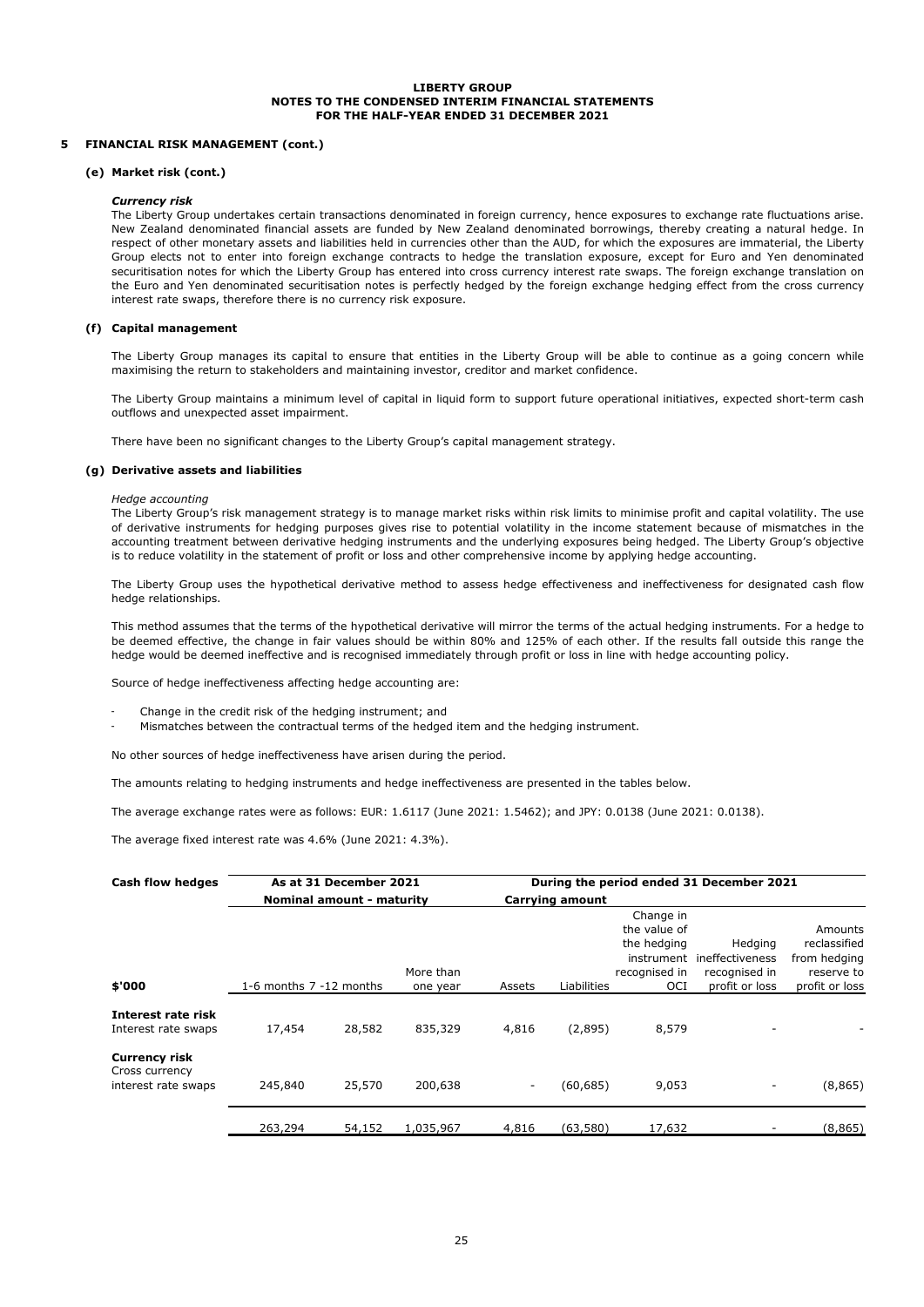#### **5 FINANCIAL RISK MANAGEMENT (cont.)**

#### **(g) Derivative assets and liabilities (cont.)**

| Cash flow hedges                                              | As at 30 June 2021      |                           |           | During the year ended 30 June 2021 |                        |               |                                    |                |
|---------------------------------------------------------------|-------------------------|---------------------------|-----------|------------------------------------|------------------------|---------------|------------------------------------|----------------|
|                                                               |                         | Nominal amount - maturity |           |                                    | <b>Carrying amount</b> |               |                                    |                |
|                                                               |                         |                           |           |                                    |                        | Change in     |                                    |                |
|                                                               |                         |                           |           |                                    |                        | the value of  |                                    | Amounts        |
|                                                               |                         |                           |           |                                    |                        | the hedging   | Hedging                            | reclassified   |
|                                                               |                         |                           |           |                                    |                        | instrument    | ineffectiveness                    | from hedging   |
|                                                               |                         |                           | More than |                                    |                        | recognised in | recognised in                      | reserve to     |
| \$'000                                                        | 1-6 months 7 -12 months |                           | one year  | Assets                             | Liabilities            | OCI           | profit or loss                     | profit or loss |
| Interest rate risk<br>Interest rate swaps                     | 6,264                   | 38,536                    | 939,464   | 547                                | (10, 875)              | 11,142        |                                    |                |
| <b>Currency risk</b><br>Cross currency<br>interest rate swaps | 74,558                  | 318,821                   | 289,022   | 4,651                              | (74, 470)              | (57, 780)     |                                    | 56,645         |
|                                                               | 80,822                  | 357,357                   | 1,228,486 | 5,198                              | (85, 345)              | (46, 638)     |                                    | 56,645         |
| <b>Fair value hedges</b>                                      |                         | As at 30 June 2021        |           |                                    |                        |               | During the year ended 30 June 2021 |                |

| <b>Fail value lieuges</b>                 | AS AL JU JUIIC LULL       |          |           | <b>During the year enged 50 June 2021</b> |                        |                |                |                            |
|-------------------------------------------|---------------------------|----------|-----------|-------------------------------------------|------------------------|----------------|----------------|----------------------------|
|                                           | Nominal amount - maturity |          |           |                                           | <b>Carrying amount</b> |                |                |                            |
|                                           |                           |          |           |                                           |                        | Change in      | Change in the  |                            |
|                                           |                           |          |           |                                           |                        | the value of   | value of the   |                            |
|                                           |                           |          |           |                                           |                        | the hedged     | hedging        | Hedging                    |
|                                           |                           |          |           |                                           |                        | item           |                | instrument ineffectiveness |
|                                           |                           | $7 - 12$ | More than |                                           |                        | recognised in  | recognised in  | recognised in              |
| \$'000                                    | $1 - 6$ months            | months   | one year  | Assets                                    | Liabilities            | profit or loss | profit or loss | profit or loss             |
| Interest rate risk<br>Interest rate swaps |                           |          | ٠         |                                           |                        | 3,524          | (3, 422)       | 102                        |
|                                           |                           |          |           |                                           |                        | 3,524          | (3, 422)       | 102                        |
| <b>Total hedges</b>                       | 80,822                    | 357,357  | 1,228,486 | 5,198                                     | (85, 345)              | (43, 114)      | (3, 422)       | 56,747                     |

#### **6 SEGMENT INFORMATION**

#### **(a) Description of Segments**

The Liberty Group has identified three operating segments:

- **Residential Finance**: The Residential Finance segment includes revenues and direct expenses associated with residential mortgage lending in Australia and New Zealand.
- **Secured Finance:** The Secured Finance segment includes revenues and direct expenses associated with motor vehicle, commercial and self-managed superannuation fund lending in Australia**.**
- **Financial Services:** The Financial Services segment includes revenues and direct expenses associated with the activities of Mike Pero Mortgages, Liberty Network Services, National Mortgage Brokers, Australian Life Insurance, LFI, Unsecured Lending, Liberty Financial Limited and Mike Pero Real Estate.
- **Corporate:** administration expenses and interest income and expense not directly related to operating segments.

The Liberty Group's segments operate principally in Australia and New Zealand. A segment overview is presented below. During the halfyear 31 December 2021, \$407 million of external revenue was generated within Australia (31 December 2020: \$397 million) and \$34 million of external revenue was generated within New Zealand (31 December 2020: \$37 million). At 31 December 2021 there were \$12,343 million non-current assets in Australia (June 2021: \$12,088 million) and \$261 million non-current assets in New Zealand (June 2021: \$236 million).

Australia charges New Zealand a management fee. Sales between segments are carried out at arm's length and are eliminated on consolidation when they arise within the Liberty Group.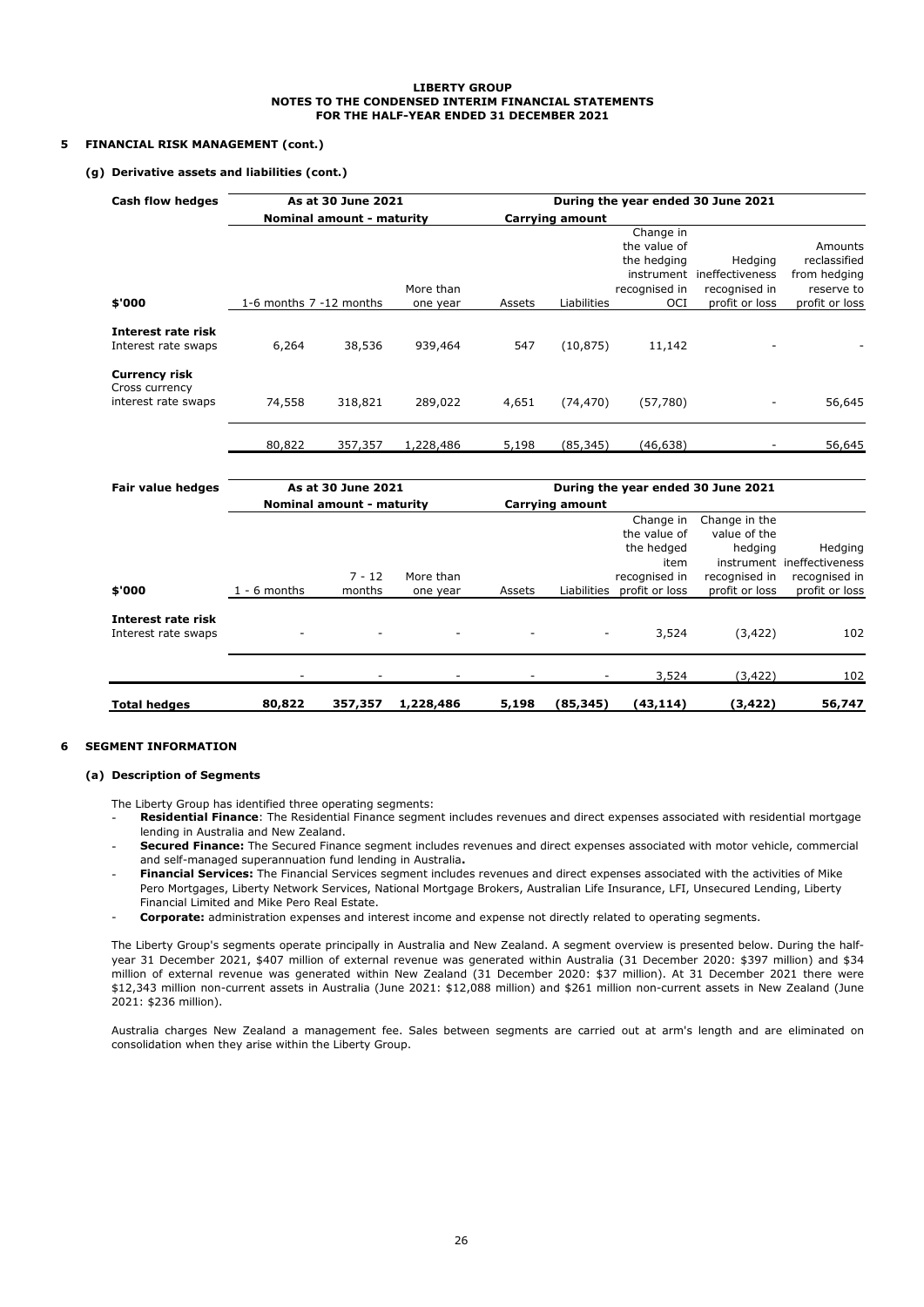#### **6 SEGMENT INFORMATION (cont.)**

| (b) Segment Overview                                                | <b>Residential</b><br><b>Finance</b><br>\$'000 | <b>Secured</b><br><b>Finance</b><br>\$'000 | <b>Financial</b><br><b>Services</b><br>\$'000 | Corporate<br>\$'000  | <b>Total</b><br>\$'000 |
|---------------------------------------------------------------------|------------------------------------------------|--------------------------------------------|-----------------------------------------------|----------------------|------------------------|
| <b>31 December 2021</b>                                             |                                                |                                            |                                               |                      |                        |
| Interest income                                                     | 173,575                                        | 113,898                                    | 17,824                                        | 6,363                | 311,660                |
| Other finance income                                                | 15,478                                         | 16,269                                     | 89,282                                        |                      | 121,029                |
| Other operating income                                              |                                                |                                            | 6,954                                         | 974                  | 7,928                  |
| Interest expense                                                    | (72, 021)<br>3,677                             | (32, 832)<br>1,117                         | (4,085)                                       | (6, 792)             | (115, 730)<br>1,685    |
| Recoveries/(impairment expense)<br>Other finance expenses           | (19, 919)                                      | (12, 342)                                  | (3, 109)<br>(72, 102)                         | (11, 738)            | (116, 101)             |
|                                                                     |                                                |                                            |                                               |                      |                        |
| Net margin as reported by the<br><b>Liberty Group</b>               | 100,790                                        | 86,110                                     | 34,764                                        | (11, 193)            | 210,471                |
|                                                                     | (11, 494)                                      | (5, 189)                                   | (18, 478)                                     | (33, 190)            | (68, 351)              |
| Operating expenses<br>Depreciation and amortisation                 |                                                |                                            |                                               | (8,856)              | (8,856)                |
| Tax expense                                                         |                                                |                                            |                                               | (16, 814)            | (16, 814)              |
| Profit from continuing operations                                   | 89,296                                         | 80,921                                     | 16,286                                        | (70, 053)            | 116,450                |
|                                                                     |                                                |                                            |                                               |                      |                        |
| <b>31 December 2021</b><br><b>Segment Balance Sheet Information</b> |                                                |                                            |                                               |                      |                        |
| <b>Total Segment Assets</b>                                         | 8,858,848                                      | 3,689,509                                  | 527,329                                       | 868,083              | 13,943,769             |
|                                                                     |                                                |                                            |                                               |                      |                        |
| <b>Total Assets reported by the</b><br><b>Liberty Group</b>         | 8,858,848                                      | 3,689,509                                  | 527,329                                       | 868,083              | 13,943,769             |
|                                                                     |                                                |                                            |                                               |                      |                        |
| <b>Total Segment Liabilities</b>                                    | 8,492,861                                      | 3,175,333                                  | 417,523                                       | 759,885              | 12,845,602             |
| <b>Total Liabilities reported by the</b>                            |                                                |                                            |                                               |                      |                        |
| <b>Liberty Group</b>                                                | 8,492,861                                      | 3,175,333                                  | 417,523                                       | 759,885              | 12,845,602             |
|                                                                     | Residential                                    | <b>Secured</b>                             | <b>Financial</b>                              |                      |                        |
| <b>Segment Overview</b>                                             | <b>Finance</b>                                 | <b>Finance</b>                             | <b>Services</b>                               | Corporate            | Total                  |
|                                                                     | \$'000                                         | \$'000                                     | \$'000                                        | \$'000               | \$'000                 |
| <b>31 December 2020</b>                                             |                                                |                                            |                                               |                      |                        |
| Interest income                                                     | 176,177                                        | 112,223                                    | 12,061                                        | 13,495               | 313,956                |
| Other finance income                                                | 17,178                                         | 14,631                                     | 75,598                                        | 743<br>731           | 108,150<br>11,029      |
| Other operating income<br>Interest expense                          | (82,769)                                       | (35, 747)                                  | 10,298<br>(5, 407)                            | (6, 232)             | (130, 155)             |
| Impairment expense                                                  | (2)                                            | 1                                          | 261                                           |                      | 260                    |
| Other finance expenses                                              | (19, 736)                                      | (12, 898)                                  | (61, 437)                                     | (12, 215)            | (106, 286)             |
|                                                                     |                                                |                                            |                                               |                      |                        |
| Net margin as reported by the<br><b>Liberty Group</b>               | 90,848                                         | 78,210                                     | 31,374                                        | (3, 478)             | 196,954                |
|                                                                     |                                                |                                            |                                               |                      |                        |
| Operating expenses<br>Depreciation and amortisation                 | (14, 371)                                      | (6, 794)                                   | (18, 251)                                     | (61, 206)<br>(2,629) | (100, 622)<br>(2,629)  |
| Tax expense                                                         |                                                |                                            |                                               | (10,700)             | (10,700)               |
| Profit from continuing operations                                   | 76,477                                         | 71,416                                     | 13,123                                        | (78, 013)            | 83,003                 |
|                                                                     |                                                |                                            |                                               |                      |                        |
|                                                                     |                                                |                                            |                                               |                      |                        |
| 30 June 2021<br><b>Segment Balance Sheet Information</b>            |                                                |                                            |                                               |                      |                        |
| <b>Total Segment Assets</b>                                         | 8,793,049                                      | 3,414,610                                  | 485,837                                       | 873,671              |                        |
| <b>Total Assets reported by the</b>                                 |                                                |                                            |                                               |                      | 13,567,167             |
| <b>Liberty Group</b>                                                | 8,793,049                                      | 3,414,610                                  | 485,837                                       | 873,671              | 13,567,167             |
| <b>Total Segment Liabilities</b>                                    | 8,504,387                                      | 2,794,513                                  | 347,536                                       | 882,504              |                        |
| <b>Total Liabilities reported by the</b>                            |                                                |                                            |                                               |                      | 12,528,940             |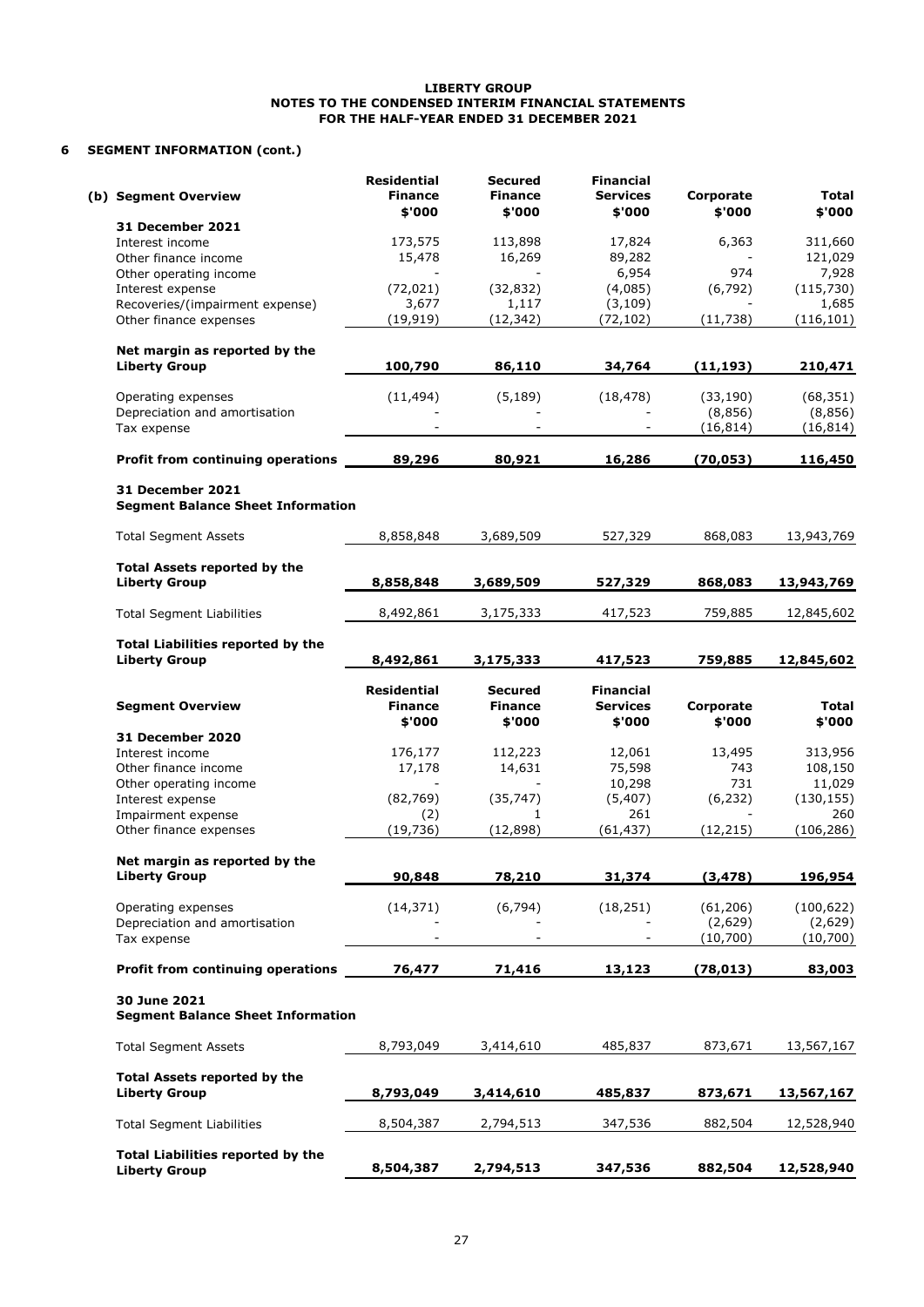|   |                                                                           | Six months to<br>\$'000 | Six months to<br>31 December 2021 31 December 2020<br>\$'000 |
|---|---------------------------------------------------------------------------|-------------------------|--------------------------------------------------------------|
| 7 | <b>OTHER FINANCE INCOME</b>                                               |                         |                                                              |
|   | Effective yield fee income on financial assets measured at amortised cost | 20,585                  | 20,682                                                       |
|   | Net foreign exchange gain                                                 |                         | 21                                                           |
|   | Lending fee income                                                        | 17,676                  | 16,730                                                       |
|   | Commission income                                                         | 82,768                  | 70,648                                                       |
|   | Unrealised gain on assets and liabilities                                 |                         | 69                                                           |
|   |                                                                           | 121,029                 | 108,150                                                      |

Effective yield fee income on financial assets measured at amortised cost is considered part of interest income. Lending fee income and commission income is recognised in accordance with AASB 15 *Revenue from Contracts with Customers.*

#### **8 FINANCE EXPENSE**

|   | Interest expense on financial liabilities measured at amortised cost      | 110,003 | 122,572  |
|---|---------------------------------------------------------------------------|---------|----------|
|   | Net interest expense on interest rate swaps including                     |         |          |
|   | break and restructuring costs                                             | 5,727   | 7,583    |
|   | Effective yield costs on financial liabilities measured at amortised cost | 7,757   | 7,076    |
|   | Net foreign exchange loss                                                 | 212     |          |
|   | Lending costs                                                             | 8,287   | 7,955    |
|   | Commission expense                                                        | 99,843  | 91,255   |
|   | Unrealised loss on assets and liabilities                                 | 2       |          |
|   |                                                                           | 231,831 | 236,441  |
| 9 | <b>PERSONNEL EXPENSE</b>                                                  |         |          |
|   | Wages, salaries and on-costs                                              | 33,509  | 36,506   |
|   | Share-based payment expense                                               | 2,241   | 13,907   |
|   | Superannuation                                                            | 2,776   | 2,394    |
|   | Long service leave                                                        | 231     | 229      |
|   | Annual leave                                                              | 1,931   | 1,982    |
|   | Other personnel expenses                                                  | 1,668   | 1,683    |
|   |                                                                           | 42,356  | 56,701   |
|   | <b>10 OTHER EXPENSES</b>                                                  |         |          |
|   | Occupancy expenses                                                        | 1,868   | 1,719    |
|   | Loan establishment and management                                         | 7,637   | 6,688    |
|   | Technology, communications and marketing                                  | 6,817   | 7,121    |
|   | Depreciation                                                              | 2,544   | 2,629    |
|   | Amortisation and impairment                                               | 6,312   | 6,307    |
|   | Costs relating to IPO                                                     |         | 12,362   |
|   | Other operating expenses and professional fees                            | 9,673   | 9,724    |
|   |                                                                           | 34,851  | 46,550   |
|   | <b>11 INCOME TAX EXPENSE</b>                                              |         |          |
|   | Recognised in profit or loss                                              |         |          |
|   | Current period                                                            | 10,933  | 13,523   |
|   | Deferred tax expense                                                      |         |          |
|   | Origination and reversal of temporary differences                         | 5,975   | (3, 282) |
|   | Tax losses                                                                | (327)   | 468      |
|   | Prior year unders/(overs)                                                 | 233     | (9)      |
|   | Income tax expense                                                        | 16,814  | 10,700   |
|   | Recognised in other comprehensive income                                  |         |          |
|   | Unrealised gain on fair value of financial assets at FVOCI                | (439)   | 4,669    |
|   |                                                                           | 16,375  | 15,369   |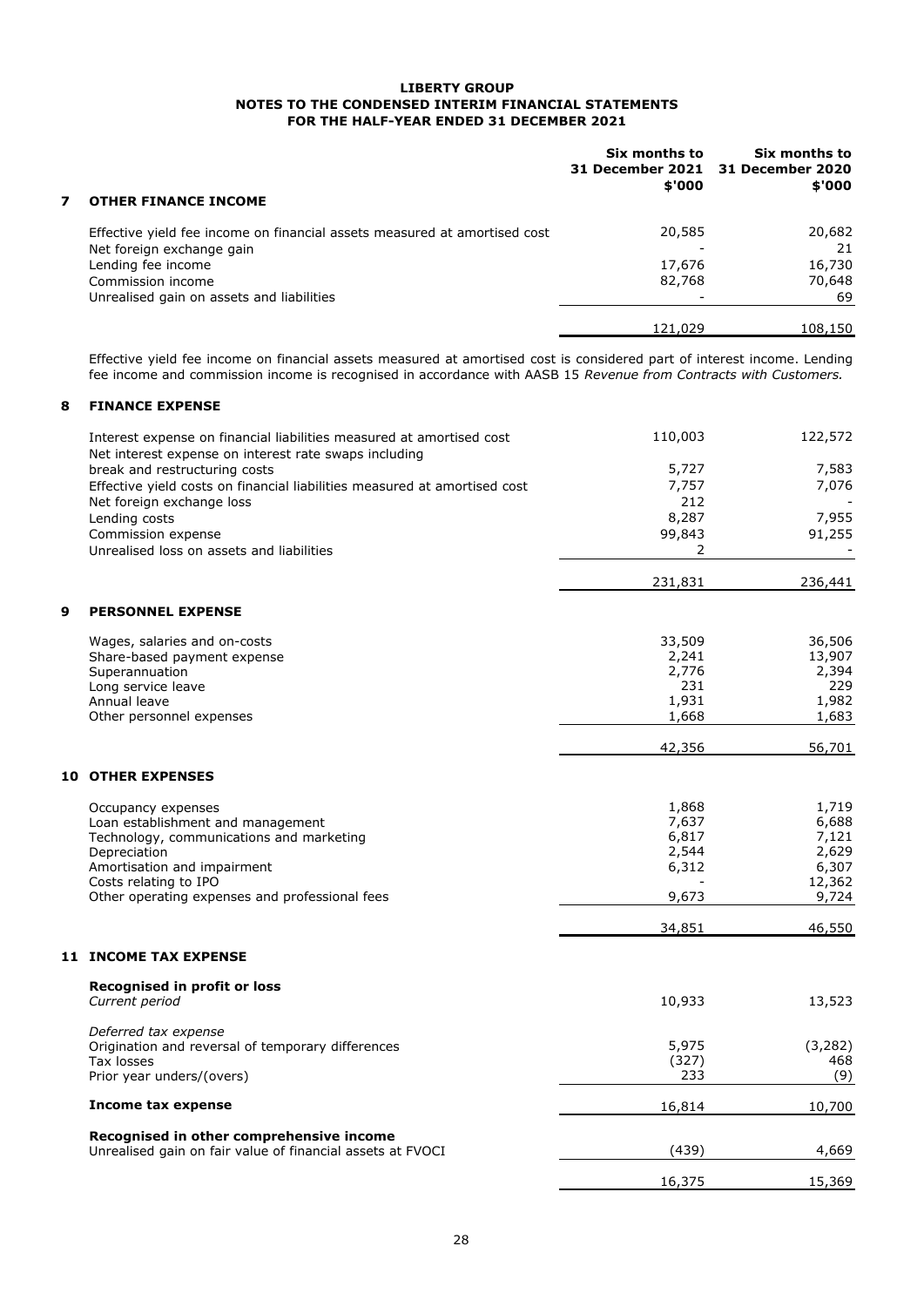| 11 INCOME TAX EXPENSE (cont.)                                                                           | Six months to<br><b>31 December 2021</b><br>\$'000 | Six months to<br><b>31 December 2020</b><br>\$'000 |
|---------------------------------------------------------------------------------------------------------|----------------------------------------------------|----------------------------------------------------|
| Reconciliation between tax expense and profit                                                           |                                                    |                                                    |
| Profit before income tax                                                                                | 133,264                                            | 93,703                                             |
| Income tax using domestic corporation tax rate of 30% (2020: 30%)<br>Net movement in income tax due to: | 39,979                                             | 28,111                                             |
| International differential in tax rate                                                                  | 219                                                | (74)                                               |
| Non-deductible expenses                                                                                 | 749                                                | 2,412                                              |
| Non-assessable income                                                                                   | (24, 224)                                          | (19, 399)                                          |
| Fees transferred                                                                                        | (142)                                              | (341)                                              |
| Prior year unders/(overs)                                                                               | 233                                                | (9)                                                |
| Income tax expense on profit                                                                            | 16,814                                             | 10,700                                             |
|                                                                                                         |                                                    |                                                    |

#### **12 SHARE-BASED PAYMENT ARRANGEMENT**

#### **(a) Description of share-based payment arrangements**

During the period the Liberty Group board exercised its discretion to allow employees the choice to cash-settle their medium term incentive deferred equity awards, which were granted on 10 December 2020 as equity-settled awards, and vested on 10 December 2021. As a result, the accounting treatment of all medium term incentive deferred equity awards has been modified from equity-settled to cash-settled from 22 December 2021.

As at 31 December 2021, the Liberty Group made the following share-based payment arrangements.

#### **(i) Medium Term Incentive Plan (cash settled)**

On 22 December 2021 and 24 December 2021 the Liberty Group granted medium term incentive deferred equity awards to employees under the Company's Equity Incentive Plan. This award represents the two-thirds deferred equity portion of the medium term incentive for the financial year ended 30 June 2021. In total 790,040 awards were granted with a total value at grant date of \$3,950,200. Each award represents a right to receive one stapled security in the capital of the Liberty Group at no cost. The Liberty Group has the discretion to make a cash payment of equivalent value instead of issuing the stapled securities. The remaining one-third totalling \$1,975,100 was paid to employees in cash in December 2021.

The awards will vest as follows:

- 50% of the Awards will vest on 1 December 2022, subject to the relevant employee remaining continuously employed by a member of the Liberty Group from the grant date until that time; and
- 50% of the Awards will vest on 1 December 2023, subject to the relevant employee remaining continuously employed by a member of the Liberty Group from the grant date until that time.

The fair value of the medium term incentive plan was determined using the Black-Scholes model.

Details of awards granted to key management personnel are as follows:

| Grant date/employees entitled                                     | Number of<br>awards | Vesting<br>conditions                 | <b>Contractual life of</b><br>awards |
|-------------------------------------------------------------------|---------------------|---------------------------------------|--------------------------------------|
| Awards granted to key management personnel<br>on 22 December 2021 | 159,600             | Refer to vesting<br>conditions of the | 2 years                              |
| Awards granted to key management personnel<br>on 24 December 2021 | 106,400             | Medium Term<br>Incentive Plan. The    |                                      |
|                                                                   |                     | Plan is unchanged                     |                                      |
|                                                                   |                     | from the prior period.                |                                      |

The fair value of the amount payable to employees in respect of medium term incentive equity awards, which are accounted for as cash-settled share based payments, is recognised as an expense with a corresponding increase in liabilities, over the period during which the employees become unconditionally entitled to payment. The liability is remeasured at each reporting date based on the fair value of the medium term incentive deferred equity awards. Any changes in the liability are recognised in profit or loss.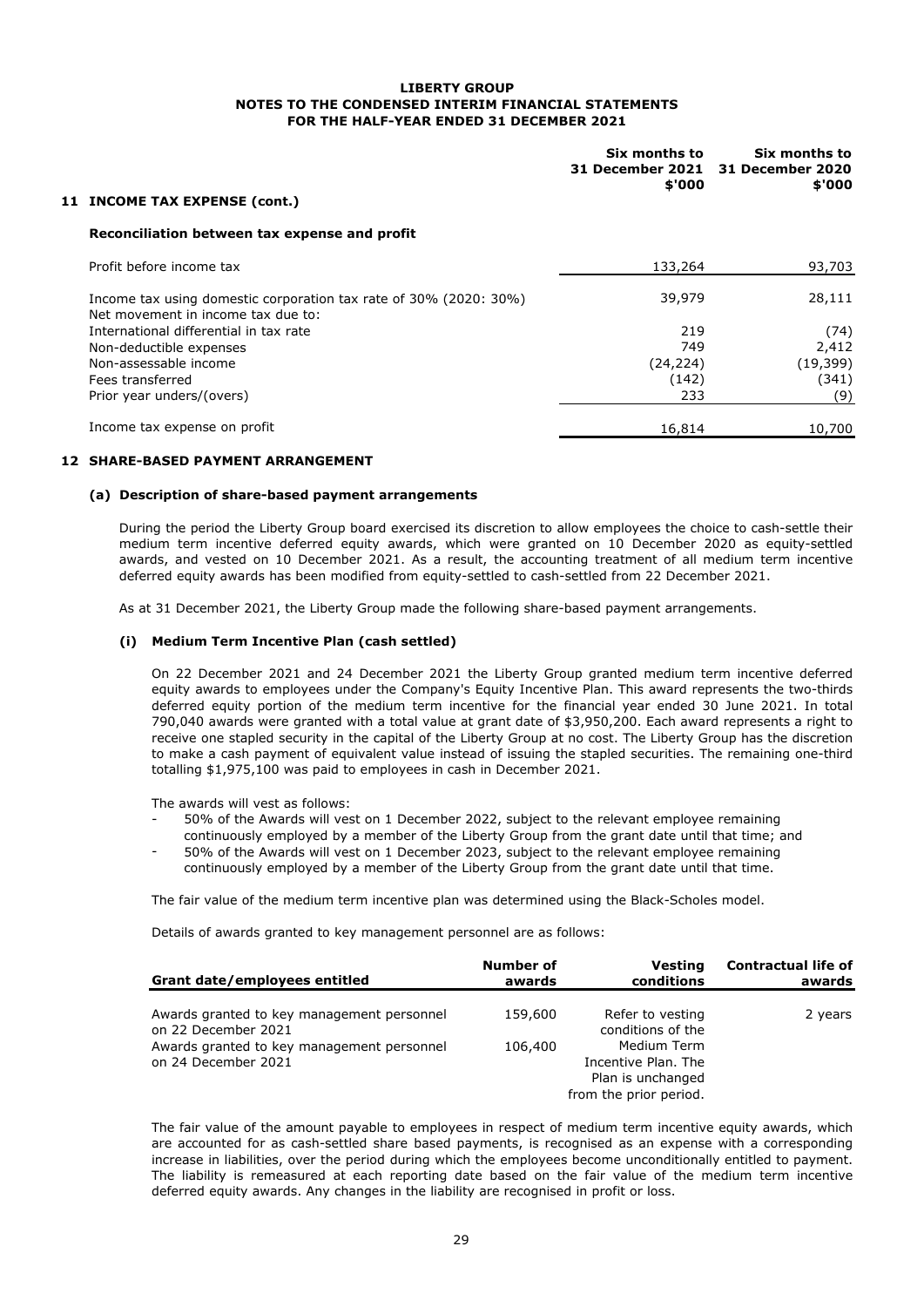#### **12 SHARE-BASED PAYMENT ARRANGEMENT (cont.)**

#### **(a) Description of share-based payment arrangements (cont.)**

As at 30 June 2021, the Liberty Group made the following share-based payment arrangements.

#### **(ii) Medium Term Incentive Plan (equity settled)**

On 10 December 2020 the Liberty Group offered to employees a medium term incentive deferred equity award under the Company's Equity Incentive Plan. This award represents the two-thirds deferred equity portion of the medium term incentive for the financial year ended 30 June 2020. In total 414,260 awards were granted with a total value at grant date 10 December 2020 of \$2,295,000. Each award represents a right to receive one stapled security in the capital of the Liberty Group at no cost. The Liberty Group has the discretion to make a cash payment of equivalent value instead of issuing the stapled securities. The remaining one-third totalling \$1,147,500 was paid to employees in cash in December 2020.

The awards will vest as follows:

- 50% of the Awards will vest on the first anniversary of the Grant Date, subject to the relevant employee remaining continuously employed by a member of the Liberty Group from the grant date until that time;
- 50% of the Awards will vest on the second anniversary of the Grant Date, subject to the relevant employee remaining continuously employed by a member of the Liberty Group from the grant date until that time.

The fair value of the medium term incentive plan was determined using the Black-Scholes model.

Details of awards granted to key management personnel are as follows:

| Grant date/employees entitled                                     | Number of | Vesting                                                                | <b>Contractual life of</b> |
|-------------------------------------------------------------------|-----------|------------------------------------------------------------------------|----------------------------|
|                                                                   | awards    | conditions                                                             | awards                     |
| Awards granted to key management personnel<br>on 10 December 2020 | 129,964   | Refer to vesting<br>conditions of the<br>Medium Term<br>Incentive Plan | 2 years                    |

#### **(iii) Liberty Group Employee Gift Offer (equity settled)**

On 15 December 2020 the Liberty Group made an employee gift offer to each eligible employee of 166 stapled securities in the capital of the Liberty Group, which at grant date equated to a value of \$996. In total 65,404 stapled securities were granted with a total value at Grant Date of \$392,424. The stapled securities have vested to the employees and are currently held in trust on their behalf for a period of 3 years from grant date 15 December 2020. The employees are not able to dispose of the stapled securities whilst they are held in trust.

The fair value of the employee gift offer was determined using the Black-Scholes model.

#### **(iv) IPO Bonus Security Rights (equity settled)**

On 15 December 2020, the Liberty Group offered IPO Bonus Security Rights, a discretionary one-time issue, to eligible staff members. In total 14,195,947 IPO Bonus Security Rights were issued, with a total value of \$12,750,000 at grant date. Each IPO Bonus Security Right provides a right to subscribe for one stapled security in the capital of the Liberty Group, at a price of \$6.00 (the "exercise price"), at any point in time for a period of 15 years after Grant Date 15 December 2020 (the "exercise date"). The Liberty Group has the discretion to make a cash payment representing the difference between the exercise price and the value of the stapled securities at the exercise date instead of issuing the stapled securities.

The IPO Bonus Security Rights have the following restrictions:

- One-third of any Securities resulting from an exercise of the rights will be subject to a disposal restriction ending on the third anniversary of the Liberty Group's IPO;
- One-third of any Securities resulting from an exercise of the rights will be subject to a disposal restriction ending on the fourth anniversary of the Liberty Group's IPO; and
- One-third of any Securities resulting from an exercise of the rights will be subject to a disposal restriction ending on the fifth anniversary of the Liberty Group's IPO.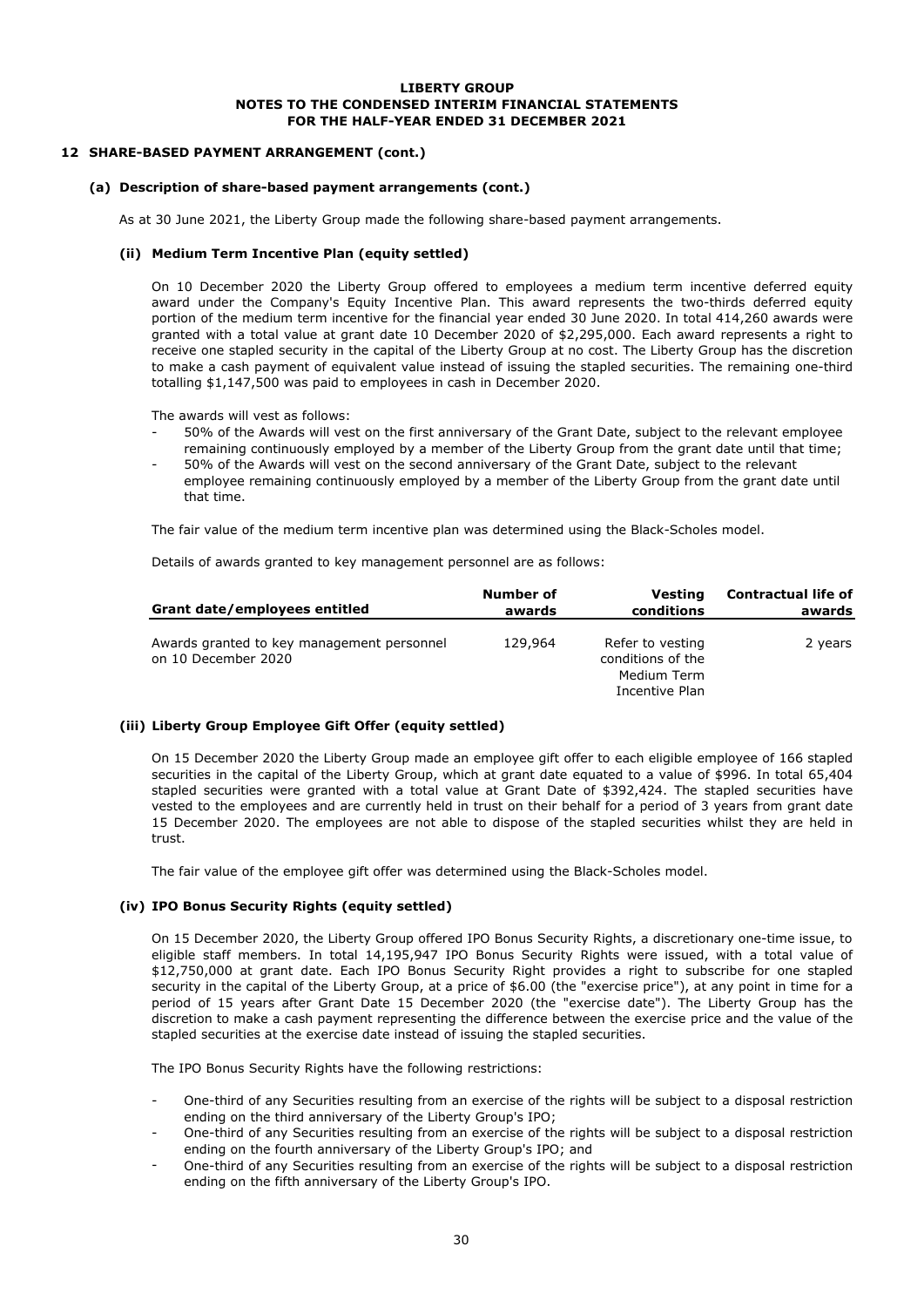#### **12 SHARE-BASED PAYMENT ARRANGEMENT (cont.)**

#### **(a) Description of share-based payment arrangements (cont.)**

#### **(iv) IPO Bonus Security Rights (equity settled) (cont.)**

The fair value of the IPO bonus security rights was determined using the Black-Scholes model.

Details of rights granted to key management personnel are as follows:

| Grant date/employees entitled                                     | Number of | Vesting                                                                           | <b>Contractual</b> |
|-------------------------------------------------------------------|-----------|-----------------------------------------------------------------------------------|--------------------|
|                                                                   | rights    | conditions                                                                        | life of rights     |
| Rights granted to key management personnel<br>on 15 December 2020 |           | 1,336,154 Refer to vesting<br>restrictions of<br>the IPO Bonus<br>Security Rights | 15 years           |

#### **(b) One-off Service fee**

A one-off fee was paid to each Non-Executive Director for services provided by them in connection with the IPO. In total 60,000 securities were issued to the Non-Executive Directors with a total value of \$360,000.

#### **(c) Measurement of grant date fair values**

#### **As at 31 December 2021**

|  |  | <b>Medium Term Incentive Plan</b> |  |
|--|--|-----------------------------------|--|
|--|--|-----------------------------------|--|

|                                | Tranche 1<br>$(see (a)(i))^*$ | <b>Tranche 2</b><br>$(see (a)(i))^*$ |
|--------------------------------|-------------------------------|--------------------------------------|
| Fair value at grant date       | \$5.20                        | \$4.80                               |
| Security price at grant date   | \$5.66                        | \$5.66                               |
| Exercise price                 |                               |                                      |
| Expected volatility (Weighted  |                               |                                      |
| average volatility)            | 32.50%                        | 32.50%                               |
| Option life (expected          |                               |                                      |
| weighted average life)         | 1 year                        | 2 years                              |
| Expected distributions         | 8.00%                         | 8.00%                                |
| Risk-free interest rate (based |                               |                                      |
| on government bonds)           | 0.68%                         | 0.68%                                |

\*The terms of Tranche 1 and Tranche 2 of the Medium Term Incentive granted during the period ended 31 December 2021 are the same for Key Management Personnel and all other employees including senior managers.

#### **As at 30 June 2021**

#### **Medium Term Incentive Plan**

|                                | Tranche 1<br>(see (a)(ii))* | Tranche 2<br>$(see (a)(ii))^*$ | <b>Liberty Group</b><br><b>Employee Gift</b><br>Offer (see<br>(a)(iii)) | <b>IPO Bonus</b><br><b>Security</b><br><b>Rights (see</b><br>(a)(iv))** |
|--------------------------------|-----------------------------|--------------------------------|-------------------------------------------------------------------------|-------------------------------------------------------------------------|
| Fair value at grant date       | \$5.69                      | \$5.39                         | \$6.00                                                                  | \$0.90                                                                  |
| Security price at grant date   | \$6.00                      | \$6.00                         | \$6.00                                                                  | \$6.00                                                                  |
| Exercise price                 |                             |                                | n/a                                                                     | \$6.00                                                                  |
| Expected volatility (Weighted  |                             |                                |                                                                         |                                                                         |
| average volatility)            | 35.00%                      | 35.00%                         | n/a                                                                     | 35.00%                                                                  |
| Option life (expected          |                             |                                |                                                                         |                                                                         |
| weighted average life)         | 1 year                      | 2 years                        | n/a                                                                     | 7.5 years                                                               |
| Expected distributions         | 5.50%                       | 5.50%                          | n/a                                                                     | 5.50%                                                                   |
| Risk-free interest rate (based |                             |                                |                                                                         |                                                                         |
| on government bonds)           | 0.08%                       | 0.08%                          | n/a                                                                     | 0.53%                                                                   |

\*The terms of Tranche 1 and Tranche 2 of the Medium Term Incentive granted during the year ended 30 June 2021 are the same for Key Management Personnel and all other employees including senior managers.

\*\*The terms of the IPO Bonus Security Rights granted during the year ended 30 June 2021 are the same for Key Management Personnel and all other employees including senior managers.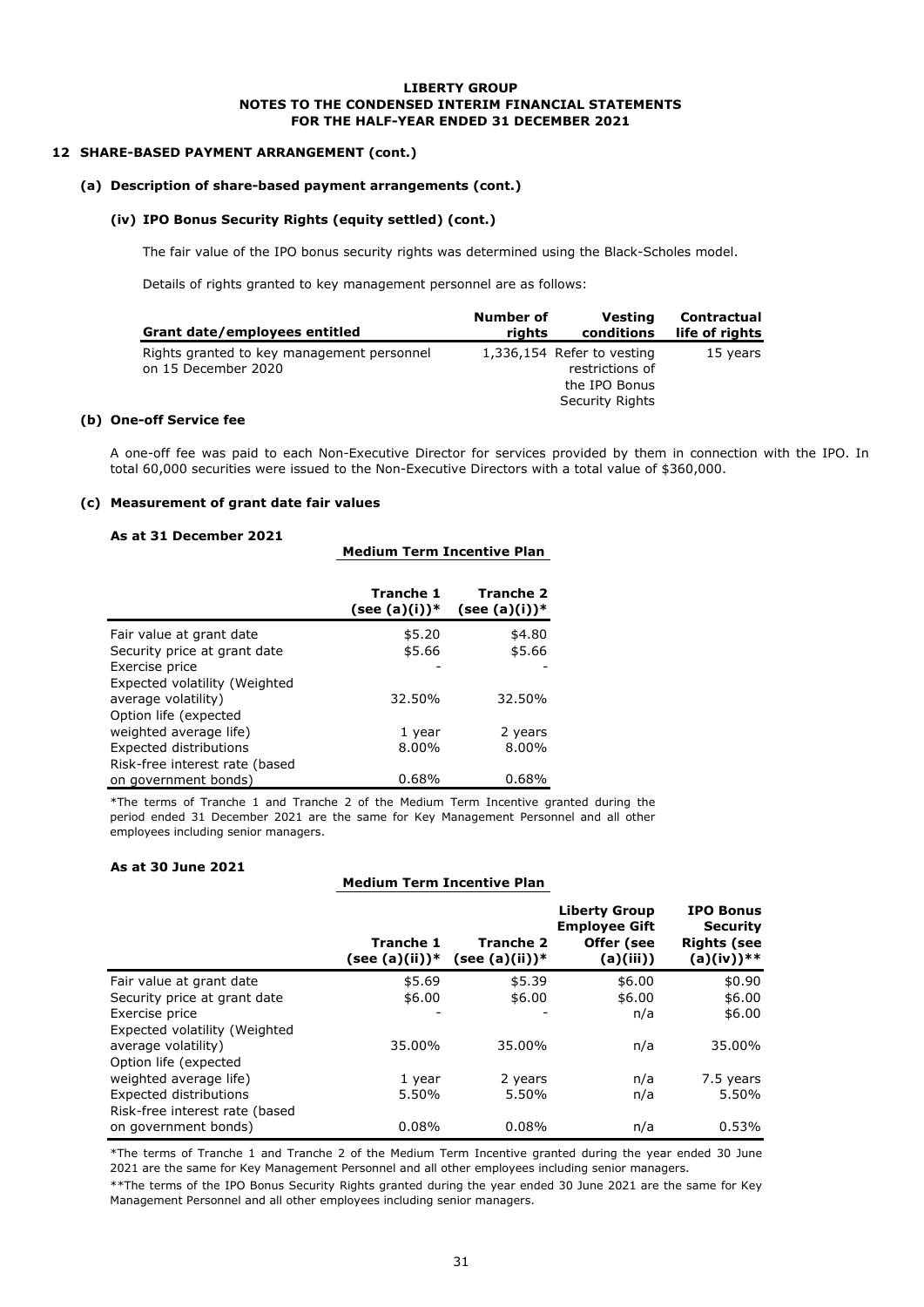|    |                                           | Note | <b>31 December 2021</b><br>\$'000 | 30 June 2021<br>\$'000 |
|----|-------------------------------------------|------|-----------------------------------|------------------------|
| 13 | <b>TRADE RECEIVABLES AND OTHER ASSETS</b> |      |                                   |                        |
|    | Loans to related parties                  | 21   | 115,349                           | 157,212                |
|    | Insurance commission                      |      | 105,192                           | 98,897                 |
|    | Other assets                              |      | 58,355                            | 31,786                 |
|    | Other loans                               |      | 2,871                             | 3,263                  |
|    |                                           |      | 281,767                           | 291,158                |

Current trade receivables and other assets are \$192,219,000 (June 2021: \$206,822,000) and non-current are \$89,548,000 (June 2021: \$84,336,000). Loans to related parties are unsecured.

#### **14 FINANCIAL ASSETS**

#### **(a) Financial assets comprises:**

| Gross financial assets<br>Net financial assets             | 12,486,814<br>12,528,565 | 12,280,816<br>12,314,699 |
|------------------------------------------------------------|--------------------------|--------------------------|
| Less:<br>Specific provision for financial asset impairment | (12, 362)                | (21, 034)                |
| Collective provision for financial asset impairment        | (52,884)<br>12,463,319   | (54, 274)<br>12,239,391  |

Net financial assets include unamortised effective yield fees and other adjustments.

#### **(b) Contractual maturity analysis**

|     | Not longer than 12 months                           | 258,488    | 316,455    |
|-----|-----------------------------------------------------|------------|------------|
|     | Longer than 12 months and less than 5 years         | 1,648,320  | 1,586,812  |
|     | Greater than 5 years                                | 10,556,511 | 10,336,124 |
|     |                                                     | 12,463,319 | 12,239,391 |
| (c) | <b>Geographic concentration of financial assets</b> |            |            |
|     | New South Wales/ACT                                 | 3,825,191  | 3,810,744  |
|     | Victoria/Tasmania                                   | 4,589,523  | 4,456,241  |
|     | Queensland                                          | 2,273,565  | 2,225,416  |
|     | Western Australia                                   | 1,001,775  | 1,020,604  |
|     | South Australia/Northern Territory                  | 517,366    | 496,594    |
|     | New Zealand                                         | 255,899    | 229,792    |
|     |                                                     | 12,463,319 | 12,239,391 |
|     | <b>15 OTHER INVESTMENTS</b>                         |            |            |
|     | Corporate bonds                                     | 7,377      | 7,441      |
|     | Other equity investments                            | 52,199     | 41,711     |
|     |                                                     | 59,576     | 49,152     |

Current other investments are \$6,160,000 (June 2021: \$3,243,000) and non-current other investments are \$53,416,000 (June 2021: \$45,909,000) for the Liberty Group. Other equity investments are included within noncurrent other investments.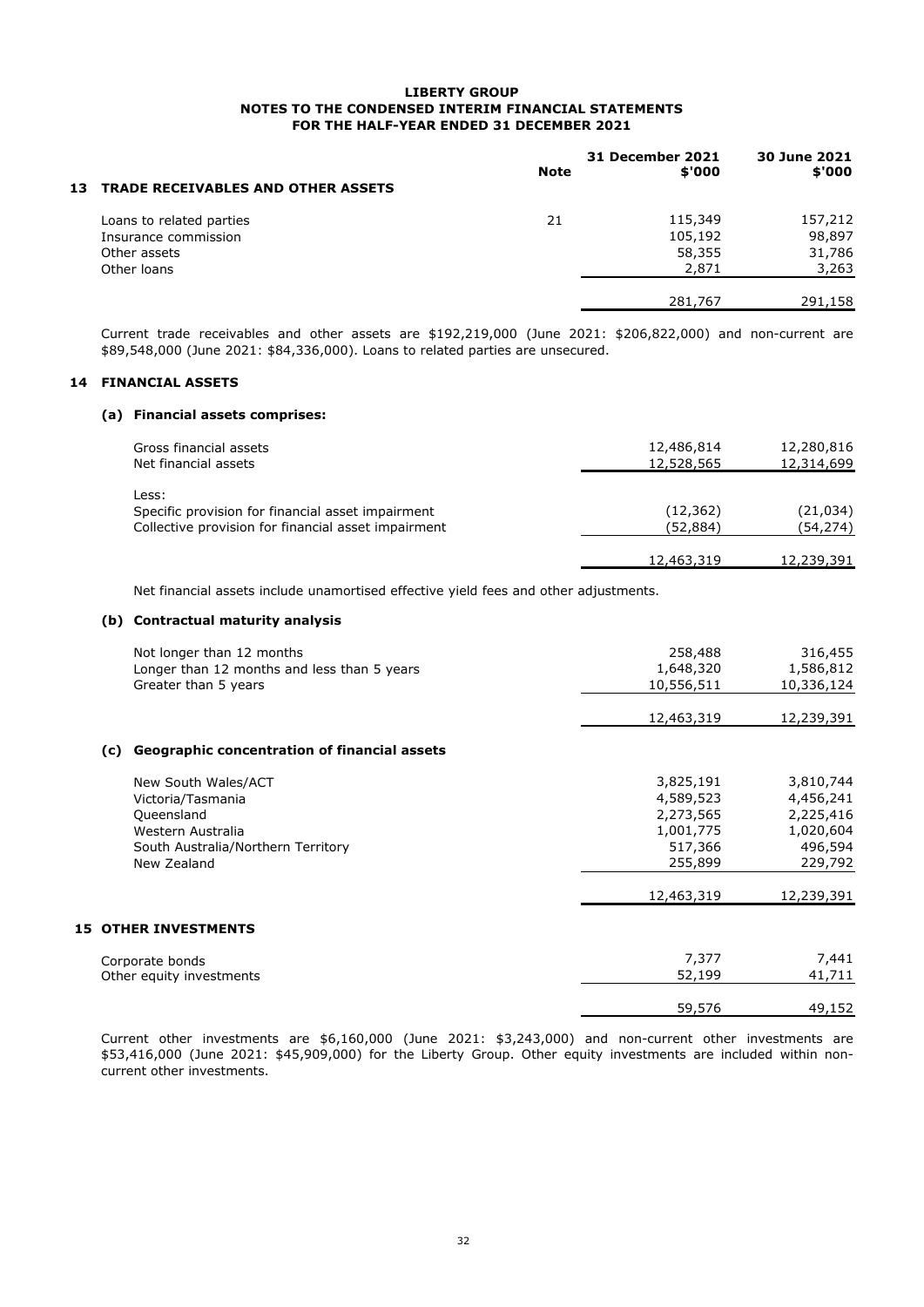#### **16 CASH AND CASH EQUIVALENTS**

Restricted cash is cash reserves, maintained in accordance with the legal requirements of relevant securitisation Trust Deeds and available to meet certain shortfalls in respect of losses and liquidity. This cash is not available as free cash for the operations of the Liberty Group.

In addition to cash reserves, the Liberty Group held liquidity facilities at 31 December 2021 of \$9,602,000 (June 2021: \$5,352,000) with third parties. These liquidity facilities are available to meet liquidity shortfalls from time to time. To date, no reserves available to the Liberty Group have ever been utilised for the abovementioned purposes.

|                                                      | 31 December 2021 30 June 2021<br>\$'000 | \$'000             |
|------------------------------------------------------|-----------------------------------------|--------------------|
| Reconciliation of cash and cash equivalents          |                                         |                    |
| Cash and cash equivalents at bank<br>Restricted cash | 670,353<br>98,658                       | 499,218<br>104,651 |
| Total as disclosed in the statement of cash flows    | 769,011                                 | 603,869            |

#### **17 INTANGIBLE ASSETS**

| (a) Carrying value         | Goodwill<br>\$'000 | <b>Brand Name</b><br>\$'000 | <b>Development</b><br>costs<br>\$'000 | <b>Intellectual</b><br>property<br>\$'000 | Total<br>\$'000 |
|----------------------------|--------------------|-----------------------------|---------------------------------------|-------------------------------------------|-----------------|
| 30 June 2021               |                    |                             |                                       |                                           |                 |
| Cost and carrying value    |                    |                             |                                       |                                           |                 |
| Balance at 1 July 2020     | 39,528             | 1,139                       | 3,686                                 | 255,584                                   | 299,937         |
| Additions/(disposals)      |                    |                             | 126                                   | 1,533                                     | 1,659           |
| Amortisation               |                    | (143)                       | (559)                                 | (11, 869)                                 | (12, 571)       |
| Foreign exchange movements | (34)               | (4)                         |                                       |                                           | (38)            |
| Balance at 30 June 2021    | 39,494             | 992                         | 3,253                                 | 245,248                                   | 288,987         |
|                            |                    |                             | <b>Development</b>                    | <b>Intellectual</b>                       |                 |
|                            |                    |                             |                                       |                                           |                 |
|                            | Goodwill           | <b>Brand Name</b>           | costs                                 | property                                  | Total           |
|                            | \$'000             | \$'000                      | \$'000                                | \$'000                                    | \$'000          |
| 31 December 2021           |                    |                             |                                       |                                           |                 |
| Cost and carrying value    |                    |                             |                                       |                                           |                 |
| Balance at 1 July 2021     | 39,494             | 992                         | 3,253                                 | 245,248                                   | 288,987         |
| Additions/(disposals)      |                    |                             | 90                                    |                                           | 90              |
| Amortisation               |                    | (73)                        | (322)                                 | (5,918)                                   | (6, 313)        |
| Foreign exchange movements | 95                 | 12                          |                                       |                                           | 107             |

#### **(b) Impairment testing for cash generating units containing goodwill**

| Cash generating units | 31 December 2021 30 June 2021<br>\$'000 | \$'000 |
|-----------------------|-----------------------------------------|--------|
| ALI                   | 14,223                                  | 14,223 |
| nMB                   | 10,095                                  | 10,095 |
| MoneyPlace            | 6,541                                   | 6,541  |
| <b>MPMH</b>           | 1,683                                   | 1,665  |
| <b>MPRE</b>           | 7,047                                   | 6,970  |
|                       | 39,589                                  | 39,494 |

The carrying amount of goodwill of each CGU is tested for impairment annually at each statutory reporting date and whenever there is an indicator that the asset may be impaired. If an asset is impaired, it is written down to its recoverable amount. The recoverable amount is based on a value in use calculation using cash flow projections based on the Board approved three-year plan. The cash flow projections are derived from running a number of budget scenarios to arrive at the single most likely view over the next three years, which is incorporated in the value in use model.

#### **18 PAYABLES**

| Distribution payable          | 563     | 16,760  |
|-------------------------------|---------|---------|
| Share-based payment liability | 2,799   |         |
| Interest payable              | 8,906   | 10,379  |
| Trail commission              | 37,357  | 35,982  |
| Contingent consideration      | 20,011  | 19,411  |
| Payables and accruals         | 42,758  | 55,871  |
|                               | 112,394 | 138,403 |

Current payables are \$81,012,000 (June 2021: \$88,513,000) and non-current are \$31,382,000 (June 2021: \$49,890,000).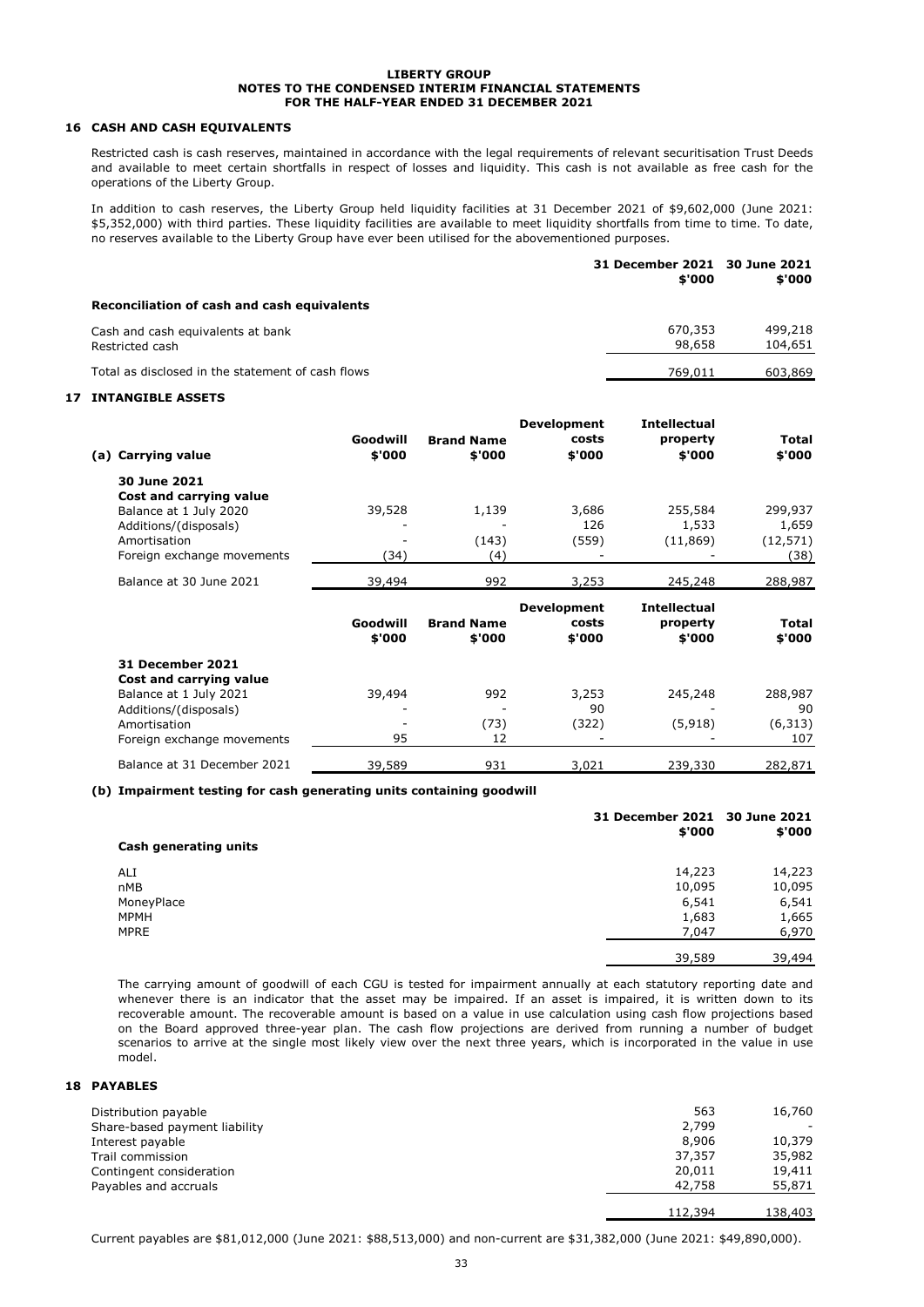| <b>19 FINANCING</b>                 | 31 December 2021 30 June 2021<br>\$'000 | \$'000     |
|-------------------------------------|-----------------------------------------|------------|
| Debt issues                         | 8,709,751                               | 9,589,241  |
| Finance facilities                  | 3,807,103                               | 2,565,604  |
| Deposits and unitholder liabilities | 72,157                                  | 71,291     |
| Loans from related parties          | 9,862                                   | 9,799      |
|                                     | 12,598,873                              | 12,235,935 |

Current financing are \$2,335,241,000 (June 2021: \$1,905,367,000) and non-current are \$10,263,632,000 (June 2021: \$10,330,568,000).

#### **Debt issuances**

The Liberty Group utilises a variety of flexible funding programmes to issue independently rated debt securities to investors. Security for these debt issues is a combination of fixed and floating charges over the financial assets of the relevant trust.

The Liberty Group has issued unsecured debt of \$1,050,000,000 (June 2021: \$1,050,000,000) which is due to mature between 2022 and 2026 and is recorded at fair value.

Debt issues include transactions between related parties in the normal course of business and on an arm's length basis. All transactions between Liberty Group entities are eliminated on consolidation.

#### **Finance facilities**

The consolidated entity has access to the following lines of credit:

| Total facilities available          | 6.589.568 | 5,816,514 |
|-------------------------------------|-----------|-----------|
| Facilities utilised at balance date | 3,807,103 | 2,565,604 |
| Facilities not used at balance date | 2,782,465 | 3,250,910 |

The Liberty Group's financing facilities comprise wholesale and commercial paper facilities. These facilities are provided by a range of institutions with whom the Liberty Group has long-standing relationships. The security for advances under these arrangements is a combination of fixed and floating charges over assets of the Liberty Group.

#### **Bank guarantees**

Bank guarantees totalling \$1,580,000 (June 2021: \$1,376,000) have been provided by the Liberty Group in relation to credit card facilities, lease on premises and other matters. These guarantees are secured by the assets of the Liberty Group.

#### **20 CAPITAL AND RESERVES 31 December 2021 30 June 2021**

| (a) Capital |  |
|-------------|--|

#### **Contributed equity**

303,600,000 stapled securities, fully paid 719,000,100 719,000,100

The holders of stapled securities are entitled to receive dividends and/or distributions as declared from time to time and are entitled to one vote per stapled security at meetings of the Company.

The Company does not have par value in respect of its stapled securities.

In the event of winding up, the stapled security holders are fully entitled to any proceeds of liquidation.

#### **(b) Dividends and distributions**

| <b>31 December 2021</b><br><b>Distribution information</b> | Cents per<br>security | stapled Total amount | (\$'000) Date of payment |
|------------------------------------------------------------|-----------------------|----------------------|--------------------------|
| Interim 2022 distribution per stapled security             | 21.0                  |                      | 63,756 15 December 2021  |
| Total                                                      |                       | 63,756               |                          |

No interim dividend was declared or paid during the period ending 31 December 2021.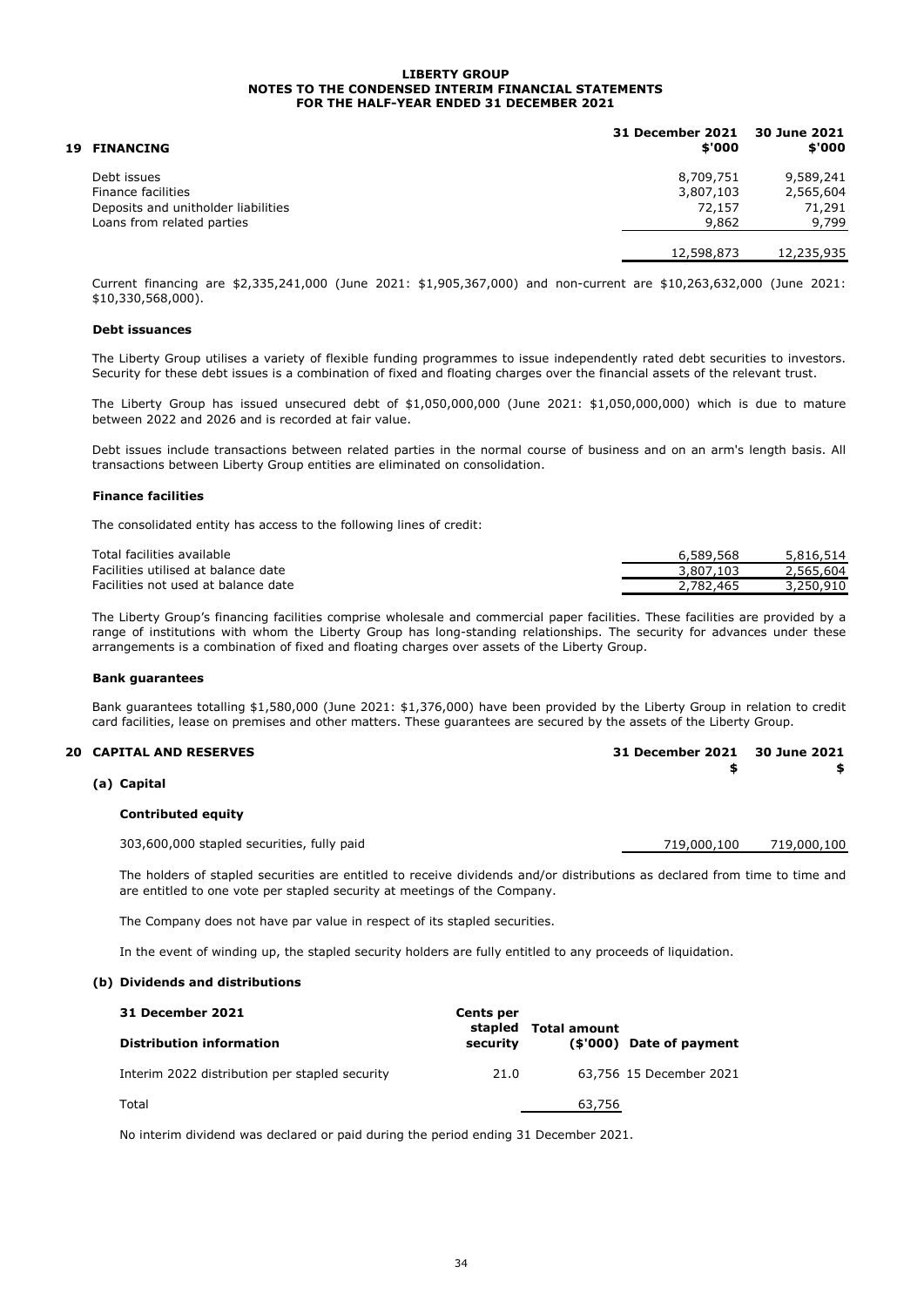#### **20 CAPITAL AND RESERVES (cont.)**

#### **(b) Dividends and distributions (cont.)**

| 30 June 2021                                                                                   | <b>Cents per</b><br>stapled | <b>Total amount</b> |                                           |                       |
|------------------------------------------------------------------------------------------------|-----------------------------|---------------------|-------------------------------------------|-----------------------|
| <b>Distribution information</b>                                                                | security                    |                     | (\$'000) Date of payment                  |                       |
| Interim 2021 distribution per stapled security<br>Final 2021 distribution per stapled security | 21.9<br>24.4                | 74,107              | 66.386 10 December 2020<br>31 August 2021 |                       |
| Total                                                                                          |                             | 140,493             |                                           |                       |
| 30 June 2021                                                                                   | <b>Cents per</b>            |                     |                                           |                       |
|                                                                                                |                             |                     |                                           |                       |
| <b>Dividend information</b>                                                                    | stapled<br>security         | <b>Total amount</b> | (\$'000) Date of payment                  | Franked/<br>unfranked |
| Interim 2021 dividend per stapled security<br>Final 2021 dividend per stapled security         | 19.0                        |                     | 57,670 10 December 2020                   | 100%                  |

Dividends declared or paid during the year or after 30 June 2021 were franked with franking credits (13%) and exempting credits (87%).

MPRE paid a dividend to the previous non-controlling interest of \$259,000 during the year ended 30 June 2021 (2020: \$703,000). The Liberty Group now owns 100% of the equity in MPRE.

#### **Dividend franking account**

The amount of Australian franking credits available at the 30% tax rate to the Liberty Group for subsequent years is \$11.4 million.

This is calculated from the franking account at year end adjusted for franking credits that will arise from the payment of income tax on profits for the current reporting period.

#### **(c) Reserves**

#### **Translation reserve**

The translation reserve comprises all foreign exchange differences arising from the following events:

- (a) Translation of the financial statements of foreign operations where their functional currency is different to the presentation currency of the reporting entity.
- (b) Long term intercompany loan revaluation taken to the foreign exchange reserve at balance sheet date.

#### **Cash flow hedge reserve**

The cash flow hedge reserve comprises the effective portion of the cumulative net change in the fair value of cash flow hedging instruments related to hedges over the variability of cash flows arising from floating rate debt and cross currency cash flows.

#### **Revaluation reserve**

The revaluation reserve comprises the cumulative net change in fair value on assets measured at fair value through other comprehensive income.

#### **Common control reserve**

The difference between the purchase consideration and the net assets acquired on the restructure under common control, which took place on 18 December 2019, were accounted for in equity and transferred to a common control reserve.

#### **Share-based payment reserve**

Share-based payment reserve comprises of the Medium Term Incentive Plan and the IPO Bonus Security Rights.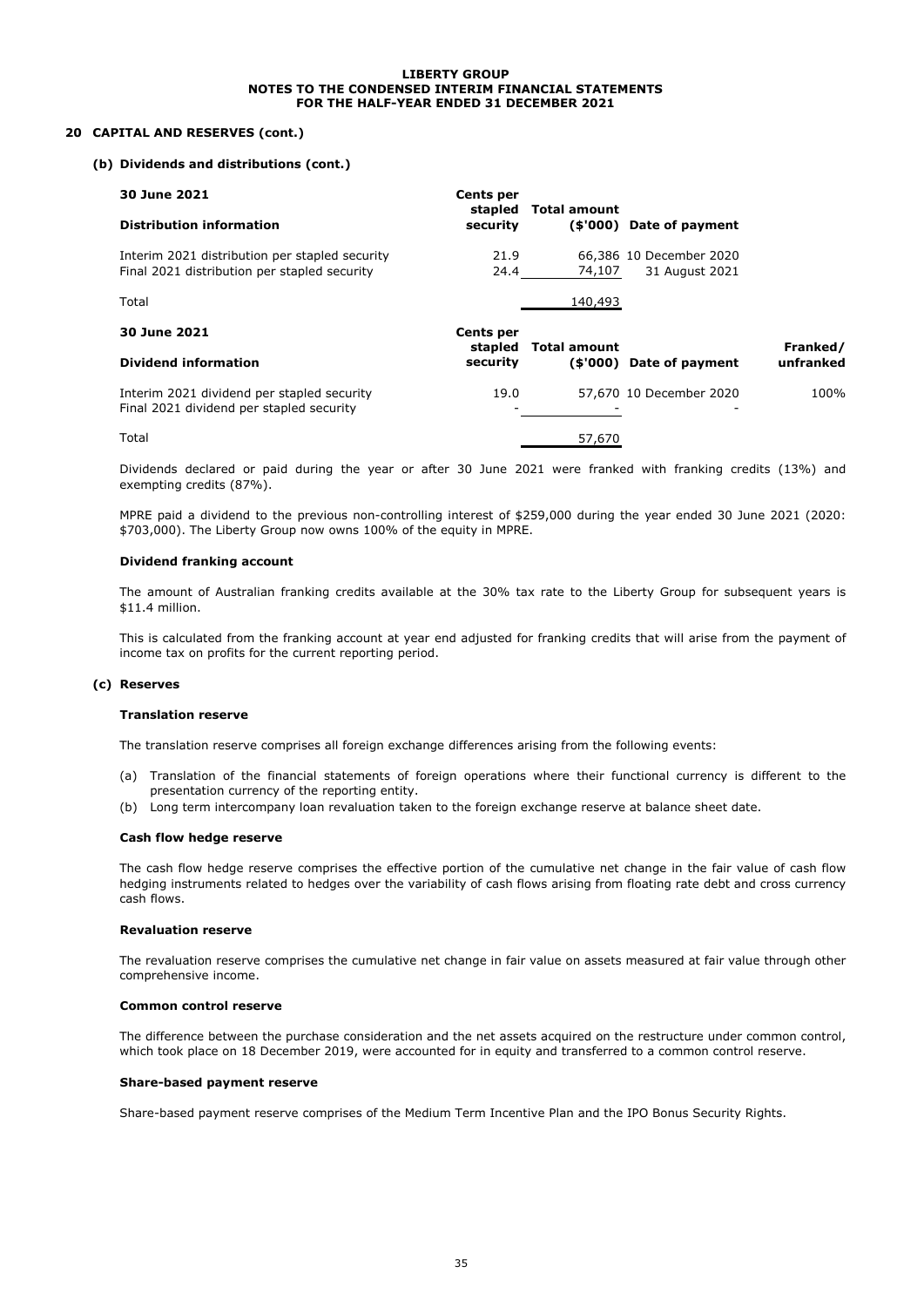#### **21 RELATED PARTIES**

The following table provides the particulars in relation to controlled entities of the Liberty Group, for which the ultimate parent entity is Hestia Holdings BV. The immediate parent entity of the Company is Vesta Funding BV.

#### **(a) Particulars in relation to controlled entities of Liberty Financial Group Limited and Liberty Financial Group Trust:**

|                                                                |                  | <b>Ownership interest</b> |
|----------------------------------------------------------------|------------------|---------------------------|
|                                                                | 31 December 2021 | <b>30 June 2021</b>       |
|                                                                | %                | %                         |
| <b>Entity name</b>                                             |                  |                           |
| A.L.I. Group Pty Ltd                                           | 60               | 60                        |
| ALI Corporate Pty Ltd                                          | 60               | 60                        |
| <b>ALI Equity Pty Ltd</b>                                      | 60               | 60                        |
| Assured Credit Management Pty Ltd                              | 100              | 100                       |
| Australian Life Insurance Administration Pty Ltd               | 60               | 60                        |
| Australian Life Insurance Distribution Pty Ltd                 | 60               | 60                        |
| Australian Life Insurance Pty Ltd                              | 60               | 60                        |
| Hero Trust                                                     |                  |                           |
| LFI Group Pty Ltd                                              | 100              | 100                       |
| Liberty Charlotte Trust                                        | 100              | 100                       |
| Liberty Credit Enhancement Company NZ Limited                  | 100              | 100                       |
| Liberty Credit Enhancement Company Pty Ltd                     | 100              | 100                       |
| Liberty Fiduciary Limited                                      | 100              | 100                       |
| Liberty Financial Limited                                      | 100              | 100                       |
| Liberty Financial Pty Ltd                                      | 100              | 100                       |
| Liberty Funding Pty Ltd                                        | 100              | 100                       |
| Liberty High Yield Fund                                        | 100              | 100                       |
| Liberty Network Services Pty Ltd                               | 100              | 100                       |
| Liberty NZ Warehouse Trust No.1                                | 100              | 100                       |
| Liberty PRIME Series 2021-1 Trust                              | 100              | 100                       |
| Liberty PRIME Series 2021-2 Trust                              | 100              | $\overline{\phantom{m}}$  |
| Liberty Reps Funding Trust                                     | 100              | 100                       |
| Liberty Scarborough Trust                                      | 100              | 100                       |
| Liberty Series 2017-1 Auto Trust                               | 100              | 100                       |
| Liberty Series 2017-1 SME Trust                                |                  | 100                       |
| Liberty Series 2017-2 Trust                                    |                  | 100                       |
| Liberty Series 2017-3 Trust                                    |                  | 100                       |
| Liberty Series 2017-4 Trust                                    |                  | 100                       |
| Liberty Series 2018-1 Auto Trust                               | 100              | 100                       |
| Liberty Series 2018-1 SME Trust                                | 100              | 100                       |
| Liberty Series 2018-1 Trust                                    | 100              | 100                       |
| Liberty Series 2018-2 Trust                                    |                  | 100                       |
| Liberty Series 2018-3 Trust                                    | 100              | 100                       |
| Liberty Series 2018-4 Trust                                    | 100              | 100                       |
| Liberty Series 2019-1 SME Trust                                | 100              | 100                       |
| Liberty Series 2019-1 Trust                                    | 100              | 100                       |
| Liberty Series 2019-2 Trust                                    | 100              | 100                       |
| Liberty Series 2020-1 Auto Trust                               | 100              | 100                       |
| Liberty Series 2020-1 Trust                                    | 100<br>100       | 100<br>100                |
| Liberty Series 2020-2 Trust                                    | 100              | 100                       |
| Liberty Series 2020-3 Trust                                    |                  |                           |
| Liberty Series 2020-4 Trust<br>Liberty Series 2021-1 SME Trust | 100<br>100       | 100                       |
| Liberty Series 2021-1 Trust                                    | 100              | 100                       |
| Liberty Sirius Trust                                           | 100              | 100                       |
| Liberty Term Investment Fund                                   | 72               | 73                        |
| Liberty Warehouse Trust 2012-1                                 | 100              | 100                       |
| Liberty Warehouse Trust No.1                                   | 100              | 100                       |
| Liberty Wholesale Series 2021-1 Trust                          | 100              |                           |
| Liberty Wholesale Series 2021-2 Trust                          | 100              | $\overline{\phantom{a}}$  |
| Liberty Wholesale Trust 2018-1                                 | 100              | 100                       |
| Liberty/CS Warehouse Trust 2011-1                              | 100              | 100                       |
| LoanNET Pty Ltd                                                | 100              | 100                       |
| Mike Pero (New Zealand) Limited                                | 100              | 100                       |
| Mike Pero Group Limited                                        | 100              | 100                       |
| Mike Pero Insurances Limited                                   | 100              | 100                       |
| Mike Pero Mortgages Limited                                    | 100              | 100                       |
| Mike Pero Real Estate Limited                                  | 100              | 100                       |
|                                                                |                  |                           |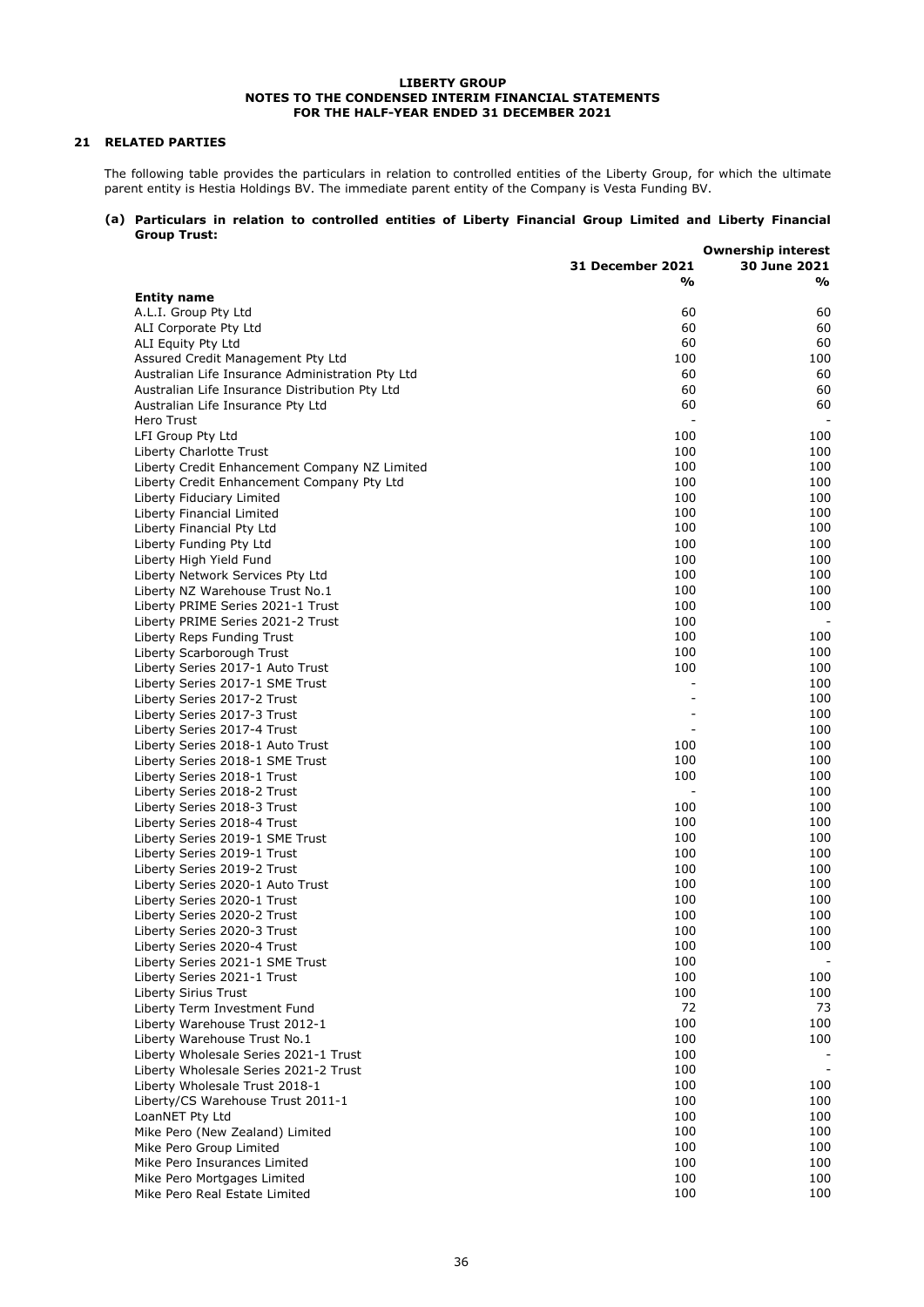#### **21 RELATED PARTIES (cont.)**

**(a) Particulars in relation to controlled entities of Liberty Financial Group Limited and Liberty Financial Group Trust (cont):**

|                                        | <b>Ownership interest</b> |              |
|----------------------------------------|---------------------------|--------------|
|                                        | <b>31 December 2021</b>   | 30 June 2021 |
|                                        | %                         | %            |
| <b>Entity name</b>                     |                           |              |
| Minerva Fiduciary Pty Ltd              | 100                       | 100          |
| Minerva Funding Pty Ltd                | 100                       | 100          |
| Minerva Funds Management Limited       | 100                       | 100          |
| Minerva Holding Trust                  | 100                       | 100          |
| Money Place AFSL Limited               | 100                       | 100          |
| Money Place Assets Pty Ltd             | 100                       | 100          |
| Money Place Australia Pty Ltd          | 100                       | 100          |
| Money Place Holdings Pty Ltd           | 100                       | 100          |
| MoneyPlace Lending Platform            | 15                        | 18           |
| MoneyPlace Pty Ltd                     | 100                       | 100          |
| Mosaic Financial Services Pty Ltd      | 100                       | 100          |
| <b>MPMH Limited</b>                    | 100                       | 100          |
| <b>MPRE Limited</b>                    | 100                       | 100          |
| National Mortgage Brokers (WA) Pty Ltd | 100                       | 100          |
| National Mortgage Brokers Pty Ltd      | 100                       | 100          |
| Priceware Pty Ltd                      | 50                        | 50           |
| Secure Credit Pty Ltd                  | 100                       | 100          |
| Secure Funding Limited                 | 100                       | 100          |
| Secure Funding Pty Ltd                 | 100                       | 100          |

#### *ALI Corporate Pty Ltd*

On 15 November 2017, the Liberty Group acquired preference shares in ALI Corporate Pty Ltd. In November 2020, all preference shares were converted to ordinary shares, resulting in the Liberty Group owning 60% of the equity in ALI Corporate Pty Ltd and its subsidiaries.

#### *Hero Trust and Priceware Pty Ltd*

On 30 June 2016, the Liberty Group acquired equity in Priceware Pty Ltd which has an interest in Hero Trust. Hero Trust and Priceware Pty Ltd are consolidated into the Liberty Group financial statements on the basis that the Liberty Group exercises power over the entities and is subject to variability of returns in accordance with relevant accounting standards.

#### *MoneyPlace Holdings Pty Ltd*

On 16 June 2021, the Liberty Group acquired an additional 20% of shares in MoneyPlace Holdings Pty Ltd, resulting in 100% ownership of MoneyPlace Holdings Pty Ltd and its subsidiaries.

#### **(b) Transactions with related parties**

|                                                                                                             | Six months to           | Six months to                     |
|-------------------------------------------------------------------------------------------------------------|-------------------------|-----------------------------------|
|                                                                                                             |                         | 31 December 2021 31 December 2020 |
|                                                                                                             | \$                      | \$                                |
| Statement of profit or loss and other comprehensive income<br>items arising from related party transactions |                         |                                   |
| Distribution paid/payable to related parties of the Liberty Group                                           | (49,337,299)            | (63,059,774)                      |
| Interest income from related parties of the Liberty Group                                                   | 2,093,181               | 5,984,159                         |
|                                                                                                             | <b>31 December 2021</b> | 30 June 2021                      |
|                                                                                                             | \$                      | \$                                |
| Assets and liabilities arising from related party transactions                                              |                         |                                   |
| Aggregate loans to related parties:                                                                         |                         |                                   |
| Controlling entities                                                                                        | 115,121,259             | 157,004,157                       |
| Other related parties                                                                                       | 227,654                 | 207,757                           |
|                                                                                                             | 115,348,913             | 157,211,914                       |
| Aggregate loans from related parties:                                                                       |                         |                                   |
| Controlling entities                                                                                        | 430,306                 | 450,140                           |
| Other related parties                                                                                       | 9,431,599               | 9,349,104                         |
|                                                                                                             | 9,861,905               | 9,799,244                         |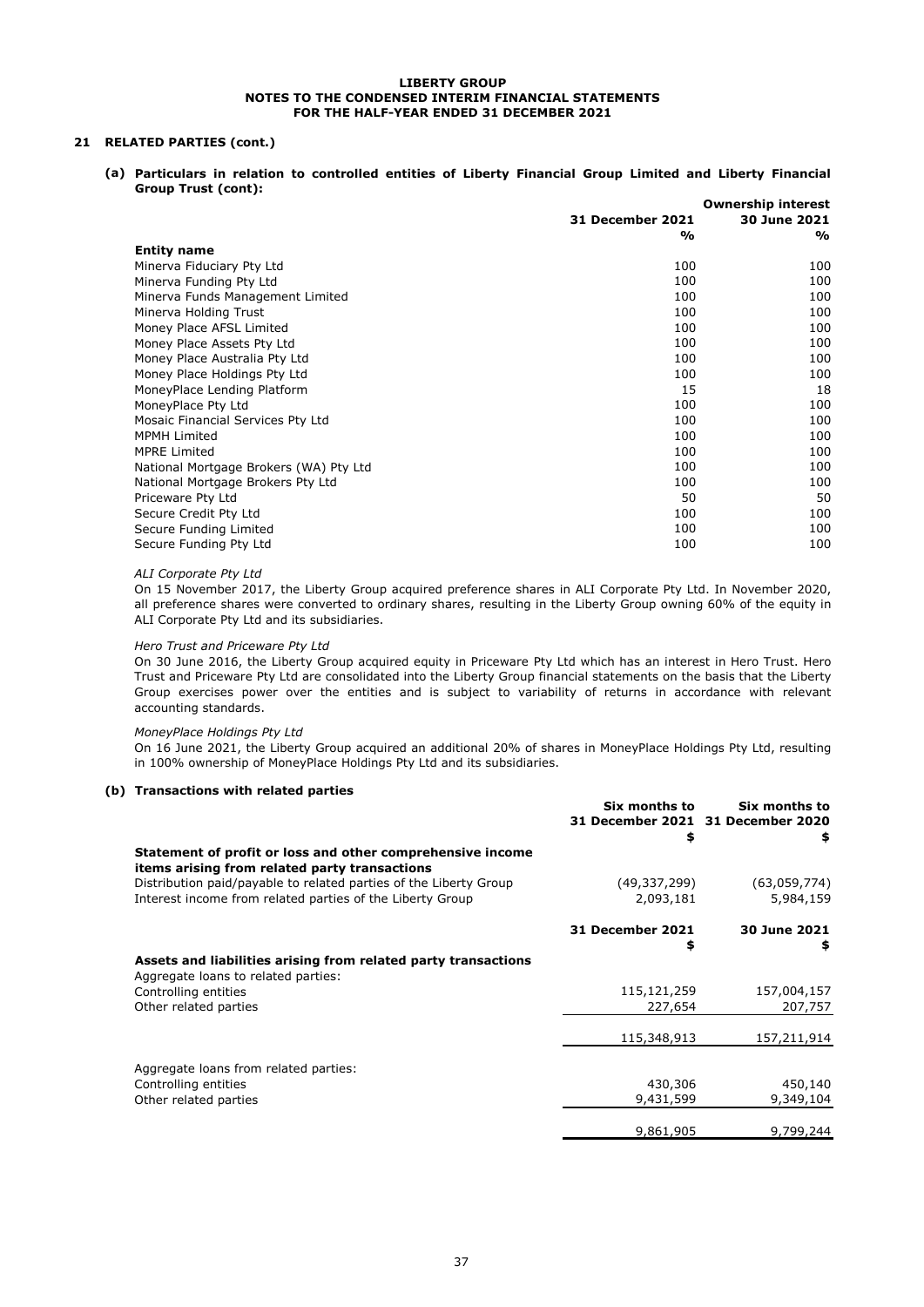#### **21 RELATED PARTIES (cont.)**

#### **(c) Acquisition of non-controlling interests**

In February 2021 the Liberty Group acquired 100% of equity in LFI Group Pty Ltd, which was previously accounted for as a non-controlling interest. The carrying amount of LFI Group Pty Ltd's net assets on the date of acquisition was \$8,399,000.

|                                                                                           | 2021<br>\$'000   |
|-------------------------------------------------------------------------------------------|------------------|
| Carrying amount of NCI acquired $(\$8,399,000 \times 100\%)$<br>Consideration paid to NCI | 8,399<br>(8,500) |
| Change in equity attributable to owners of the Liberty Group                              | (101)            |

#### **22 CAPITAL COMMITMENTS AND CONTINGENCIES**

There are no capital commitments as at 31 December 2021 (30 June 2021: nil). Contingent liabilities exist in relation to claims and/or possible claims against the Liberty Group which have not yet been resolved. An assessment of the likely outcome and potential loss to the Liberty Group has been made in respect of the identified claims, on a claim by claim basis, and specific provision has been made where it is considered probable that an outflow of economic benefits will occur and the amount can be reliably estimated. The Liberty Group does not consider that the outcome of any current known or potential claim or proceedings, either individually or in aggregate, is likely to materially affect its operations or financial position.

#### **23 EVENTS SUBSEQUENT TO BALANCE DATE**

There has not arisen in the interval between the end of the interim reporting period and the date of this report any item, transaction or event of a material and unusual nature likely, in the opinion of the directors of the Liberty Group, to affect significantly the operations of the Liberty Group, the results of those operations or the state of affairs of the Liberty Group, in future financial years.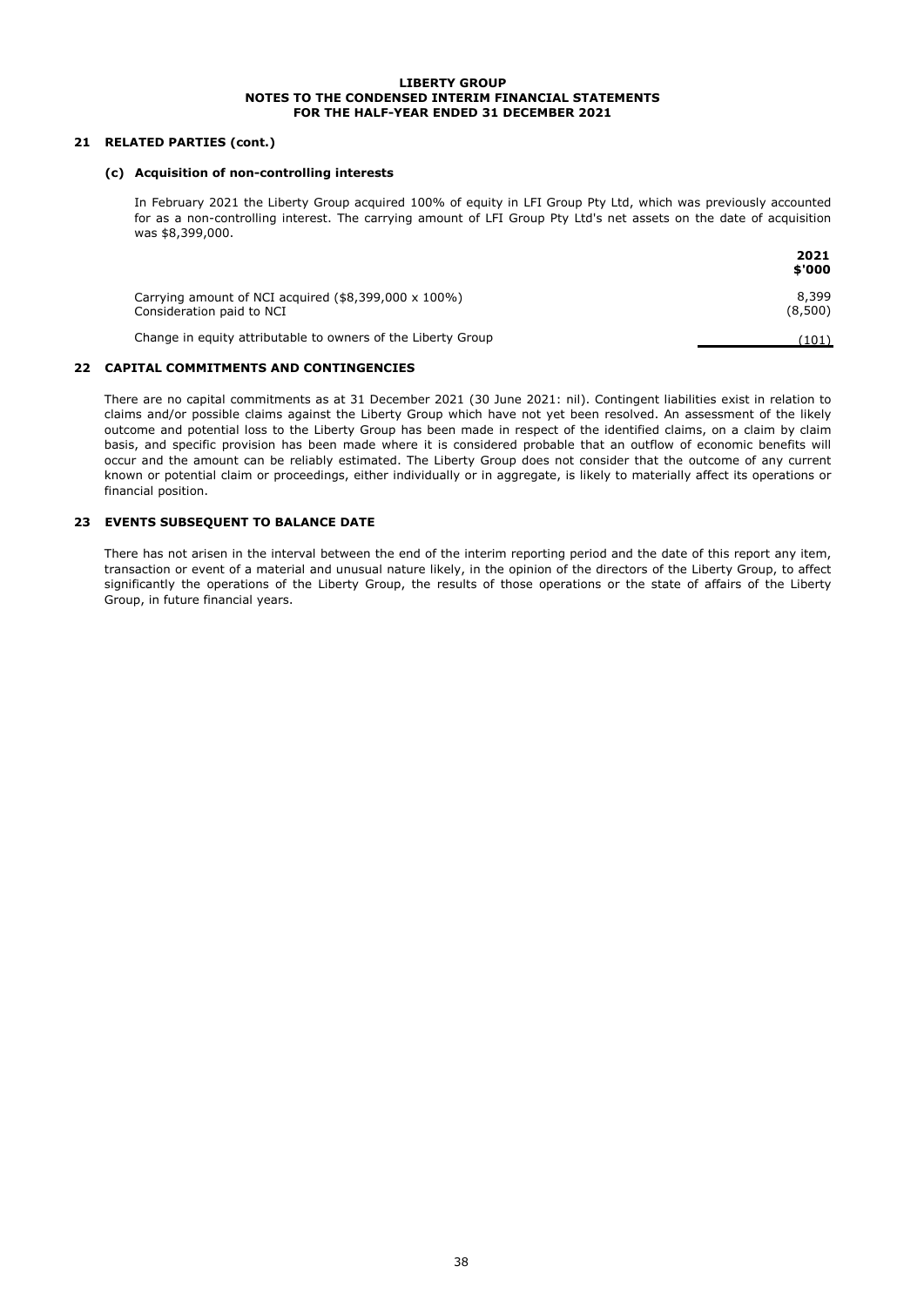#### **LIBERTY GROUP DIRECTORS' DECLARATION FOR THE HALF-YEAR ENDED 31 DECEMBER 2021**

In the opinion of the directors of the Liberty Group:

- (a) the consolidated financial statements and notes, set out on pages 6 to 38 are in accordance with the Corporations Act 2001, including:
	- (i) giving a true and fair view of the Liberty Group's financial position as at 31 December 2021 and of its performance for the half-year ended 31 December 2021; and
	- (ii) complying with the Australian Accounting Standard AASB *134 Interim Financial Reporting* and the *Corporations Regulations 2001* ; and
- (b) there are reasonable grounds to believe that the Liberty Group will be able to pay its debts as and when they become due and payable.

The Directors of the Liberty Group draw attention to note 2 (b) to the consolidated financial statements, which includes a statement of compliance with International Financial Reporting Standards.

Signed in accordance with a resolution of the directors:

aloun Richard Longes

Chair

Dated at Melbourne on 25 February 2022.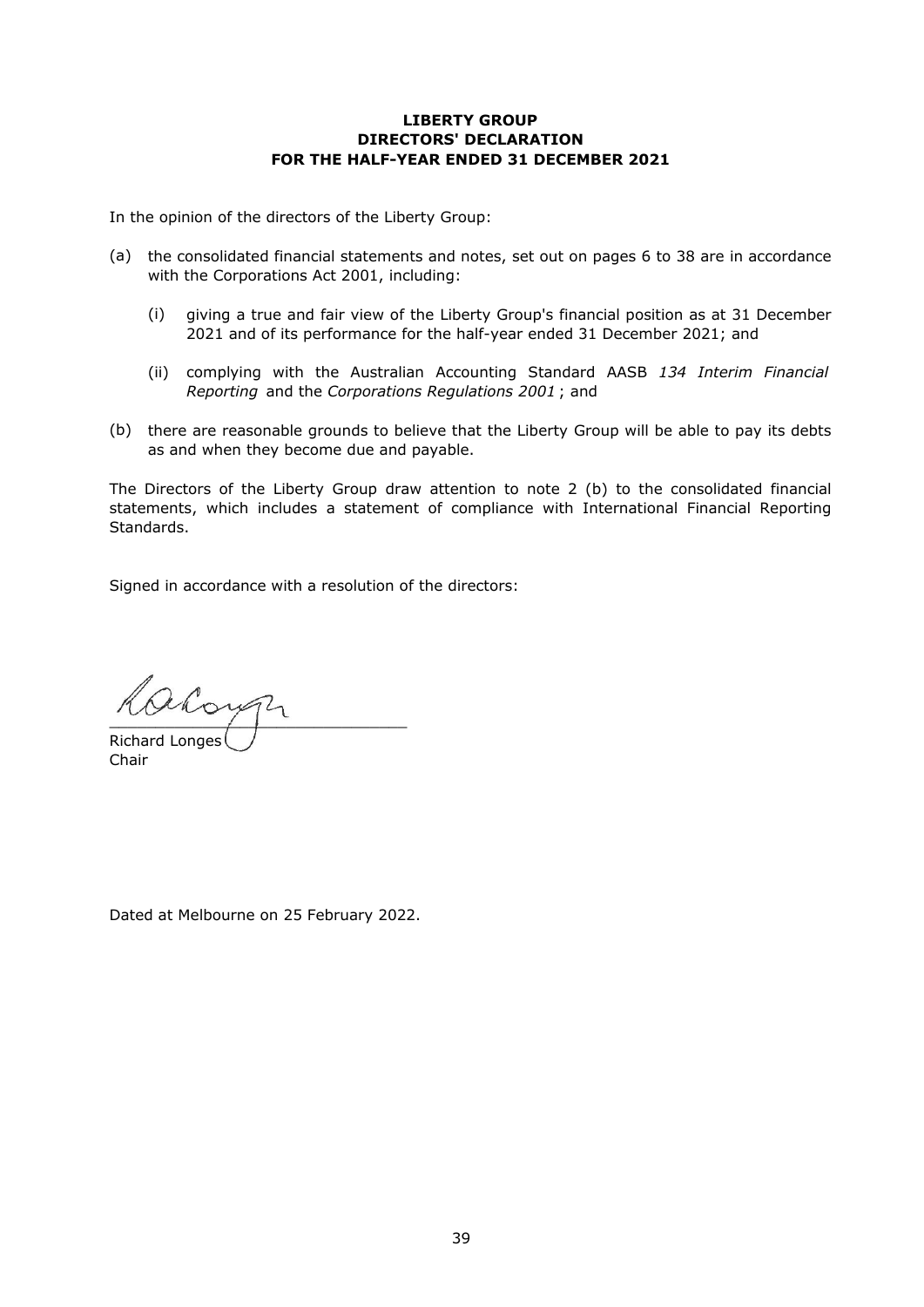#### **LIBERTY GROUP CORPORATE DIRECTORY FOR THE HALF-YEAR ENDED 31 DECEMBER 2021**

### **Principal Registered Office Share Registry**

Level 16, 535 Bourke Street Tower 4, 727 Collins Street Melbourne VIC 3000 Docklands VIC 3008

**Telephone Telephone** (03) 8635 8888 1300 554 474

**Email Email**

**Facsimile Stock Listing** (03) 8635 8888

**Website** [www.lfgroup.com.au](http://www.lfgroup.com.au/)

#### **Liberty Group Link Market Services**

[service@liberty.com.au](mailto:service@liberty.com.au) [registrars@linkmarketservices.com.au](mailto:registrars@linkmarketservices.com.au)

Liberty Group is listed on the Australian Securities Exchange (ASX Code: LFG)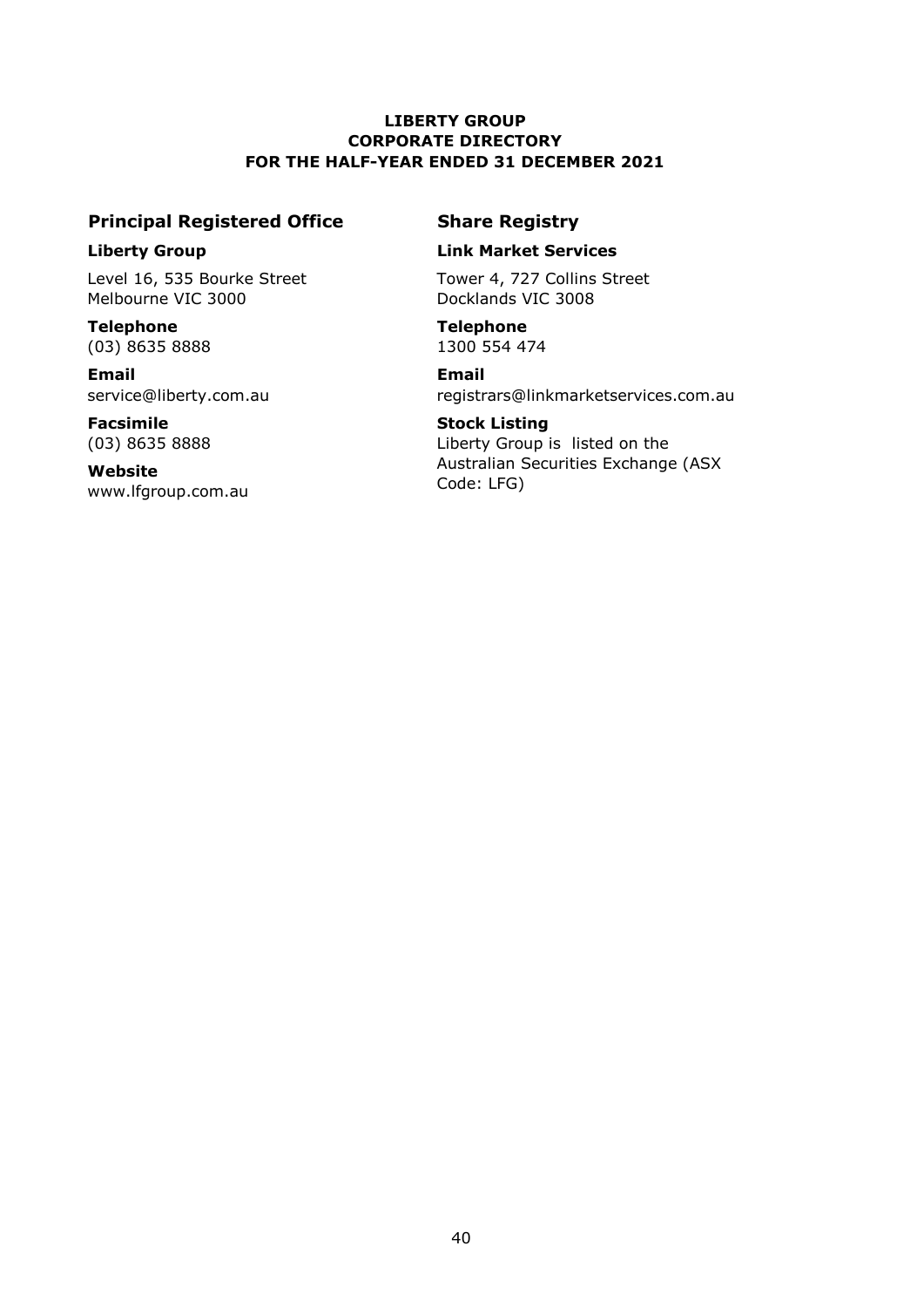

## Independent Auditor's Review Report

#### To the stapled security holders of Liberty Financial Group

#### **Report on the Interim Financial Report**

#### **Conclusion**

We have reviewed the accompanying **Interim Financial Report** of Liberty Financial Group (the Stapled Group).

Based on our review, which is not an audit, we have not become aware of any matter that makes us believe that the Interim Financial Report of the Stapled Group does not comply with the Corporations Act 2001, including:

- giving a true and fair view of the **Stapled Group's** financial position as at 31 December 2021 and of its performance for the Interim Period ended on that date; and
- complying with Australian Accounting Standard AASB 134 Interim Financial Reporting and the Corporations Regulations 2001.

The **Interim Financial Report** of the Group comprises:

- Consolidated statement of financial position as at 31 December 2021;
- Consolidated statement of profit or loss and other comprehensive income, Consolidated statement of changes in equity and Consolidated statement of cash flows for the half-year ended 31 December 2021;
- Notes 1 to 23 comprising a summary of significant accounting policies and other explanatory information; and
- The Directors' Declaration.

The **Stapled Group** comprises Liberty Financial Group Limited and its controlled entities at the half year's end or from time to time during the half-year and Liberty Financial Group Trust and the entities it controlled at the half year's end or from time to time during the halfyear.

KPMG, an Australian partnership and a member firm of the KPMG global organisation of independent member firms affiliated with KPMG International Limited, a private English company limited by guarantee. All rights reserved. The KPMG name and logo are trademarks used under license by the independent member firms of the KPMG global organisation. Liability limited by a scheme approved under Professional Standards Legislation.